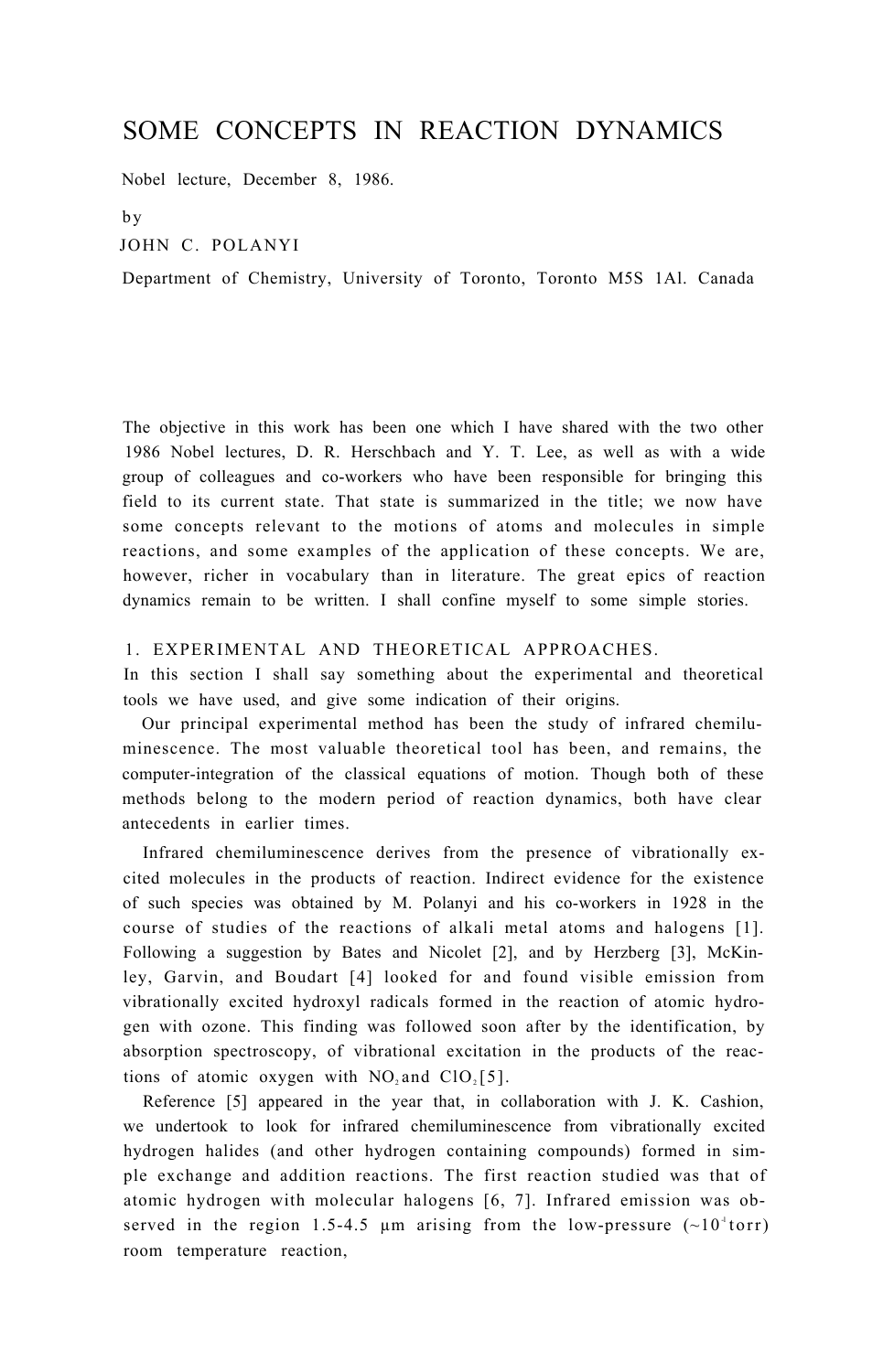$$
H + X_2 \to HX_1^+ + X \tag{1}
$$

where X was Cl or Br.

At that date there was lively discussion of the possibility of a visible analogue of the maser, that would operate on population-inverted electronic states (a working laser was still in the future) [8]. Given our interests it was natural to speculate about the properties of a vibrational laser. In our communication ("Proposal for an Infrared Laser Dependent on Vibrational Excitation") [9] we pointed to a number of virtues of such a device, of which we shall note two here.

(1) Provided that the vibrational temperature,  $T_v$ , sufficiently exceeds the rotational temperature,  $T<sub>s</sub>$ , (both temperatures being positive, in contrast to the negative temperatures associated with population inversion in the discussions of that date) a large number of P-branch transitions will exhibit population inversion (fig. 1). We gave the name *`partial population inversion'* to this phenomenon, and noted that lasing based on partial population inversion could ensue shortly after a thermal pulse (arising from a pulsed arc, or shock wave), since 'partial cooling' would ensure  $T_c$  >>  $T_c$ . (2) A chemical reaction could be used to obtain either 'partial' or 'complete' population inversion. We were struck by the fact that the upper atmosphere could constitute a natural laser in the infrared favoured by its long path length and large number of partially population inverted transitions [9, 10].

Vibrational lasing was first achieved by Pate1 and co-workers [11]. Chemical reaction as the working material in a vibrational laser followed shortly afterward, through the work of Pimentel and his associates [12]. In both cases the major contribution to lasing came from partial population inversion, as indicated by the predominance of P-branch emission.

In our first communication regarding infrared chemiluminescence, we expressed the view that the method "promises to provide for the first time information concerning the distribution of vibrational and possibly rotational energy among the products of a three-centre reaction" [6]. This outcome was not so readily achieved.

By 1962 it was evident that reaction (1), despite the fact that it had proved to be a ready source of infrared chemiluminescence, converted its heat of reaction into vibration with the modest efficiency of  $\leq 50\%$  [13]. This finding met with scepticism, since it was pointed out, correctly, that it implied for the reverse endothermic process that one could have so much vibration in the reagents that the reaction probability would be markedly diminished [14]. The somewhat lame reply at that date was that "though odd, it could still be the case" [15].

Today we would surmise that it is the case since for the endothermic process  $Cl + HCl \rightarrow Cl_2 + H$  a heavy particle (Cl) must approach during the brief time that the H-Cl bond remains extended; too much vibrational excitation can have the consequence that the  $Cl + HCl$  interaction is averaged over many vibrational periods, resulting in an 'adiabaticity' with respect to the flow of energy into the bond to be broken. At that date the importance of the relative timing of molecular motions (though recognised for other types of inelastic encounters) had not yet been documented for chemical reactions.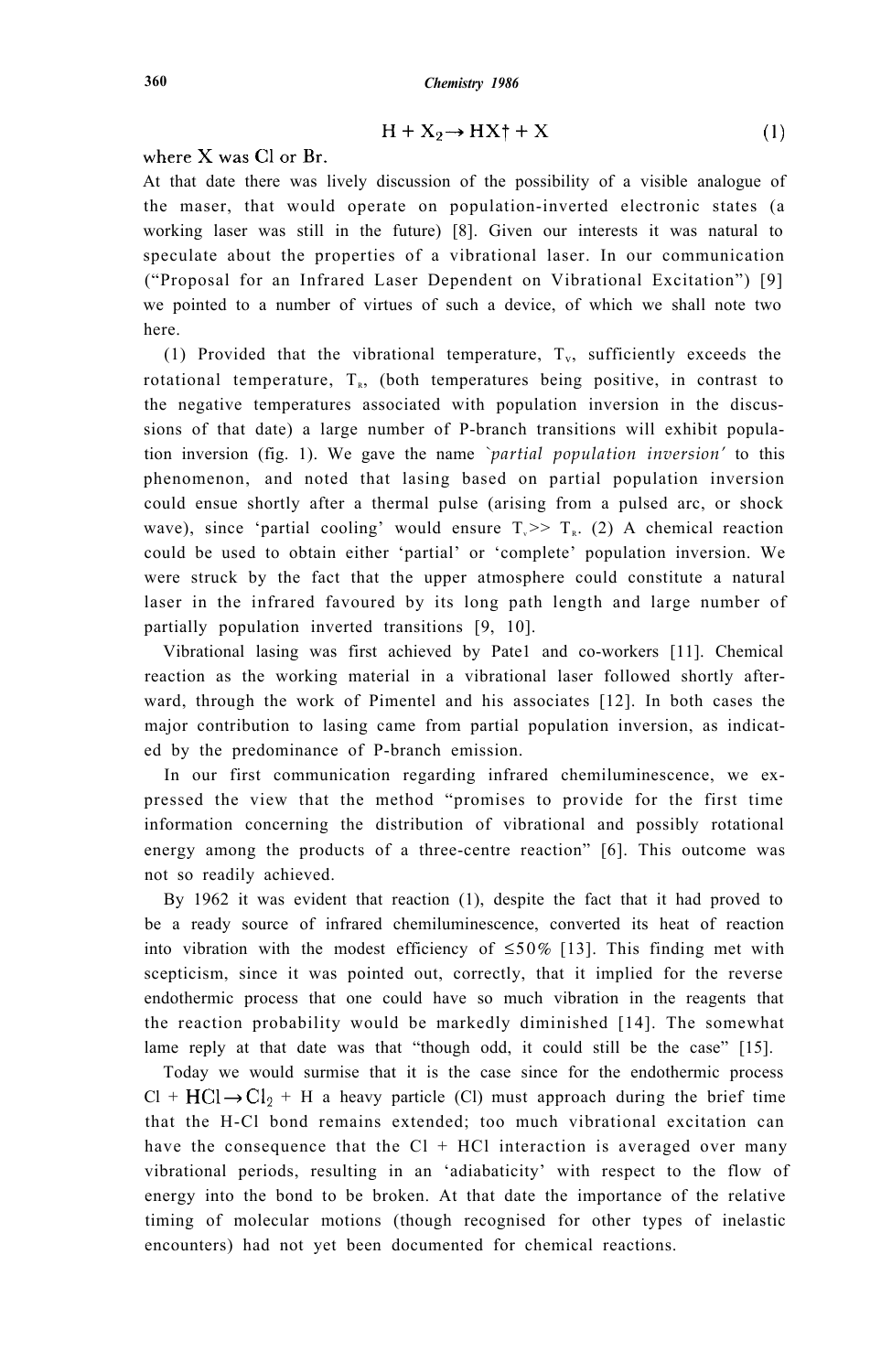

*Figure 1.* 'Partial population-inversion';  $T_v$ >  $T_R$ (>O) ensures that the population in the upper state,  $N_{\nu}$ , exceeds that in the optically linked lower state,  $N_1$  for the indicated transitions (among others). The condition for lasing,  $(N_u/g_u)>(N_1/g_1)$  where g is degeneracy, is only met for the Pbranch. From J.C. Polanyi, Appl. Opt. Suppl. 2, 109 (1965); (also J. Chem. Phys. 34, 347 (1961)).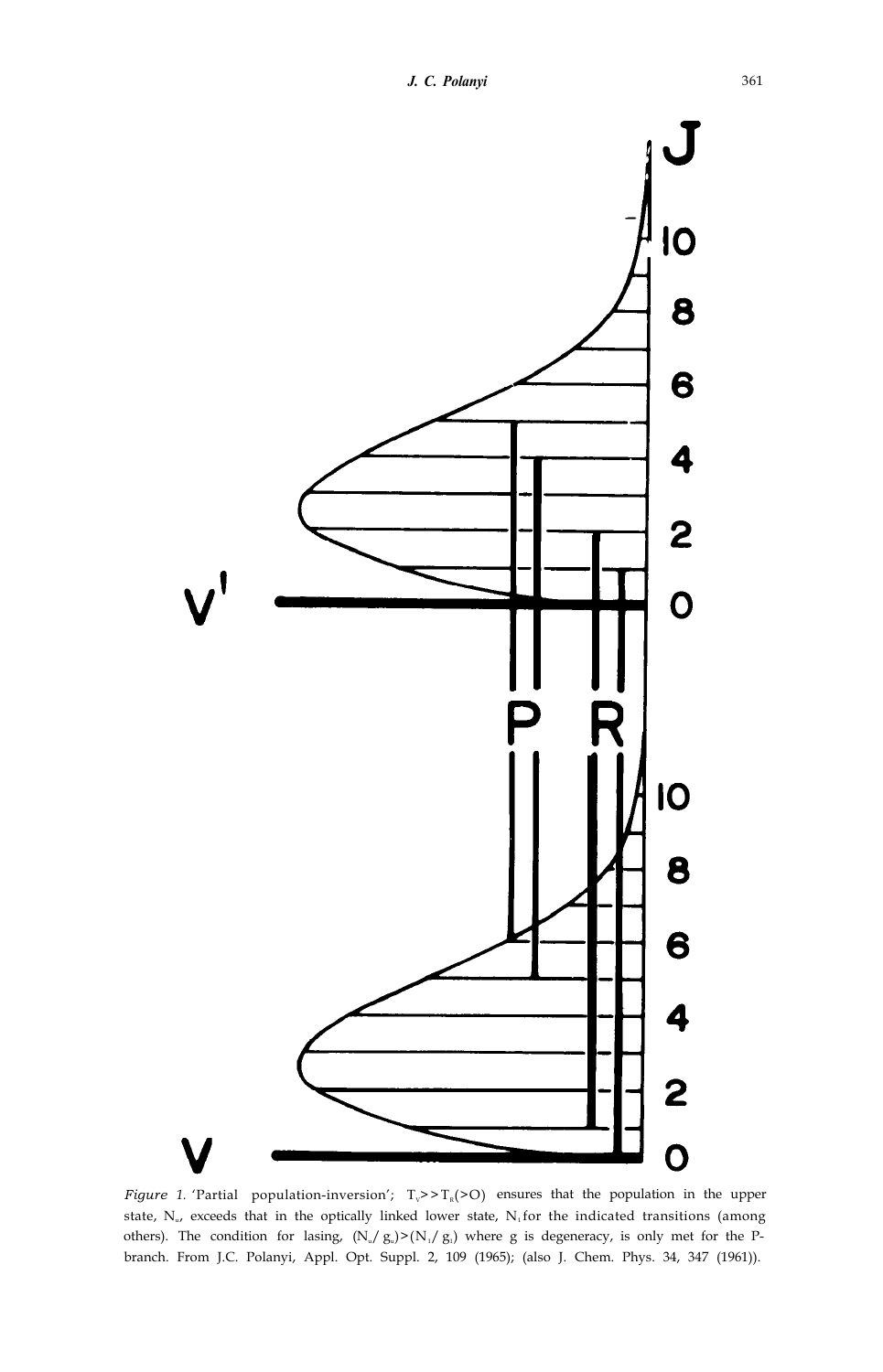

*Figure 2.* (a) Reaction vessel for 'Measured Relaxation' (MR) (shaded regions indicate internal reflective coating; three sapphire windows at successive sampling points are indicated at the right); (b) Reaction vessel for 'Arrested Relaxation' (AR) shown schematically (mirrors at either end of the vessel collect its radiation and bring it to the sapphire window at the left). From K.G. Anlauf et al., Disc. Faraday Soc. 44, 183 (1967).

It was not until 1967, with the development of the methods of "measured relaxation" (MR) [16] and "arrested relaxation" (AR) [16] that the goals established nine years earlier were truly achieved. The impediment to obtaining fully quantitative data by infrared chemiluminescence, or any other means, in regard to what we have termed the "detailed rate constants",  $k(V', R')$  (V' is the product vibrational excitation, and R' the product rotational excitation) has been the presence of an undetermined amount of vibrational and rotational relaxation of the reaction product prior to observation.

In the MR approach [16, 17-19], this was addressed by measuring the vibrational relaxation at points along the direction of flow, and hence correcting for this effect; see fig. 2 (a). In the AR method [16, 18-21], relaxation rather than being measured was arrested to the fullest extent possible, by the rapid removal of excited products. This was achieved by complete deactivation at a surface, usually cooled in the range 20-77K; fig. 1 (b). Arrest of relaxation yielded detailed rate constants at the level  $k(V', R', T')$ , where T' is the translational energy distribution in the newly-formed product, obtained by subtracting the initial vibrational plus rotational distributions from the total available energy.

Concurrently with the development of these infrared chemiluminescence techniques, the crossed molecular beam method was established as a quantitative tool, particularly by Herschbach and co-workers. This method obviated problems of relaxation by conducting reaction under single-collision conditions. Since the prime measurables were product angular and translational energy distributions, by 1967 a degree of overlap existed between the ap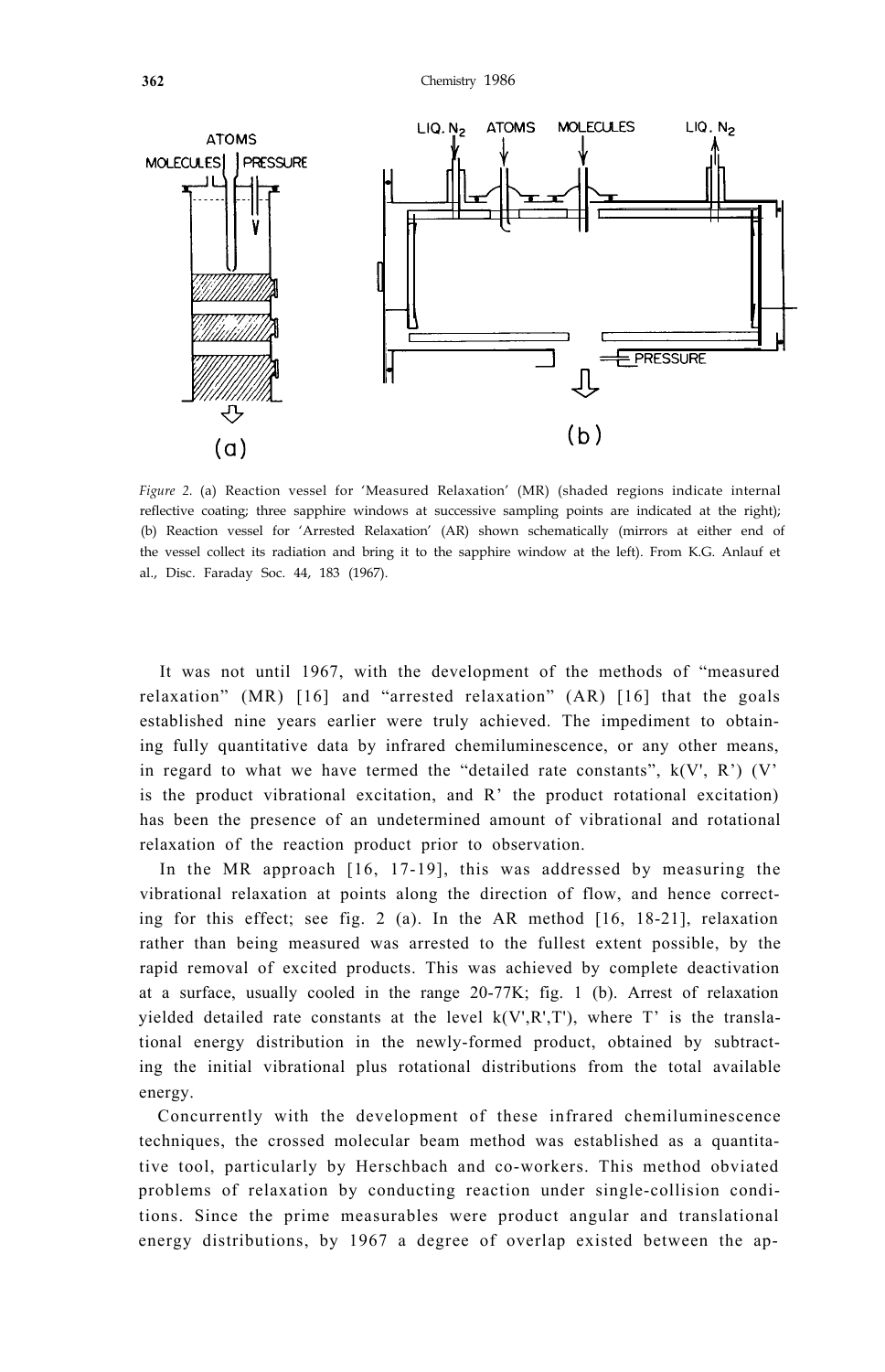proaches. It was not, however, until the incorporation of universal detectors by Lee and Herschbach, following what we have come to know as the 'alkali age' of beam chemistry, that the same systems could be studied by both infrared chemiluminescence and molecular beam scattering.

By the time that the first quantitative data began to appear, powerful theoretical tools were available which could be used to link the potential field operating between atoms A, B, and C in a reaction

$$
A + BC \rightarrow AB + C \tag{2}
$$

to the motions of the particles. In the original work on the London equation [22] by Eyring and Polanyi [23] an attempt was made, in collaboration with Wigner, to solve the classical equations of motion for the reactive system  $A + BC$ . This work was taken up by Hirschfelder and Wigner [24], but it was not until the first computer calculations of reaction dynamics by Wall, Hiller, and Mazur [25] that the full power of the approach became evident.

In parallel with Blais and Bunker [26] our laboratory [27] employed Wall's, Hiller's and Mazur's approach in an attempt to map out the major determinants of  $A + BC$  reaction dynamics. Both groups were inspired by the proposal made by M. G. Evans and M. Polanyi [28], over two decades earlier, that vibration in a newly-formed bond might originate from the release of reaction energy as the reagents approached. Detailed computation indicated that this suggestion embodied an important kernel of truth, though the full story, as might have been expected, revealed a substantially richer range of scenarios.

# 2. ENERGY DISTRIBUTION AMONG REACTION PRODUCTS

### *2.1 Experiment*

In the MR method (see previous section), several observation windows for recording infrared (ir) chemiluminescence were located along the line of streaming flow. Provided that the observation windows were situated at distances corresponding to times during which relaxation was moderate, a simple graphical extrapolation back to zero time yielded adequate values for the relative  $k(v')$  (v' is the vibrational quantum number corresponding to the product vibrational energy V') [16, 17]. Detailed numerical analyses were also made, which included the effects of reaction, diffusion, flow, radiation, and collisional deactivation [17]. A model of this sort permitted, in effect, a more intelligent extrapolation to time t=0.

Subsequently the flow-tube approach was applied to the determination of vibrational energy distributions in a substantial number of infrared chemiluminescent reactions, particularly by Setser and his co-workers [29] and by Kaufman [30]. Infrared chemiluminescence experiments in flow tubes have also been extended to the elucidation of product energy-distributions from ionmolecule reactions [31].

In the A. R. method two uncollimated beams of reagent met in the centre of a vessel, exhibiting a background pressure, with reagents flowing, of  $\sim 10^{-4}$ -10<sup>-5</sup> torr. Reaction occurred at the intersection of the beams (as demonstrated in ref. [18]). The products of reaction were transferred, following a few secondary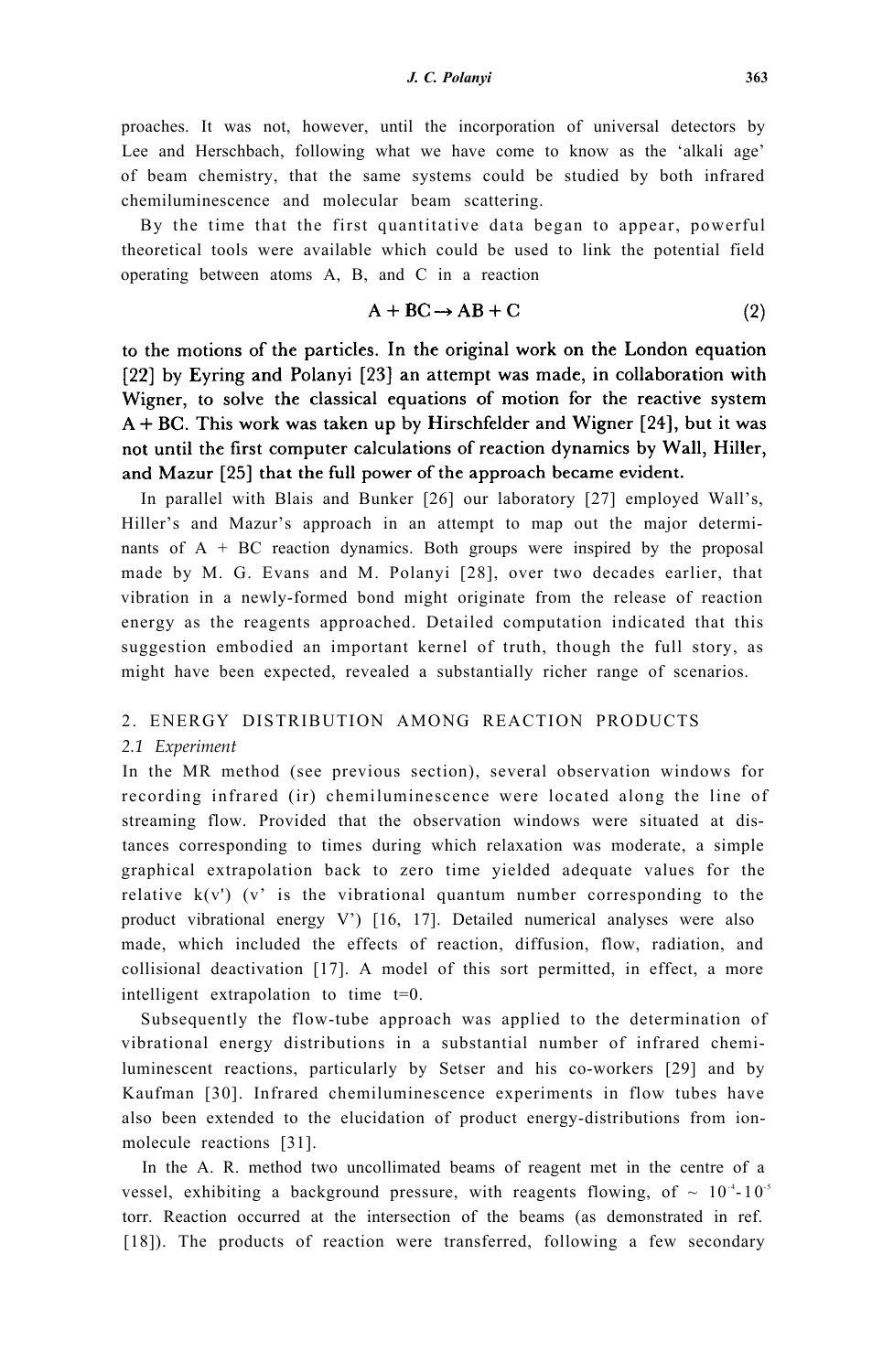

*Figure 3.* Semi-logarithmic plot of the probability that a fraction  $f<sub>v</sub>$  of the energy in the products of the reaction  $H+CI<sub>2</sub>$ + HCI+Cl enters vibration in the newly-formed bond. The data were obtained independently by the MR and AR methods, as indicated. The vibrational quantum states  $v' = 1-6$ correspond to the values of fv, indicated by arrows across the centre of the figure. From K.G. Anlauf et al., Disc. Faraday Soc. 44, 183 (1967).

collisions, to a deactivating surface which surrounded the reaction zone. Depending on the reagents, this surface acted as a cryo-pump, as a getter pump (trapping non-condensibles in excess condensible), or simply as an adsorber capable of bringing about complete vibrational deactivation (adsorbing product for a time sufficient to deactivate the material to its ground vibrational state,  $v=0$ ).

The infrared chemiluminescence stemming from the small fraction of molecules that emitted early in their lifetimes, was collected by gold front-surface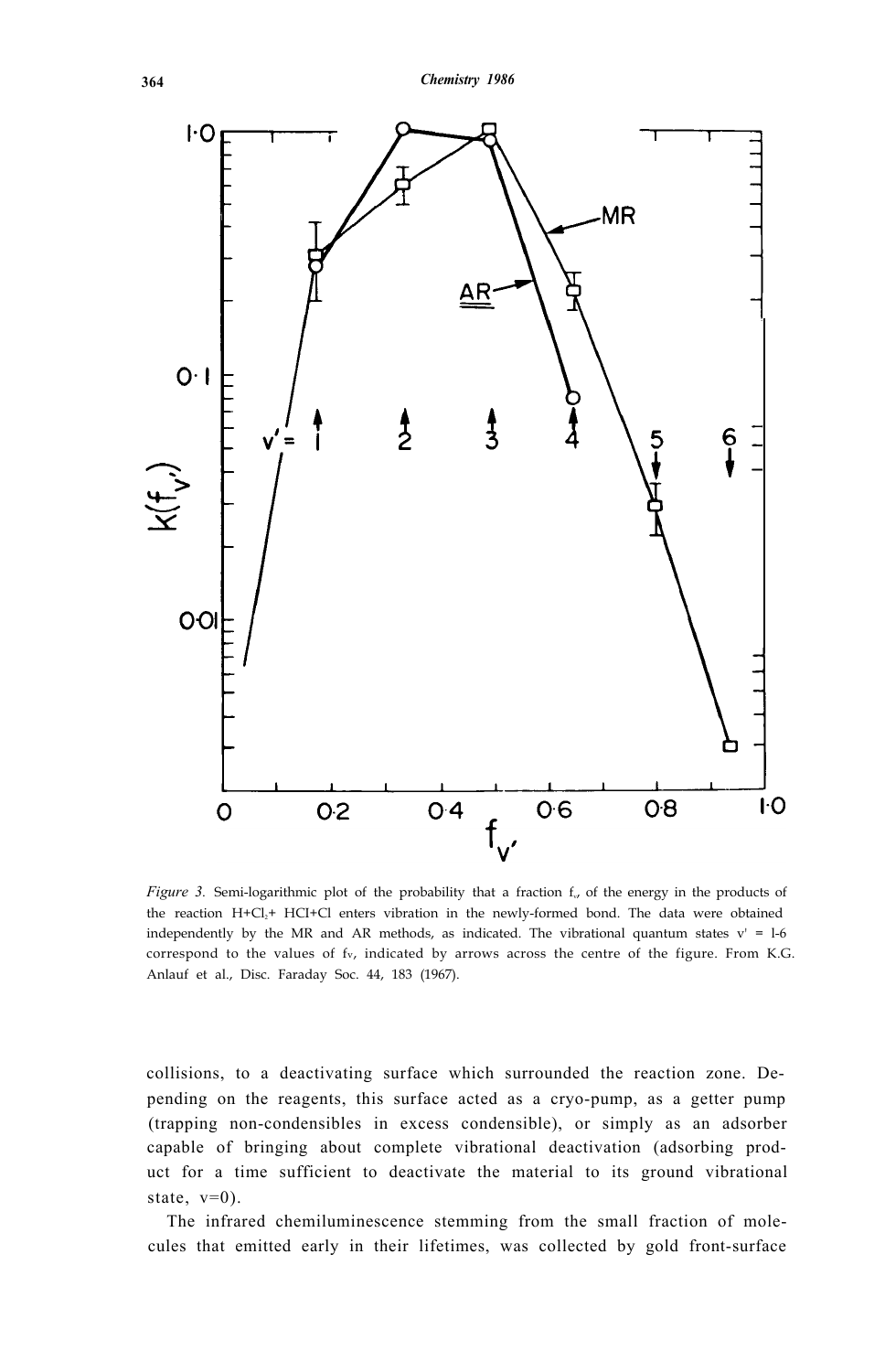

Figure 4. First-overtone ( $\Delta v' = -1$ ) spectrum of OH formed in the reaction  $H+0<sub>3</sub> \rightarrow OH+0<sub>2</sub>$ ,  $-\Delta H^{\circ}{}_{o}$  = 77 kcal/mole. Under arrested relaxation conditions a continuous flow of reagents yields a steady-state distribution of  $OH(v')$  that increases with v' up to the highest accessible vibrational level,  $v' = 9$  (E( $v' = 9$ ) = 75 kcal/mole, i.e. 3.25 eV). This spectrum was recorded by using a Fourier transform spectrometer and AR geometry; emission is from  $v' = 6-9$  as indicated. From P.E. Charters et al., J. Appl. Optics, 10, 1747 (1971); (also J.C. Polanyi and J.J. Sloan, Int. J. Chem. Kin. Symposium 1, 51 (1975).

mirrors, freshly coated for each experiment; this procedure increased the effective solid angle being viewed by almost 50x [32]. By this means  $\sim 10^{-9}$  torr of vibrationally excited product could be detected in one v, J (vibrational) state, using the liquid-nitrogen cooled PbS semiconductor detectors that became available in the late 1950's. The emission spectrum (fig. 3) was recorded in early work on a (NaCl, then LiF) prism spectrometer, later on a grating spectrometer and (from the early 1970's, for e. g. [33]) on a variety of Fourier transform interferometric spectrometers.

The AR method was adopted by several laboratories, notably N. Jonathan's [34], D.W. Setser's [35], and J.D. McDonald's [36]. It is characterised by molecular flow of the reactants and hence low densities in the reaction zone, permitting observation of reaction products with highly non-Boltzmann rotational distribution, as well as non-Boltzmann vibrational distributions.

The effectiveness of the combination of molecular flow plus rapid removal of reaction products in reducing relaxation to an insignificant amount in the majority of systems studied was indicated by the fact that the steady-state distribution observed under these conditions was in satisfactory agreement with the initial vibrational distribution obtained by the MR method, (fig. 4) and the observed rotational distribution was largely unrelaxed, (fig. 5) indicating that collisional deactivation of vibrators-generally a less efficient process was insignificant. In the case of a few very fast reactions (notably F + HBr  $\rightarrow$ HF + Br  $[29]$ ) k(v') from MR were at variance with those from AR. At the low flows used in the AR machine, it appears that reaction and deactivation were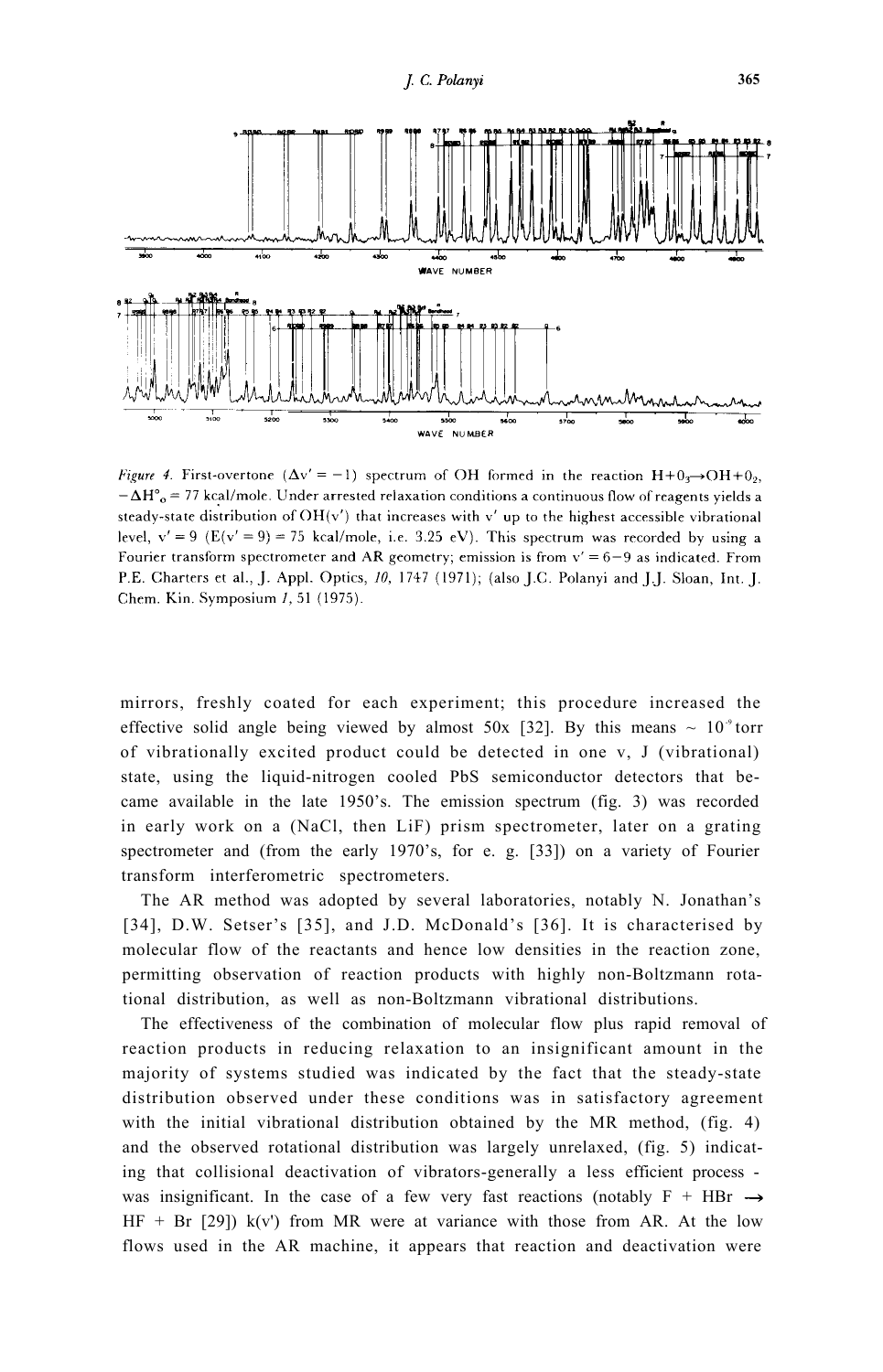

*Figure 5.* Solid lines record the decreasing contribution of the peak at low J' to the observed rotational distribution (for H+Cl<sub>2</sub>+HCI( $v' = 2$ , J')+Cl) as the pressure in the beam-crossing region is decreased (in the sequence  $3\rightarrow 2\rightarrow 1$ ) in an A.R. vessel. The broken lines superimposed on the solid lines give relaxed distributions computed from 3. Based on fig. I of J.C. Polanyi and K:B. Woodall, J. Chem. Phys. *56,* 1563 (1972).

occurring within the inlets, invalidating the results [37]; in such a case the AR rotational distributions were also found to have been relaxed [38].

The observed rotational distributions were typically bimodal, comprising a non-thermal distribution at high rotational quantum number (high J') and a thermal distribution peaking at low J'. The contribution of the peak at low J' relative to that at high J' decreased with diminishing pressure in the reaction zone (fig. 5). Accordingly the low J' peak was ascribed to collisional relaxation, the relaxation mechanism being analyzed in detail [39].

Some detailed rate constants,  $k(v')$ , for the reaction

$$
F + H_2 \rightarrow HF + H \tag{3}
$$

obtained by different procedures and by different workers are given in Table 1. Included among the methods used is one due to Pimentel and co-workers which made use of stimulated, rather than spontaneous, infrared emission [40]. This approach was an outgrowth of the first chemical laser, due to the same laboratory  $[12]$ . The laser approach  $[40]$  gave quantitative data concerning the population in the vibrational ground-state  $v' = 0$ , which previously had been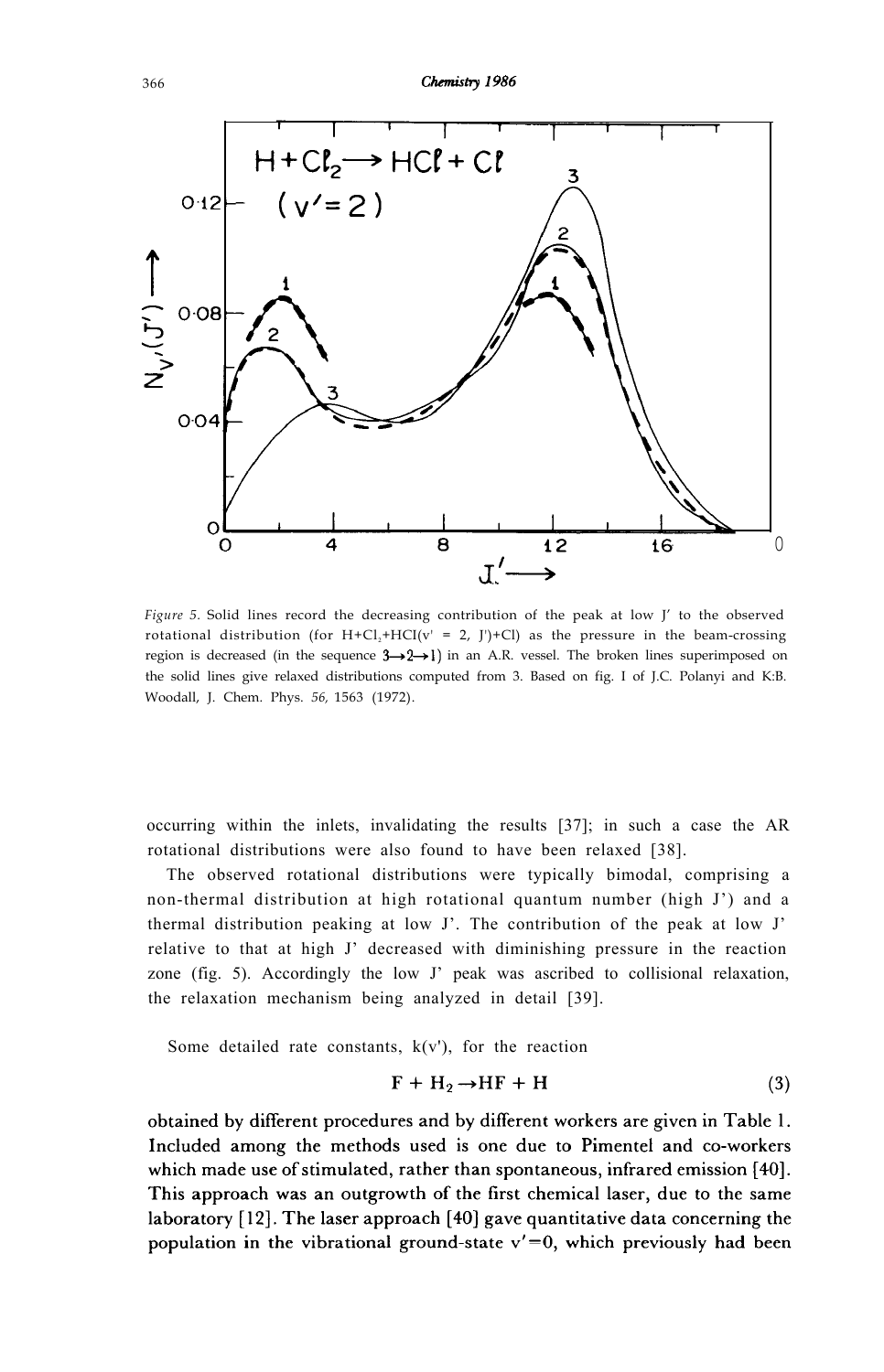|                                       | Reagt.Colln<br>Energy | $v' = 1$         | $v' = 2$ | $v' = 3$          |
|---------------------------------------|-----------------------|------------------|----------|-------------------|
| Parker & Pimentel <sup>1</sup> (1969) | 539°K                 | 0.18             | 1.00     |                   |
| Polanyi & Tardy <sup>2</sup> (1969)   | $300^{\circ}$ K       | 0.29             | 1.00     | 0.47              |
| Jonathan et al. $3(1971)$             | $300^{\circ}$ K       | $0.28 + 0.02$    | 1.00     | $058 \pm 0.12$    |
| Polanyi & Woodall <sup>4</sup> (1972) | $300^{\circ}$ K       | 0.31             | 1.00     | 0.47              |
| Coombe & Pimentel <sup>5</sup> (1973) | $236^{\circ}K$        |                  | 1.00     | $0.505 \pm 0.01$  |
|                                       | $298^\circ K$         |                  | 1.00     | $0.478 \pm 0.005$ |
|                                       | $364^{\circ}K$        |                  | 1.00     | $0.463 \pm 0.006$ |
|                                       | $172$ <sup>o</sup> K  | $0.222 \pm 0.01$ | 1.00     |                   |
|                                       | $432$ °K              | $0.345 \pm 0.03$ | 1.00     |                   |
| Chang & Setser <sup>6</sup> (1973)    | $300^{\circ}$ K       | 0.29             | 1.00     | 0.56              |
| $\text{Berry}^7(1973)$                | $297^\circ K$         | $0.294 \pm 0.01$ | 1.00     | $0.63 \pm 0.04$   |
| Perry & Polanyi <sup>8</sup> (1976)   | $279^\circ$ K         | 0.28             | 1.00     | 0.55              |
|                                       | $718^\circ K$         | 0.38             | 1.00     | 0.55              |
|                                       | $1315$ <sup>o</sup> K | 0.44             | 1.00     | 0.55              |
| Neumark et al. <sup>9</sup> (1984)    | 1.84 kcal/mole        | 0.21             | 1.00     | 0.67              |

Table I. Detailed rate constants,  $k(v')$  for  $F+H_2 \rightarrow (HF(v')+H$ ; comparison data from various studies (with some variation in reagent collision energy).

<sup>1</sup> J.H. Parker and G.C. Pimentel, J. Chem. Phys. 51, 91 (1969).

<sup>2</sup> J.C. Polanyi and D.C. Tardy, ibid. 51, 5717 (1969).

<sup>3</sup> N. Jonathan, C.M. Melliar-Smith, S. Okuda, D.H. Slater, and D. Timlin, Mol. Phys. 22, 561  $(1971).$ 

<sup>4</sup> J.C. Polanyi and K.B. Woodall, J. Chem. Phys. 57, 1574 (1972).

 $5$  R.D. Coombe and G.C. Pimentel, ibid. 59, 251 (1973).

<sup>6</sup> H.W. Chang and D.W. Setser, ibid. 58, 2298 (1973).

<sup>7</sup> M.J. Berry, ibid. 59, 6229 (1979).

<sup>8</sup> D.S. Perry and J.C. Polanyi, Chem. Phys. 12, 419 (1976).

<sup>9</sup> D.M. Neumark, A.M. Wodtke, G.N. Robinson, C.C. Hayden, and Y.T. Lee, J. Phys. 82, 3045  $(1985).$ 

unobservable. Also included are the findings from crossed-molecular beam studies performed in Y.T. Lee's laboratory. In these demanding experiments the vibrational distribution was obtained from structure in the product translation energy-distribution, which was the measured quantity (the findings are for somewhat different reagent energy distributions than for the other experiments tabulated). The reaction  $F + H$ ,  $\rightarrow$  HF + H is of considerable fundamental interest since it involves only 11 electrons, and should therefore be amenable to *ab initio* computation (see below). The agreement between determinations of  $k(v')$  is satisfactory.

When these experiments and those described below were undertaken, quantitative data regarding k(v') did not exist. The prior observation of highly vibrationally excited reaction products noted in section 1, since it was a qualitative finding, left open the question of the form of  $k(v')$  which could have peaked anywhere from  $v' = 0$  to  $v' = v'_{max}$  (the highest accessible vibrational state). In fact the distributions observed by ir chemiluminescence were found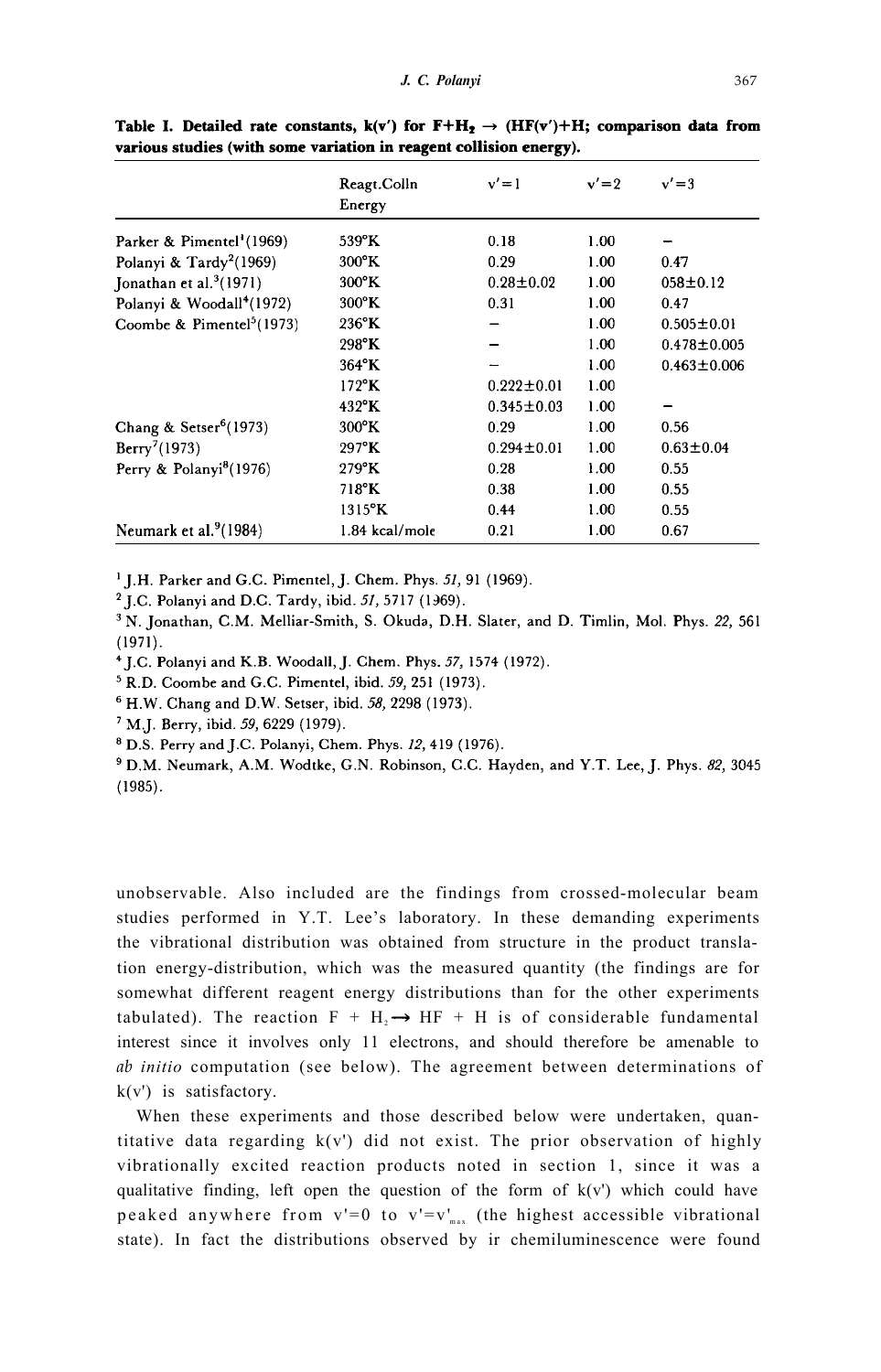

Figure 6. 'Triangle plot' for H+Cl<sub>2</sub>HCI+Cl reaction showing the distribution of vibrational, rotational, and translational energy as contours of equal detailed rate constant  $k(V',R',T')$ . The ordinate is product vibrational energy, and the abscissa is the product rotational energy. Since the total available energy is approximately constant (E'<sub>w</sub> = 48.4 kcal/mole), translational energy, T', given by the broken diagonal lines, increases to 48.4 kcal/mole at  $V' = 0$ ,  $R' = 0$ . The rate constant  $k = k(v') = \sum_{i} k(v', j')$ ; the subscript f denotes the 'forward', exothermic, direction. Contours have been normalized to  $k(y') = 1.00$  where v'is the most-populated vibrational level. From K.G.Anlauf et al., J. Chem. Phys. 57, 1561 (1972).

to peak at intermediate v', so that the mean fraction of the available energy entering vibration in the new bond ranged from  $\langle f' \rangle$  = 0.39 for H + Cl<sub>2</sub>,  $\langle f'_{v} \rangle = 0.55$  for H + Br<sub>2</sub>,  $\langle f'_{v} \rangle = 0.53$  for H + F<sub>2</sub>,  $\langle f'_{v} \rangle = 0.66$  for F +  $H_2$  up to  $\lt f_v$   $>$  = 0.71 for C1 + H1 and  $\lt f_v$   $> \approx 0.9$  for H + O<sub>3</sub>  $\rightarrow$  OH +  $0<sub>2</sub>$ 

An early finding was that the product vibrational energy distribution  $k(v')$ altered dramatically with isotopic substitution, but was roughly invariant if represented in the reduced form  $k(f)$  [41]. This is what one would expect if classical mechanics applied rather than conservation laws involving quantum states. The finding gave us courage in applying classical mechanics to these reactions (despite the fact that they were characterised by widely spaced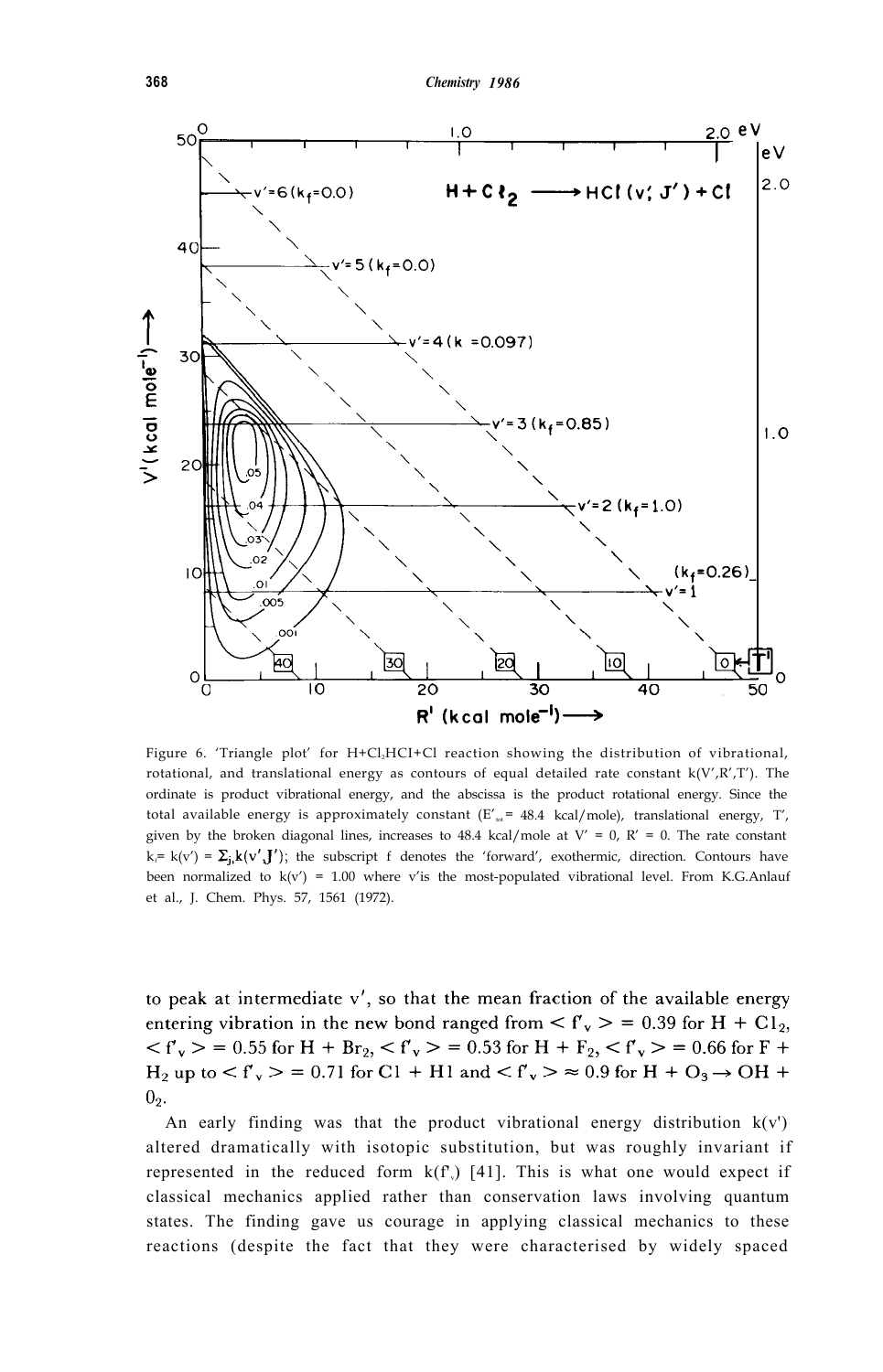

*Figure 7.* Triangle plot for  $H+F_2 \rightarrow HF+F$  (see caption to fig. 6). E'<sub>ts</sub> = 102 kcal/mole for this reaction. From J.C. Polanyi and J.J. Sloan, J. Chem. Phys. 57, 4988 (1972).

vibrational and rotational states), and also encouraged us to record our results in a graphical form that rode rough-shod over the quantised nature of  $k(v'J')$ .

Four examples of the graphs that we have used (as a supplement to the tabulation of the actual  $k(v'J')$  values) as an aid to the visualisation of the experimentally determined product energy distributions, are shown in figs. 6- 9. By interpolation between permitted combinations of V',R', and T', we obtain contours of equal  $k(V',R',T')$ . In these "triangle plots" contours are shown in V',R',T' space. They delineate a "hill" of detailed rate constant in that space. Portions of the hill that lie between vibrational energy states are merely included to guide the eye as to the breadth and shape of the product energy distribution over the axis' corresponding to V',R' and T'. Since classical mechanics is widely used in order to interpret energy distributions, these classical "fingerprints" of differing chemical reactions help us to picture contrasting types of behaviour.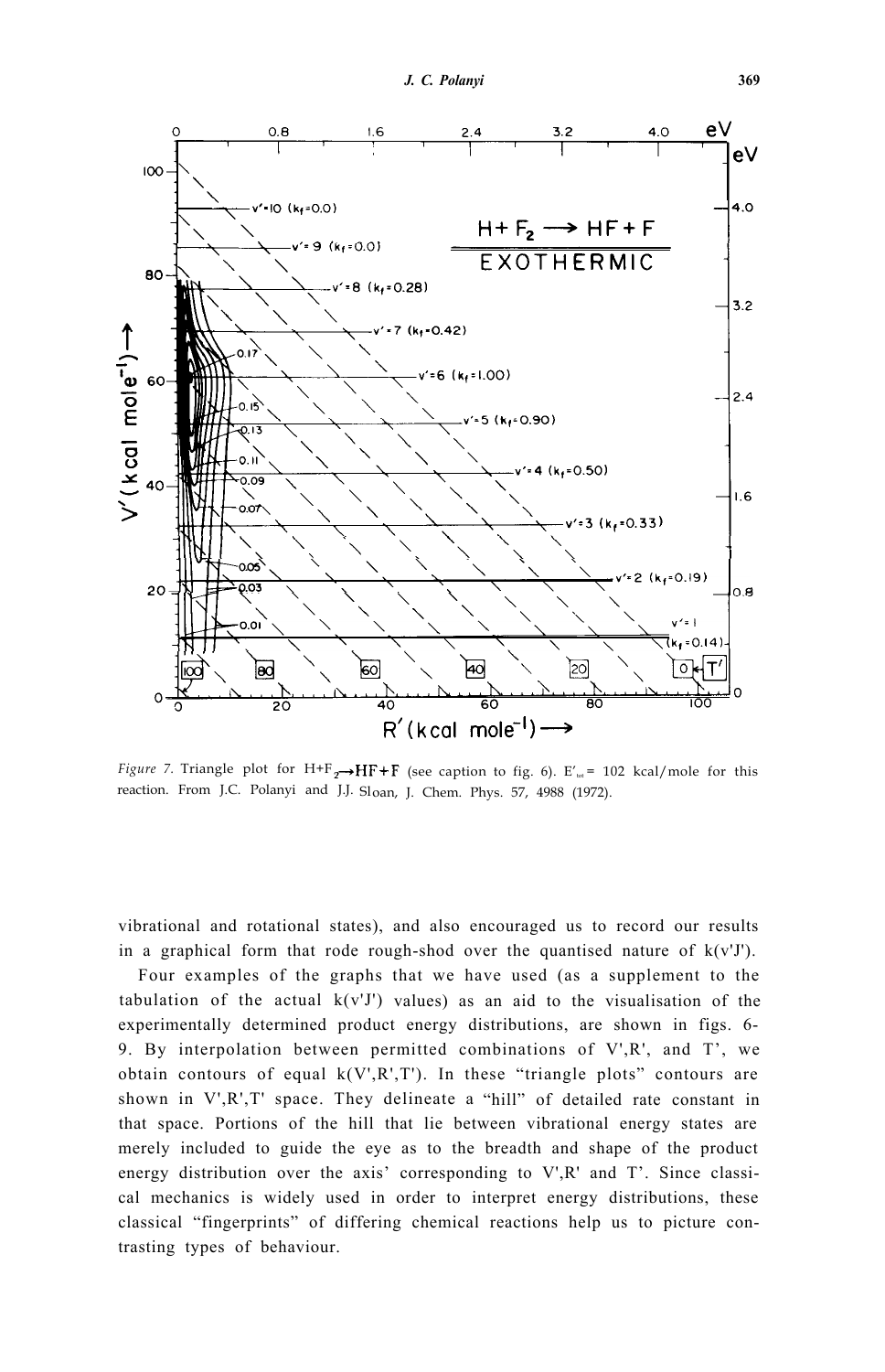

Figure 8. Triangle plot for F+H<sub>2</sub> $\rightarrow$ HF+H (see caption to fig. 6). E'<sub>tot</sub> = 34.7 kcal/mole for this reaction. From J.C. Polanyi and K.B. Woodall, J. Chem. Phys. 57, 1574 (1972).

It is readily apparent that the first two reactions,  $H + Cl$ , and  $H + F$ , (figs. 6 and 7), though they liberate markedly different energies, both exhibit inefficient vibrational and rotational excitation and consequently efficient translational excitation. The third reaction,  $F + H$ , (fig. 8), gives rise to highly efficient vibrational excitation together with inefficient rotational excitation. The fourth reaction pictured,  $Cl + H1$  (fig. 9), combines efficient vibrational excitation with exceptionally efficient rotational excitation ( $\langle f_{R} | \rangle = 0.13$  for Cl + Hl in contrast to <  $f_1$ ' > = 0.03 for H+F<sub>3</sub>). In concurrent work, alluded to in the following section, we linked these changes in dynamics to the release of repulsive energy in systems having differing mass combination and preferred geometries of the intermediate.

The ridge of the "detailed rate constant hill" is almost vertical in the case of the first reactions, moving out to higher R' at lower V' in the fourth of the reactions pictured (Cl + H<sub>1</sub>), (for a tabulation of mean <  $f'_{v}$  > <f<sub>R</sub>' >,  $\leq f_{\tau}$  >, and the slope of the ridge  $\Delta R'/\Delta V'$  for these reactions see table IV of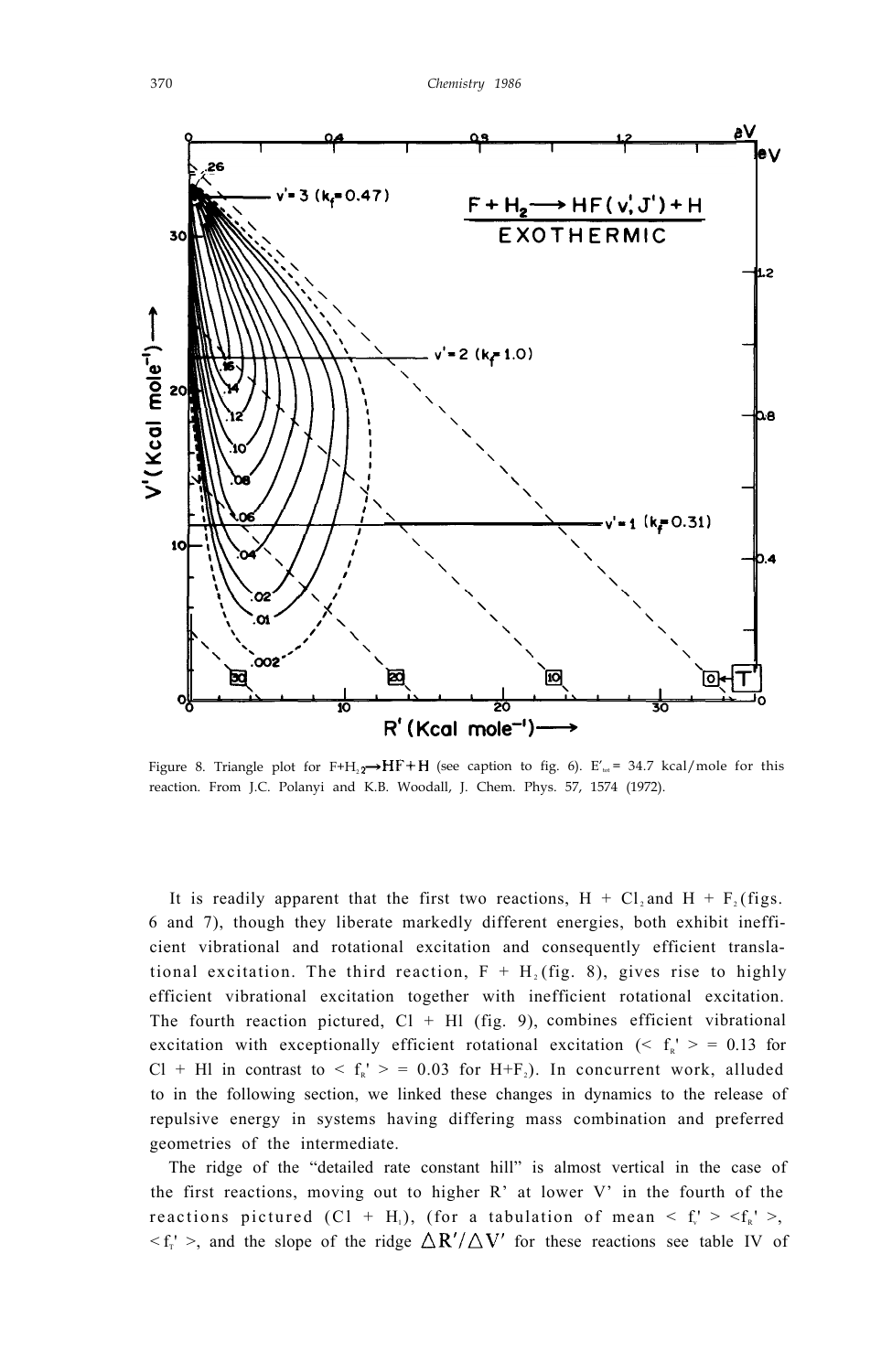

*Figure* 9. Triangle plot for Cl+HI+HCI+I. See caption to fig. 7.  $E'_{\text{tot}} = 34 \text{ kcal/mole}$ . From D.H. Maylotte et al., J. Chem. Phys. 57, 1547 (1972).

ref. [21]) leaving aside the dynamical implications of this distinctive behaviour (see 2.2 below). It is noteworthy that successively lower vibrational states exhibit marked increases in *translational* energy in the first three cases, but a somewhat overlapped "translational energy spectrum" in the fourth case. This finding was seen to have interesting implications for the crossed molecular beam chemistry in which T' (as already noted) is the prime measurable. Figure 10 gives sample distributions over  $f_1$ ' (blending rotational states into a continuum, since they cannot be resolved in molecular beam time-of-flight (tof) studies). The reaction  $H + F_2$ , not pictured here, gives rise to eight wellresolved translational peaks (fig. 5 of [21]). In the case of the  $F + H<sub>2</sub>$  reaction and its isotopic analogues in addition to resolving these peaks by tof, Y.T. Lee's laboratory have in recent times fully characterised the angular distribution of each [42].

The triangle plots, exemplified in figs. 6-9, constitute one way of "compacting" the substantial data embodied in  $k(v'J',T')$ . The information-theory,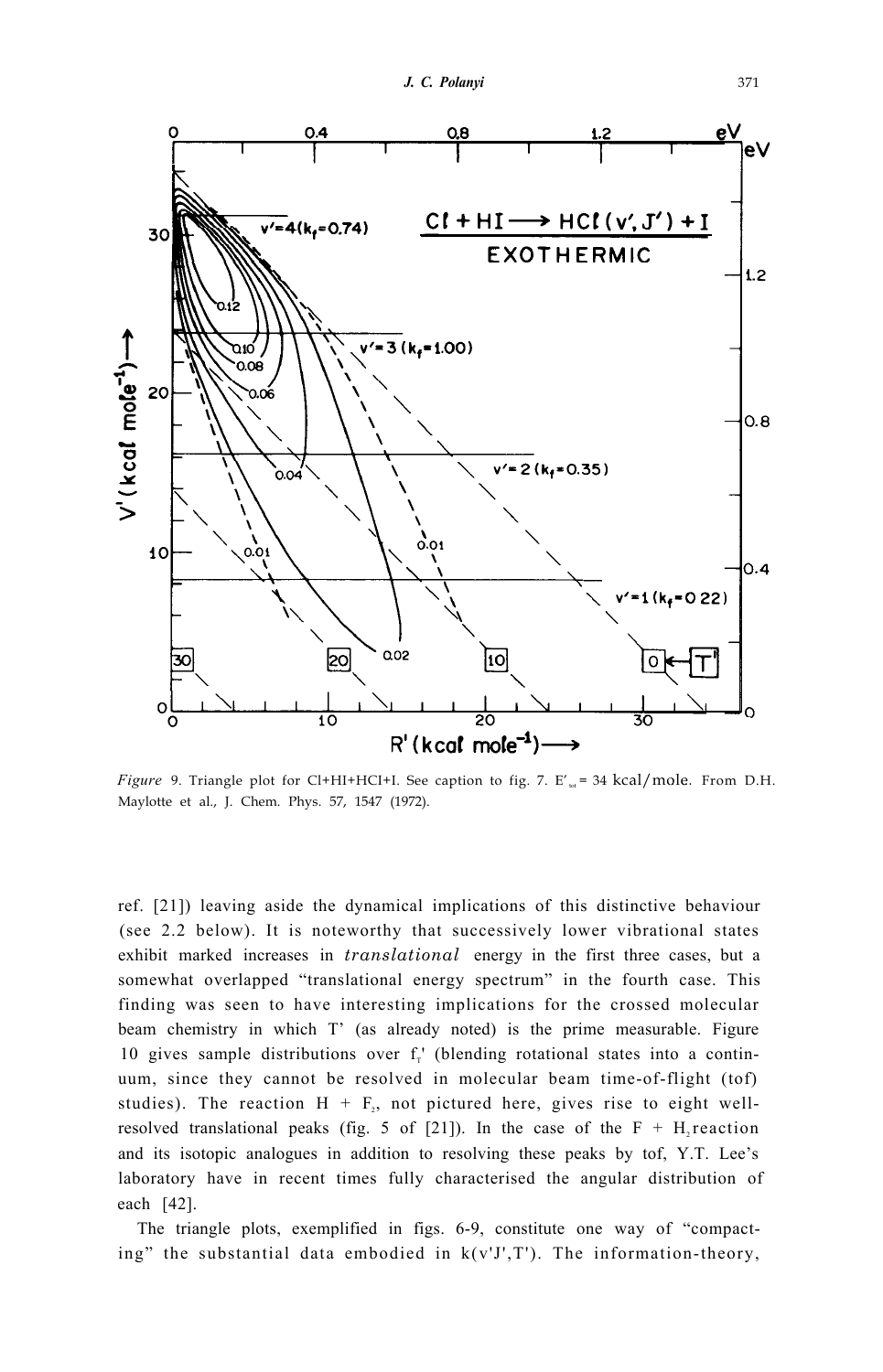

*Figure 10.* Translational energy-distribution in the products of some exchange reactions  $A + BC \rightarrow AB + C$  obtained by subtracting the vibrational excitation measured by its chemiluminescence from the total product energies (indicated in the figure). The vibrational states that contribute to the translational peaks are recorded above each peak. From K.G. Anlauf et al. J. Chem. Phys. *53,* 4091 (1970).

pioneered by Bernstein and Levine [43], has provided a widely-used alternative method of compaction in terms of parameters which describe the deviation of the observed vibrational and rotational distributions from a statistical outcome. These deviations can be described as vibrational and rotational "surprisals". In those cases for which the surprisal is found to be a linear function off, or  $f<sub>s</sub>$ , not only can the data be reduced to only two constants, but extrapolations can be made. We have made use of this in our work in order to estimate the (small)-fraction of product formed in the non-emitting state,  $v'=0$ .

Figure 11 contrasts the triangle plots for HF (fig. 11 (a)) and DF (fig. 11 (b)) formed in the thermal reaction F+HD  $\rightarrow$  HF(v'J') or DF(v'J') (+D or +H) [44]. These data are included since they shed light on a source of product rotational excitation. The forces operating are very similar but are clearly substantially more effective in rotationally exciting HF (mean fraction of the available energy entering rotation is  $\langle f \rangle = 0.125$  than DF( $\langle f \rangle > 0.066$ ). We postpone discussion to section 2.2 below.

It is interesting to note that for the family of reactions F+HD  $\rightarrow$  HF, F+HD  $\rightarrow$  DF, F+H<sub>2</sub>, F+D<sub>2</sub> studied by ir chemiluminescence, the first reaction in the list exhibited vibrational excitation that was anomalously low as compared with classical calculation. This (together with the reagent-energy dependence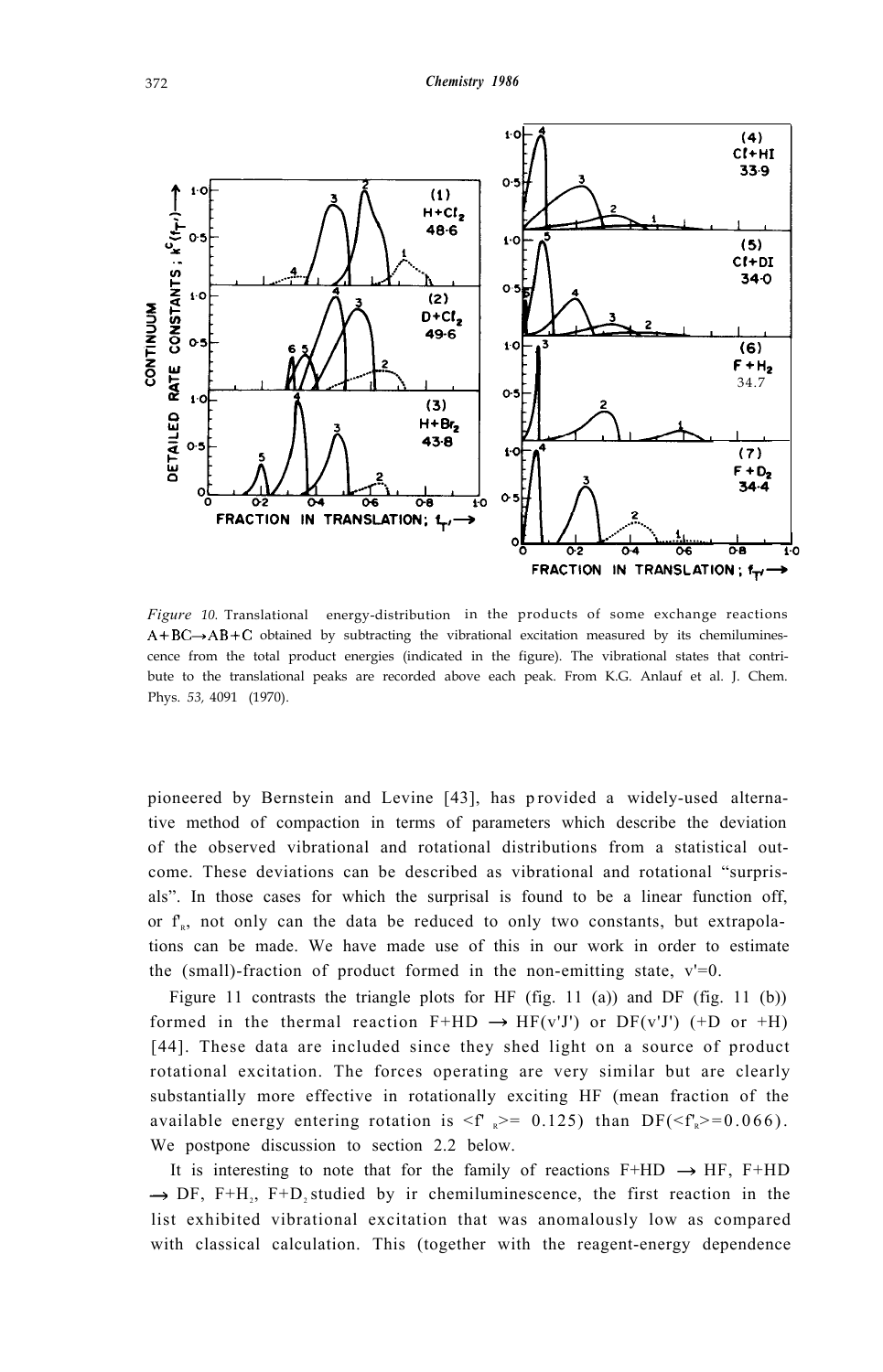

Figure 11. Triangle plots for both branches of the F+HD exchange reaction. The total available energy in the products was taken to be  $E'_{tot}$  = 34.3 kcal/mole for the HF product, and  $E'_{tot}$  = 36.1 kcal/mole for DF, in calculating product translation T'. From D.S. Perry and J.C. Polanyi, Chem. Phys. 12. 419 (1976).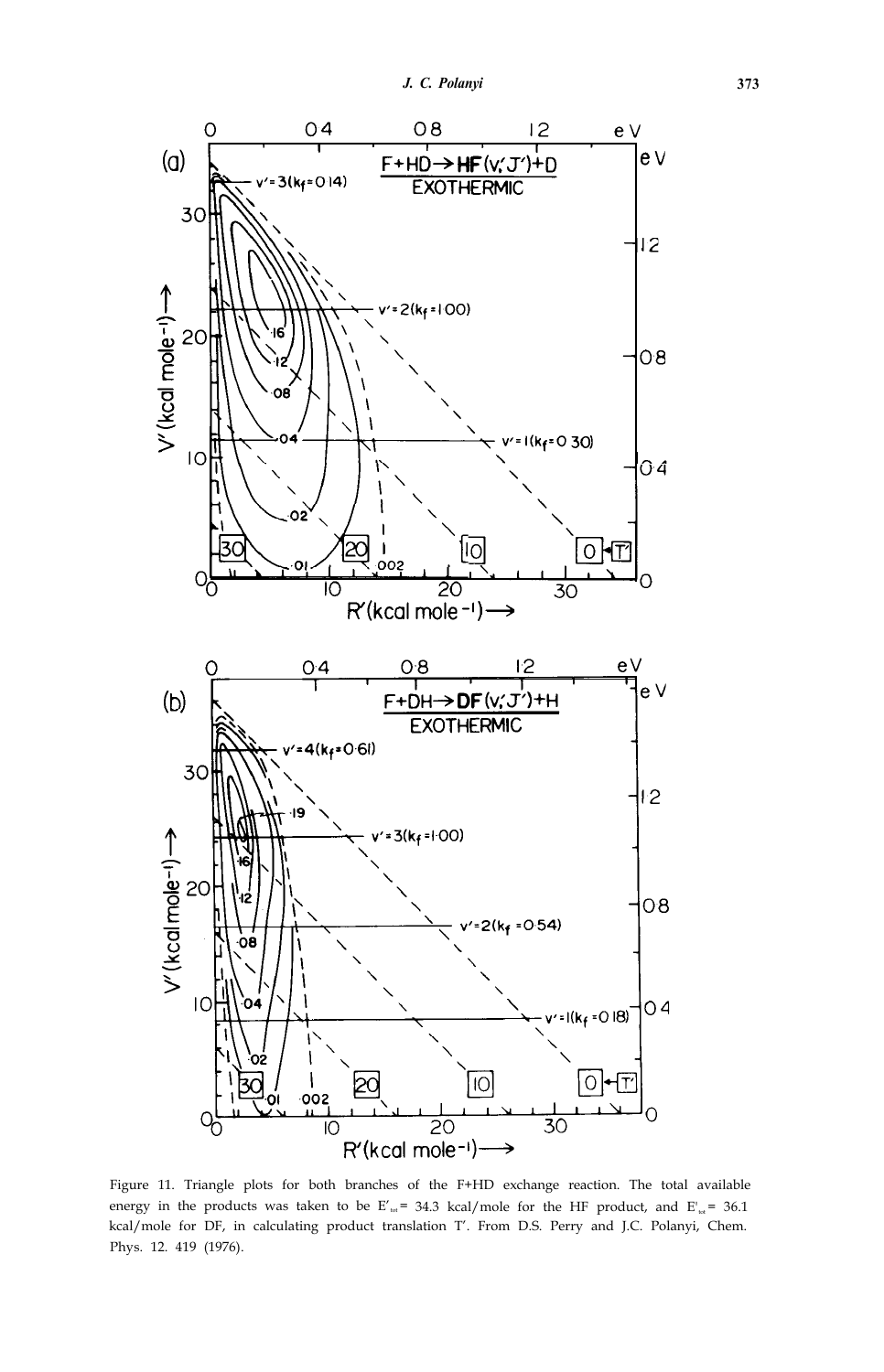

*Figure 12.* Triangle plot for the reaction H+ClI at 300K showing bimodality (18 % of the HCl is in the low -J' mode, 82% in the high -J'). From M.A. Nazar, J.C. Polanyi, and W.J. Skrlac, Chem. Phys. Letts. 29, 473 (1974). See also J.C. Polanyi and W.J. Skrlac, Chem. Phys. 23, 167 (1977).

of  $k(v'=3)$ ) was taken to be evidence of a quantum effect at the threshold energy for formation of  $HF(v'=3)$ . Molecular beam experiments in Y.T. Lee's laboratory have shown the importance of quantum effects on the dynamics of the first member of this family of reactions [42].

Figure 12 shows the dramatic influence the atom C can have on the dynamics of a reaction  $A+BC \rightarrow AB+C$ . Superficially the reaction illustrated resembles  $H+CIY \rightarrow HCl+Y$ , for which the detailed rate constant  $k(V',R',T')$ is given in fig. 6; the difference is that the second halogen atom, Y, has been changed from Y=Cl to Y=I, with the effect on  $k(V', R', T')$ , recorded in fig. 12. Bimodal product energy distributions were also observed in a number of other studies [45-48] and were regarded as indicative of the existence of two types of reaction dynamics leading to the identical product (HCl in the case illustrated). This phenomenon was termed 'microscopic' branching, to distinguish it from the 'macroscopic' branching leading to chemically different products (see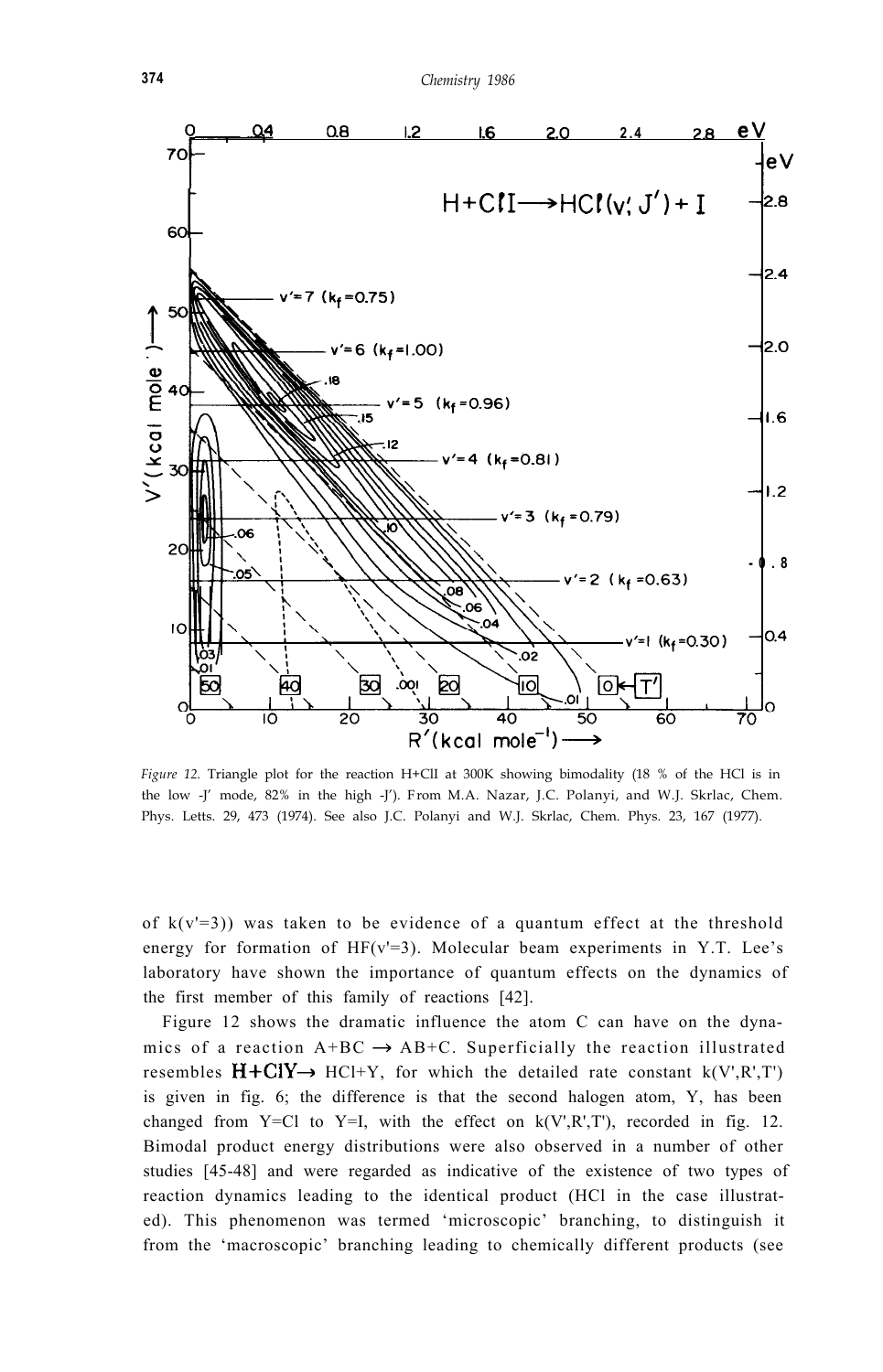

*Figure 13.* Three potential-energy surfaces (pes) illustrative of the changes in potential energy as reagents A+BC (lower right) pass through collinear transition states A-B-C to form products AB+C (upper left). Contour energies are in kcal/mole; all three reactions have the same exothermicity. The pes, designated 1, 8, and 4, are arranged vertically in order of increasing "attractiveness". The pes are indexed at the left according to the percentage attractive energy-release taken from a perpendicular path across the surface (A  $\perp$  = 4, 47, and 72 % for surfaces 1, 8, and 4). The same pes are described at the right according to the percentage attractive, mixed and repulsive energy release,  $A_T$ ,  $M_T$ , and  $R_T$ , along a single collinear trajectory; this designation depends upon mass combination, which was L+HH (L = 1 amu, H = 80 amu). The barrier crest. designated  $x$ , shifts to "earlier" locations along  $r_{AB}$  as the surfaces become more attractive. Excerpted from P.J. Kuntz et al., J. Chem. Phys. 44, 1168 (1966).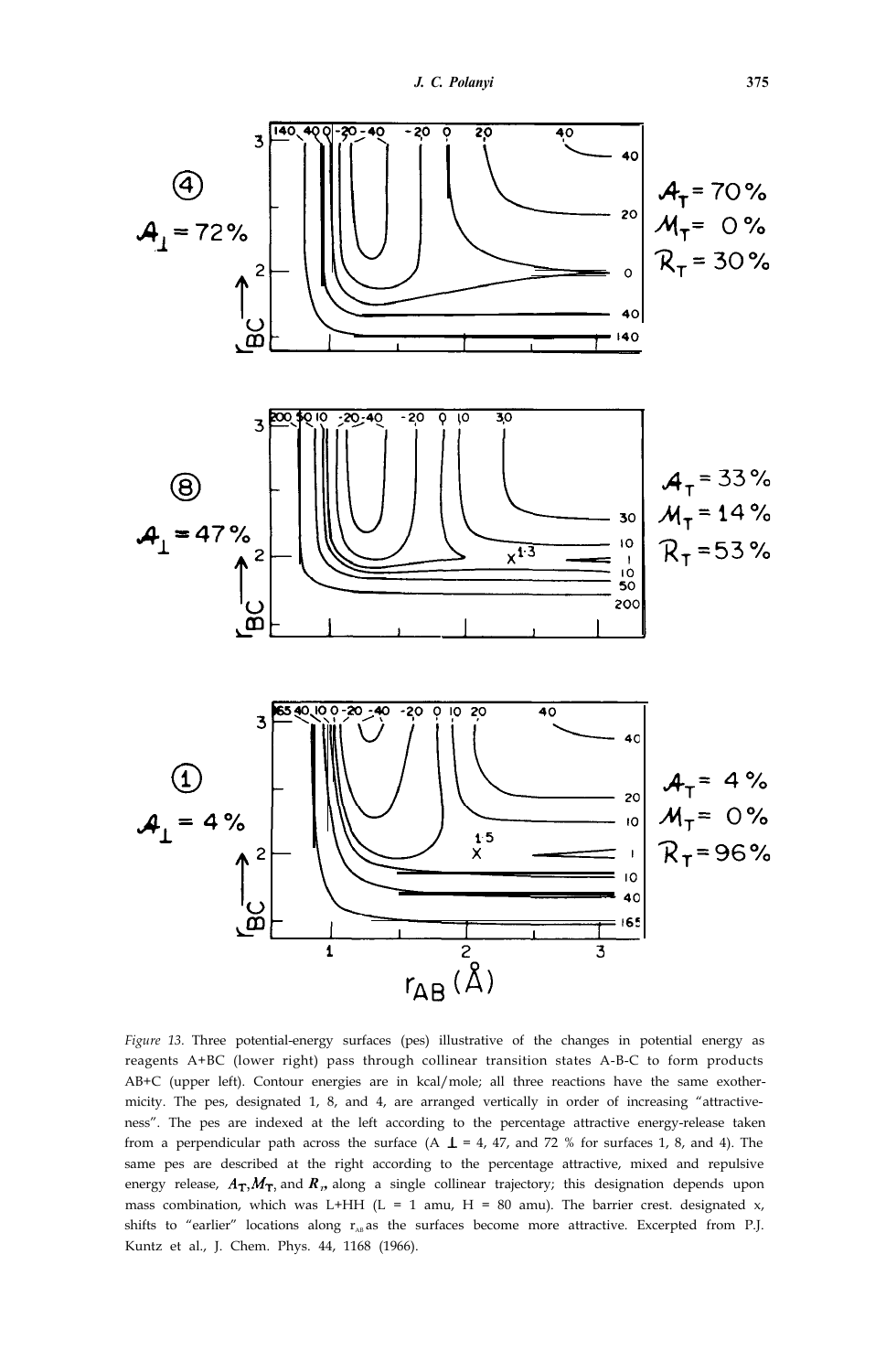for example fig. 11). As we shall indicate in section 2.2, these two types of branching are linked.

It is interesting to consider the strengths and weaknesses of ir spectroscopy as a tool in the study of reaction dynamics. The major limitations have stemmed from the low transition probabilities in the ir, the insensitivity of ir detectors, and the lack of a sufficiently precise timescale against which to measure the vibrational and especially rotational relaxation. Substantial improvements in sensitivity have been achieved using the important new methods of laser-induced fluorescence (LIF) [48] and resonantly enhanced multiphoton ionization (REMPI) [49]. However, since these make use of electronic transitions, they cannot so readily scan the full manifold of product vibrotational energy states to yield data as complete as that exemplified in figs. 7-9, which remains the most complete available.

Tunable ir lasers, combined with adequate time-resolution, could give a new lease of life to the vibrotational spectroscopy of reaction products. A promising development employing ir chemiluminescence is the introduction of timeresolved fourier transform spectroscopy following the pulsed photolytic initiation of exchange reaction [50].

### *2.2 Theory*

The origin of these theoretical studies is outlined in section 1, above. In the early 1960's two groups [26, 27] became interested in using the computerbased classical trajectory method [25] (often called the Monte Carlo approach) to explore, for the first time, a suggestion made over two decades earlier [28], that energy released as reagents approach is responsible for vibration in the newly-formed bond.

Figure 13 shows three potential-energy surfaces (pes), all of a modified London, Eyring, Polanyi, Sato (LEPS) variety [27, 52, 53], selected from a wider group examined in ref. [53]. T he energy released as the reagents approached (termed the attractive energy release, and defined as  $A_{\perp}$  or  $A_{\rm r}$  [53, 54]; see the caption of fig. 13) increases as one moves upwards in the figure. There is, in related families of reaction, a concurrent diminution in the height of the energy-barrier, and a shift of the barrier to earlier locations along the coordinate of approach with increased A. It has proved possible to give an empirical expression to these correlations [55, 56].

In fig. 14 it can be seen that for a group of 8 pes moderate percentages of energy release along the coordinate of approach (% A ⊥) are converted quantitatively into product vibration for a particular reagent mass combination (L+HH; see caption). For high %  $A\perp$  the reaction moves into a new regime in which product vibration decreases with increased attractive energy release. Examination of the trajectories indicates that a transition is occurring from predominantly *direct* reaction (products once they start to separate continue to do *so* [57]) to *indirect* reaction in which subsequent "clutching" and "clouting" secondary encounters drain the incipient vibration out of the new bond into rotation and translation [58, 59], What we are seeing is the onset of statistical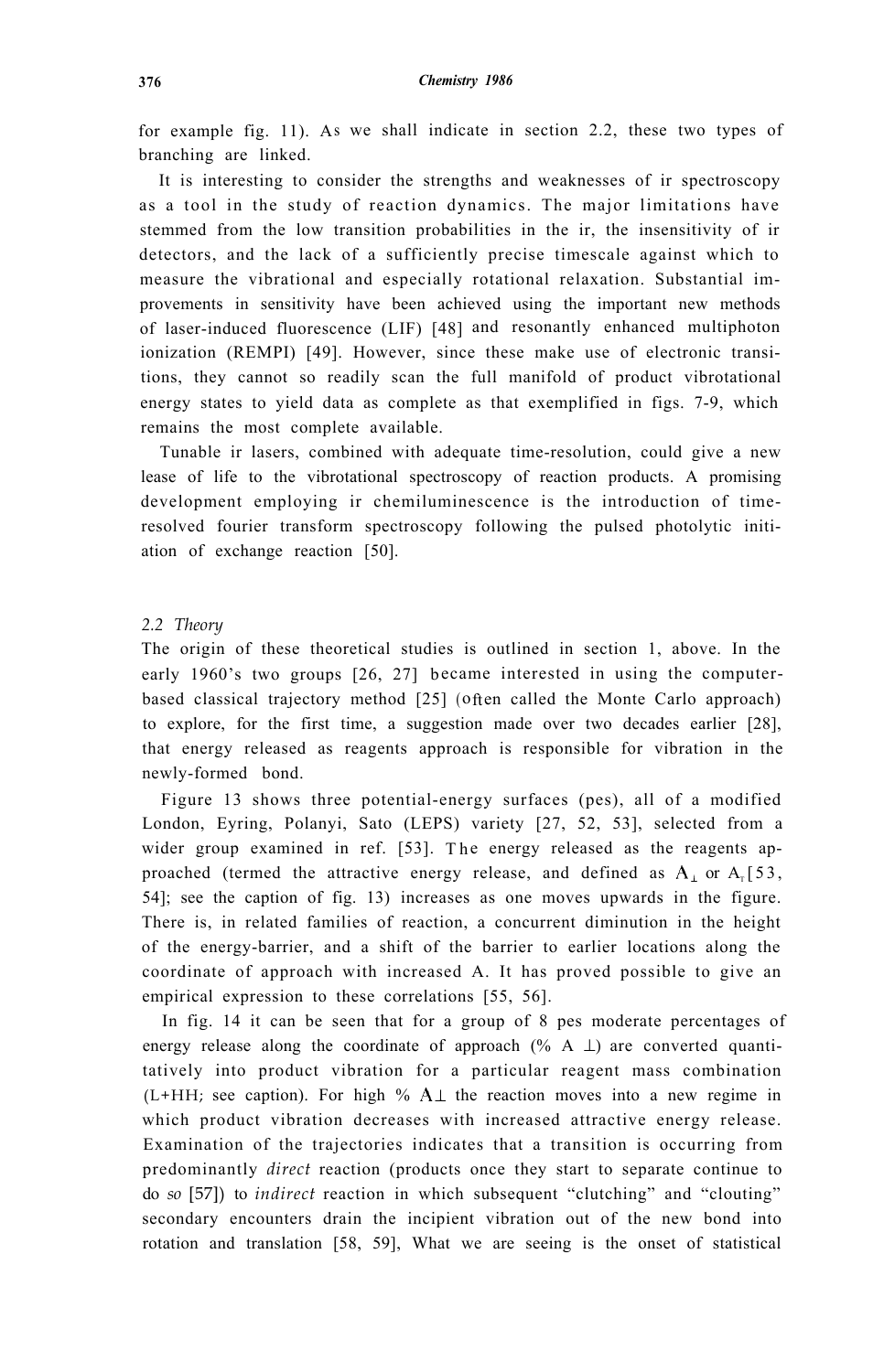

*Figure 14*. Mean vibrational excitation in the products of 3D L+HH reaction on 8 potential energy hypersurfaces (pes) plotted against the perpendicular attractive energy-release, AΙ. The collinear cuts through pes 1,8, and 4 are to be found in the previous figure. The fall-off in  $\lt E$ ', at high A  $\perp$ is due to the prevalence of secondary encounters (see text). From P.J. Kuntz et al., J. Chem. Phys. 44, 1168 (1966).

behaviour, in the limit of which product vibration will receive no more than its modest equipartition allocation.

At the other end of the scale in fig. 14, where repulsive energy-release predominates, the low vibrational excitation shown in the figure is by no means the rule; the observed vibrational excitation is strongly dependant on the chosen mass-combination. The **L**+**HH** mass combination shown is in fact anomalous in fulfilling the initial expectation that repulsive energy-release R (energy released along the coordinate of separation of the pes) will be inefficiently channelled into vibration. For **L**+**HH** the attacking atom A approaches BC rapidly up to the normal bonding separation before the repulsion is released (dynamics in which  $r_{AB}$  decreases to its equilibrium separation,  $r_{AB}^{\circ}$ , and only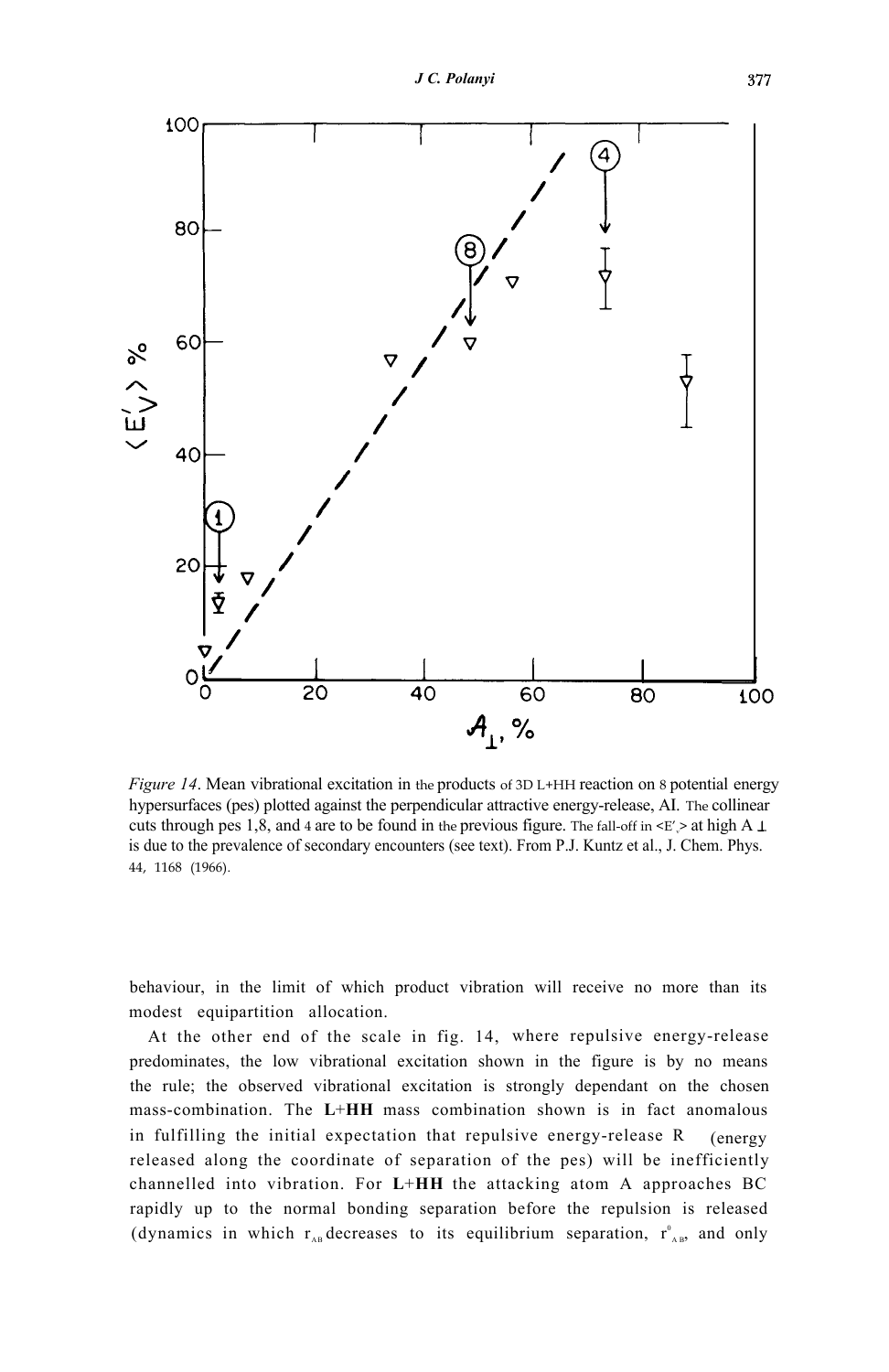then does  $r_{BC}$  increase, correspond on the pes to a rectilinear path). Since the repulsion operates on an already existent AB bond, vibrational excitation is indeed inefficient (left end of fig. 14). This behaviour is sufficiently atypical to be described as the "light-atom anomaly" [53].

For the more general case of a heavier attacking atom relative to the molecule under attack, the new bond is still extendend  $(r_{AB} > r_{AB}^{\circ}$  at the time that the bulk of the repulsion is released; we can symbolise this as  $A - B \cdot C$ . In this case repulsion between the separating atoms B and C results in recoil of B, rather than of AB as a whole; i.e. it gives rise to efficient internal excitation of the new bond, AB.

Since the solution of the collinear equations of motion can be pictured in terms of the motion of a sliding mass across a suitably scaled and skewed representation of the pes, it is instructive to consider the characteristic path across the pes in the latter more general case. The fact that  $r_{AB}$  decreases at the same time as  $r_{BC}$  increases (we term the energy-released in this phase, "mixed"; M) means that the sliding mass, rather than following a rectilinear path, is cutting the corner of the pes. Instead, therefore, of approaching the exit valley from its head, it approaches the valley from the side; consequently it oscillates from side to side of the exit valley indicating that the new bond is vibrationallyexcited.

The proportion of the energy released during corner-cutting is clearly relevant to the efficiency with which the repulsive energy is channelled into vibration. We have determined the extent of mixed energy-release,  $M<sub>T</sub>$ , from a specimen collinear trajectory employing the appropriate mass-combination and the pes in question [10, 53, 60]. Figure 13 shows that % M  $_{\text{r}}$  is insignificant for **L**+**HH** . For other mass-combinations it is so great that the points on a plot of the type shown in fig. 14 begin at substantial  $\langle E'v \rangle$ , and the region of linearity prior to the fall-off in  $\leq$  E'v  $\geq$  due to the onset of indirect dynamics becomes a very short region (see the case of the heavy attacking atom in fig. 7 of [53]).

Turning to the experimental findings of 2.1, it was evident that the moderate mean fractional conversion of reaction energy into product vibration,  $\langle f \rangle$ , could be explained either by a highly attractive interaction leading to secondary encounters, or by a predominantly repulsive energy-release. The first of these alternatives appeared implausible since it implied a substantially broader distribution over product vibrational and also rotational states than was observed [16]. Instead the evidence favoured a strongly repulsive pes, with the light-atom anomaly explaining the markedly reduced  $\langle f'v \rangle$  for  $H+X_2$  as compared with  $X+H_2$  or  $X+HY$ , and the lower barrier leading to a slightly increased AI in  $H+Br$ , as compared with  $H+C<sub>1</sub>$  (cf. the correlation noted above) accounting for the greater  $\langle f \rangle$  observed for H+Br<sub>2</sub> than for H+Cl<sub>2</sub> [16].

The success of a strongly repulsive pes in accounting for the general form of the triangle plot for Cl+Hl  $\rightarrow$  HCl + I is illustrated, by way of an example, in fig. 15 [61], which should be compared with fig. 9 above. Similar success has been obtained for the reaction  $F+H_2$ ,  $\rightarrow$  HF+H (fig. 8) above using a strongly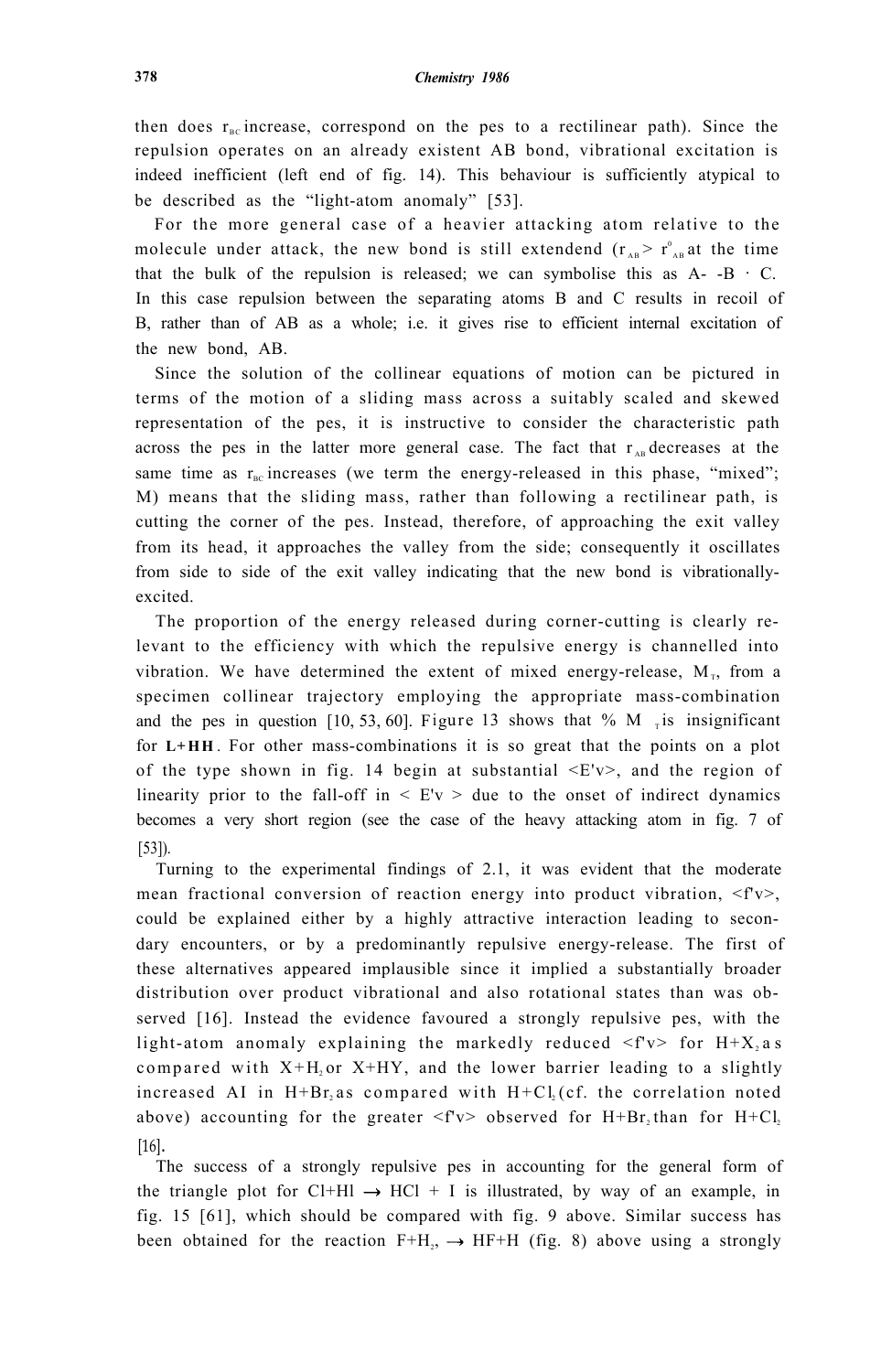

Figure 15. Computed triangle plot for the reaction Cl+HI at thermal collision energies (300K). The 3D classical trajectory method was applied to a highly repulsive pes (proposed by Anlauf et al., J. Chem. Phys. 49, 5189 (1968)). From C.A. Parr et al., J. Chem. Phys. 58, 5 (1973).

repulsive pes [62-64]. In this case there is now dependable evidence from *ab initio*  varational treatments of FHH [65, 66] that the energy-release is indeed substantially repulsive. The success of a repulsive pes in describing **L**+**HH** dynamics will be demonstrated (for  $H+F_2 \rightarrow HF+F$ ; cf. fig. 7 above) in section 3.2 below.

 The discussion of the previous paragraphs as it relates to repulsive energy-release is summarized pictorially in fig. 16. Though visualisation of reaction dynamics is generally, and often adequately, based on the collinear pes to which the sliding-mass analysis applies, tests of the validity of pes' are made by 3D trajectories.

 Product rotational excitation is eliminated from the picture in the collinear world. Though this is a minor constituent of the product energy, it is revealing of the dynamics. In the visualisation of fig. 16, we have included the effect of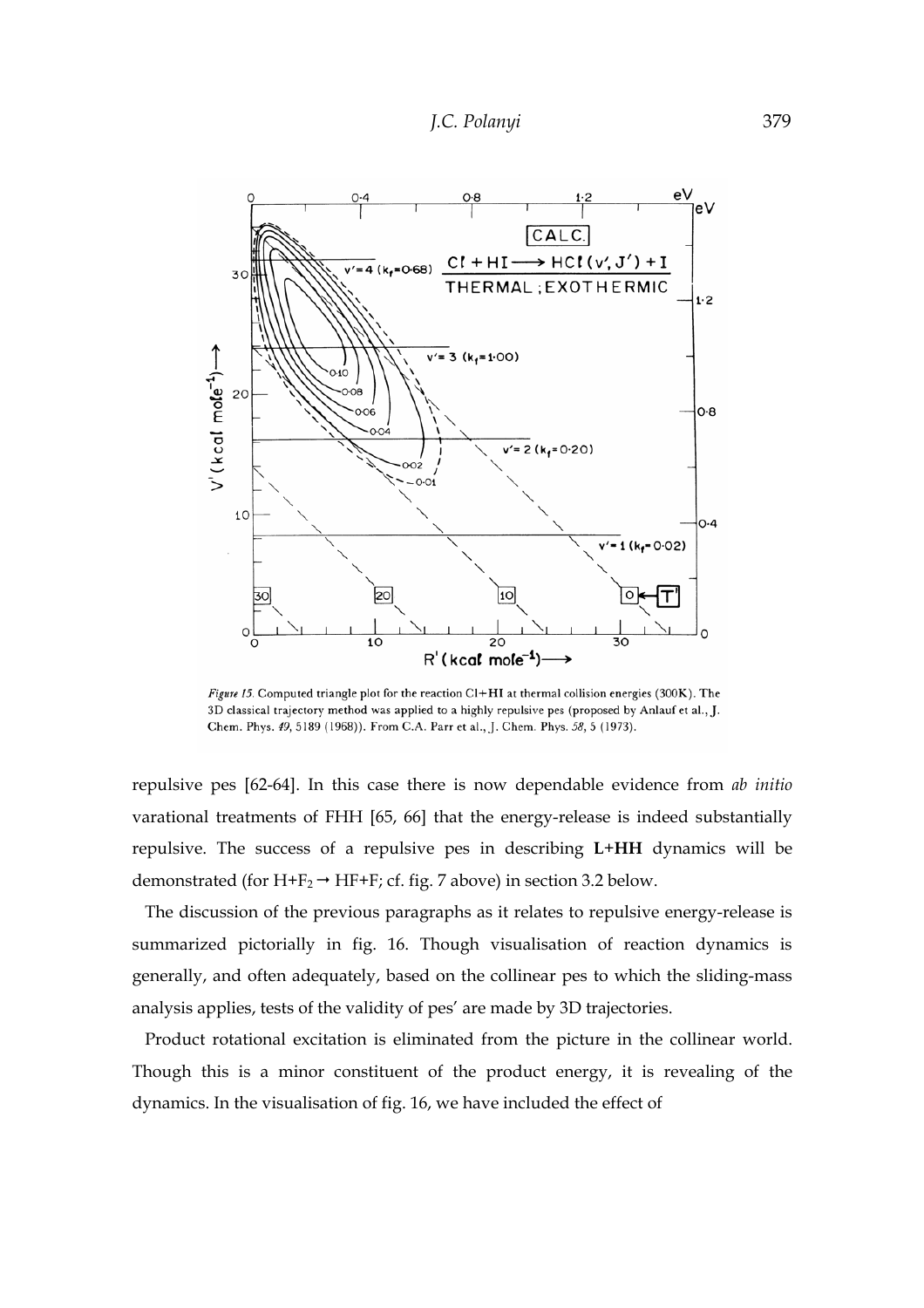Chemistry 1986



Figure 16. Pictorial representation of contrasting types of reaction dynamics on a repulsive energy surface. Type (a), "mixed energy release", is commonly observed. Type (b), termed "the lightatom anomaly", is observed if the attacking atom is very light. From J. C. Polanyi, Accounts Chem. Res 5, 161 (1972).

repulsive energy release in bent configurations as one source of product rotation. The experimental data in the triangle plots of fig. 11 give persuasive evidence of the significance of this effect in the important reaction  $F+H<sub>2</sub>$ . Product repulsion would be expected [47, 67] on the basis of momentum conservation to give rise to decreasing  $\langle f_R \rangle$  in the series FH  $\cdot$  D  $>$  FH  $\cdot$  H  $>$  $FD \cdot D > FD$  H (the dot indicated the locus of the repulsion); this is found theoretically, in 3D trajectory studies, and also experimentally. The triangle plots of fig. 11 correspond to the extremes of this range of isotopic masscombinations;  $\langle f^* \rangle$  for the FH  $\cdot$  D pathway substantially exceeds that for  $FD \cdot H$ .

Qualitative pictures of the type given in fig. 16 suggest simple models of the reactive event. Several such models are indicated in fig. 17, all of which stress the role of the forces operating along the coordinate of separation of the pes. The implications of each of these models are discussed in ref. [59]. Despite their crudity simple models have the important virtue that their "moving parts" are open to inspection. Model (c), called the Simple Harmonic model, has been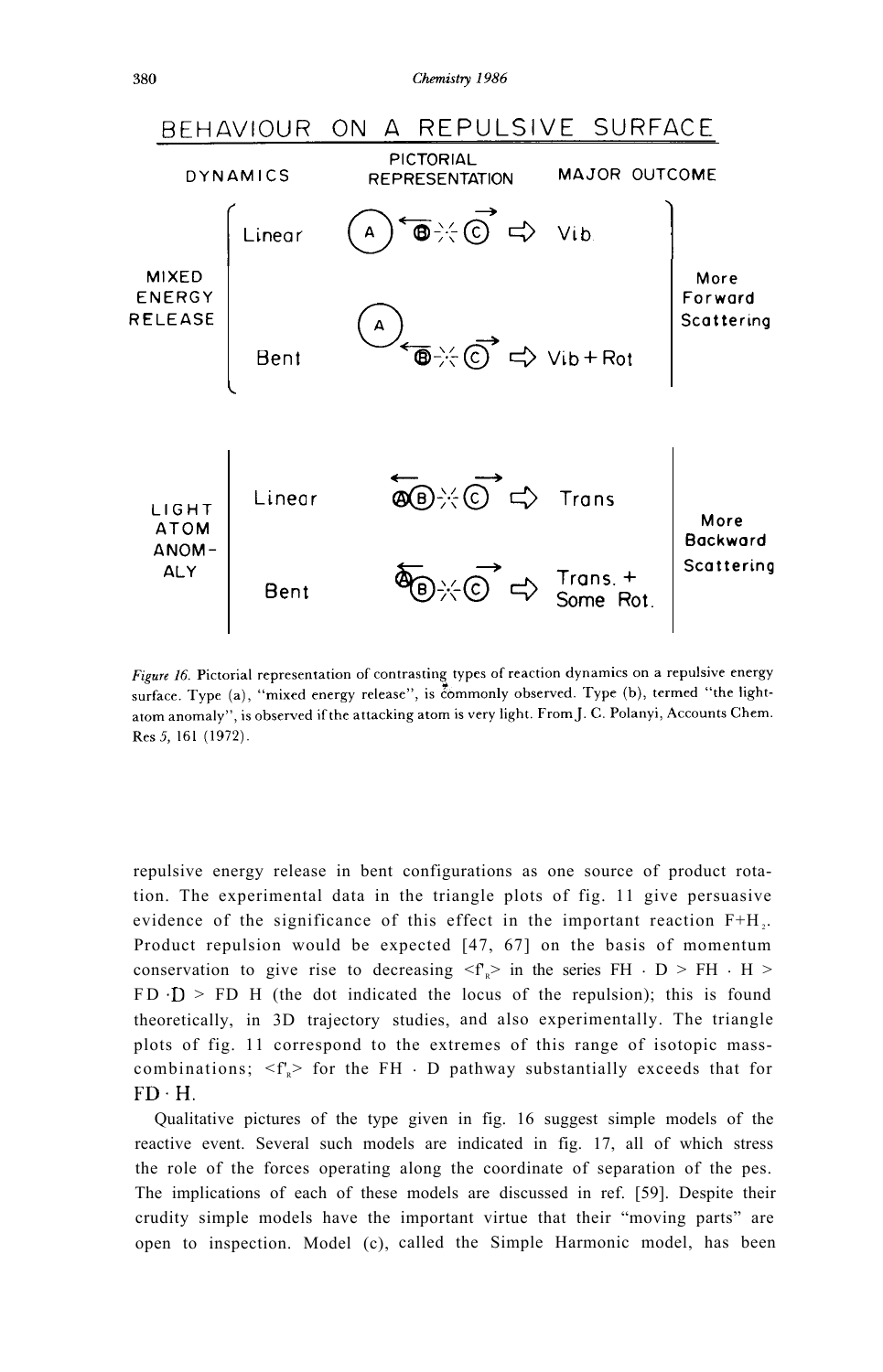

Figure 17. Five types of simple "product-force models", that interpret product energy-distributions in terms of the mode of relaxation of ABC in its retreat from the activated state $\rightarrow$ AB+C. A repulsive force is assumed to be located between the separating atoms B.C. Various assumptions are made regarding the bond A-B which is forming. Model (a) is the Impulsive model, (b) is the Constant Force model, (c) is the Simple Harmonic model, (d) is the DIPR (Direct Interaction with Product Repulsion) model, and (e) is the FOTO (Forced Oscillation in a Tightening Oscillator) model. From J.C. Polanyi, Faraday Disc. Chem. Soc., 55, 389 (1973).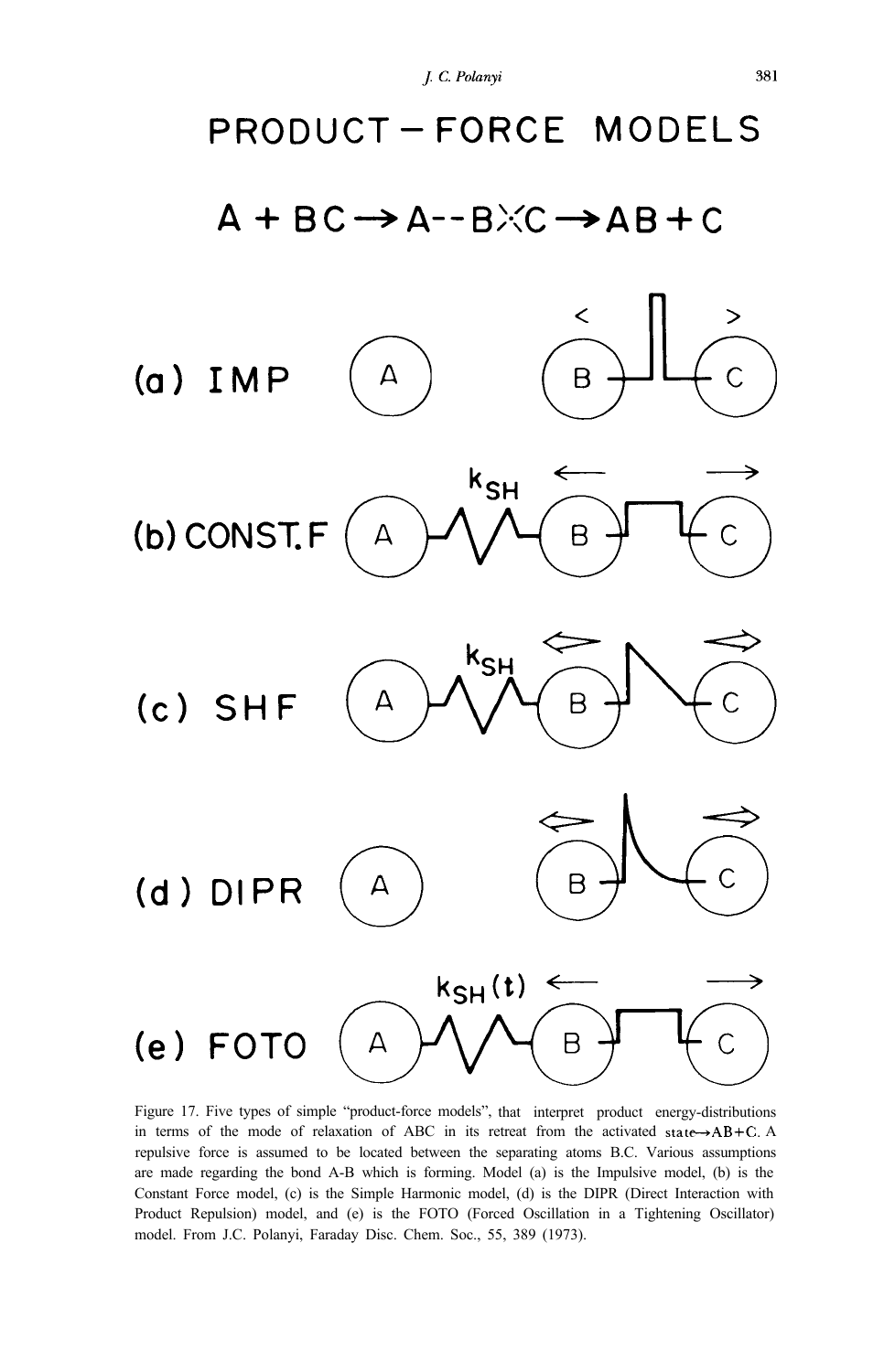

*Figure 18.* Effect of repulsive energy release on product angular distribution (top row) and energy distribution (bottom row;  $E'_{\text{pot}}$  is product rotational excitation and  $E'_{\text{int}}$  is vibration plus rotation). The solid lines show the results of 3D (three-dimensional) DIPR model calculations (masses  $K+Br$ , energy-release  $E' = 53$  kcal/mole). The total product repulsion used in the DIPR model calculations was decreased in four stages, from left to right in the figure, simulating decreased % *R,* implying increased % *A.* According to the DIPR model this is mathematically equivalent to increasing the reagent collision energy, hence the dual label of the arrow at the top. The consequences of these changes are summarized, qualitatively, by the arrows at the foot of the figure. The dots record the distributions obtained from 3D trajectories on potential-energy hypersurfaces with comparable partitioning of the energy-release. Adapted from P.J. Kuntz et al., J. Chem. Phys. 50, *4623* (1969).

used to improve our understanding of the mechanism of mixed energy-release, in which a repulsive force operating between particles B and C drives an oscillator joining A to B that is under tension [60]. The model shows that for a wide range of conditions mixed energy release can play a significant role in channelling product repulsion into vibration.

Model (d), the DIPR (Direct Interaction with Product Repulsion) model [68], sidesteps consideration of forces in the new bond by obtaining the product vibration, V', from  $E'_{tot}$ - (R'+T'). From the direction of recoil of atom C relative to the direction of approach of A, angular distributions can readily be generated in 3D. The model provides a simple means to expose the link between the angular distribution of reaction products and their internal excitation, as well as the connection between these two quantities and the collision energy.

Findings for the DIPR model are summarised in fig. 18 (solid lines). Reading from left to right the interactions become less repulsive (more attractive). This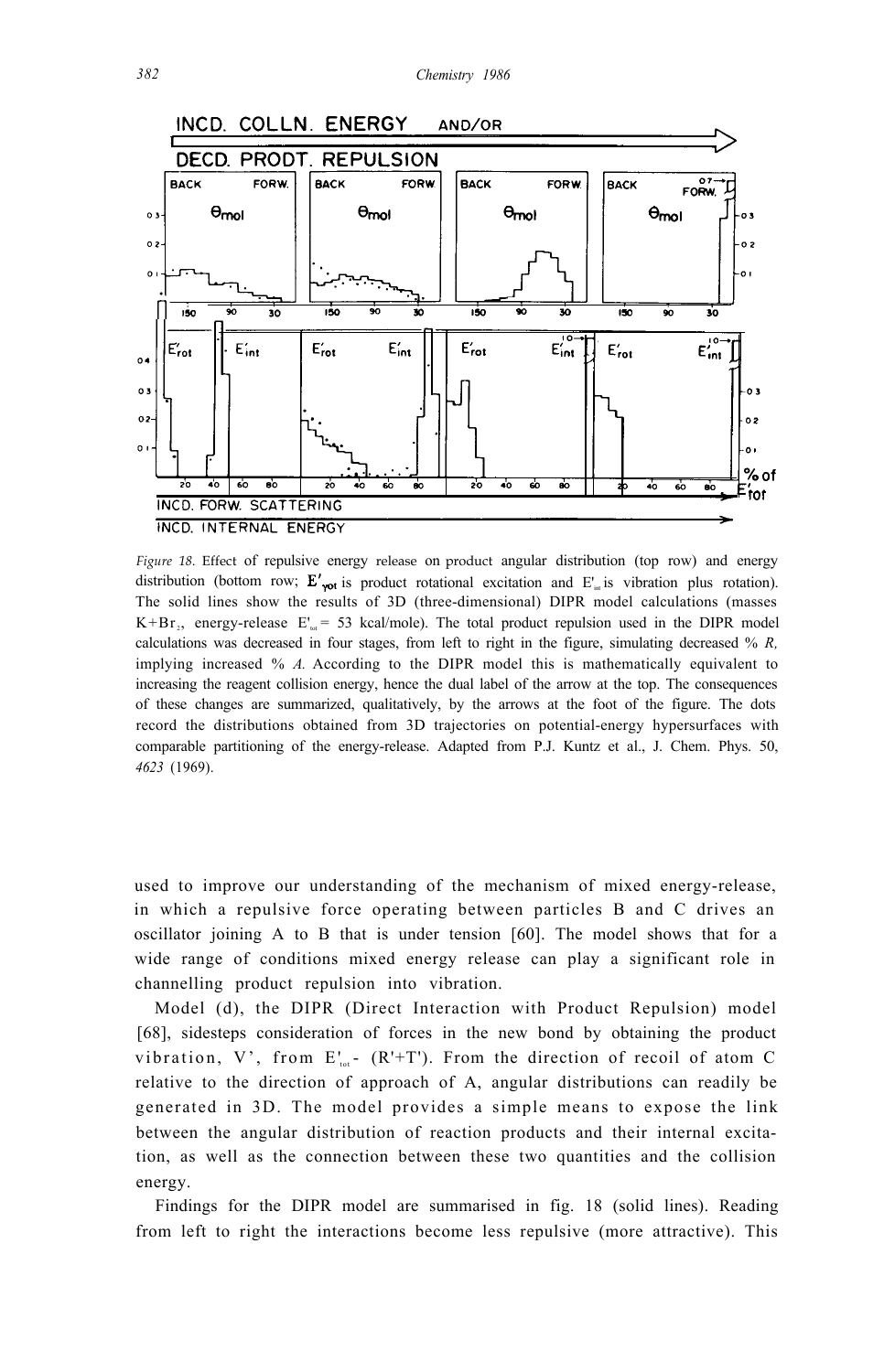

*Figure 19.* Computed distribution,  $\theta_{J'L'}$ , of the angle between the product rotational angular momentum, J', and orbital angular momentum, L', following repulsive energy-release between the products of the reaction  $F + HD \rightarrow HF + D$  (solid line) and  $\rightarrow DF + H$  (broken line). At the extreme left  $\theta_{J'L} = 0$  corresponds to J' parallel to L', while at the extreme right  $\theta_{J'L} = 180^\circ$ corresponds to the favoured outcome of J' anti-parallel to L'.

is achieved by systematically decreasing the repulsive impulse (the time integral of the force, F(t), between B and C) which alone governs the dynamics. Since a measure of  $IF(t)$  dt can be obtained by a variety of means for any actual reactive pes [59, 68], the model can be applied to cases for which the results of 3D trajectory computation are known. The agreement - see the points for the more repulsive cases in fig. 18 − is excellent, so long as the assumption of direct interaction remains valid.

The lessons that can be learned from fig. 18 are that strongly repulsive energy-release will tend to give backward scattering of the molecular product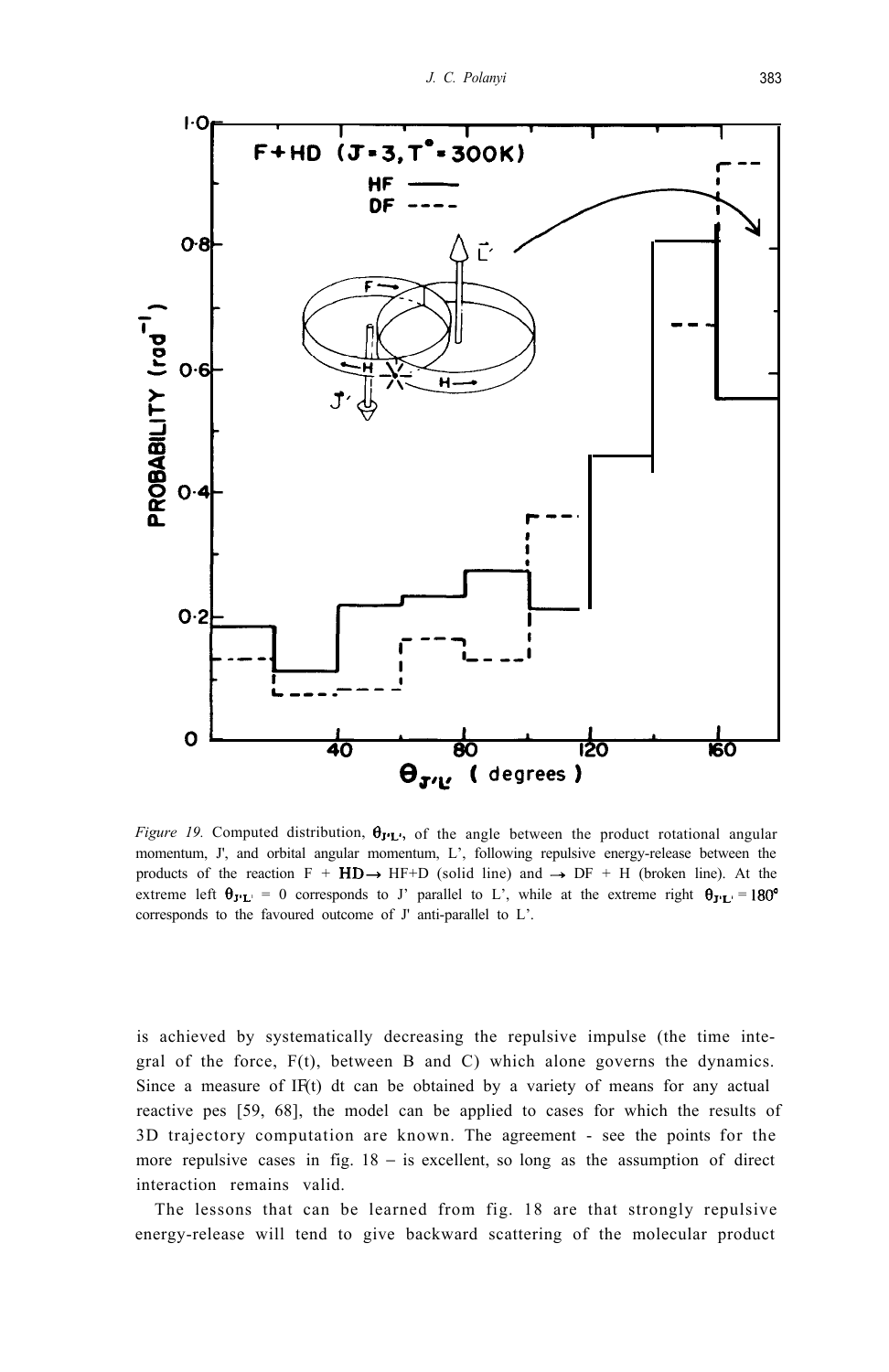## MICROSCOPIC BRANCHING



*Figure* 20. Pictorial representation of the alternative dynamics - direct and indirect - in the microscopic branching underlying the bimodality of product energy distribution exemplified in fig. 12. (Based on a classical trajectory study; J.C. Polanyi et al., Faraday Disc. Chem. Soc. 67, 66 (1979)).

 $(\theta_{\text{mol}})$  is substantial at 180°) coupled with moderate internal excitation, E'<sub>int</sub>. As the repulsion is decreased  $\theta_{mol}$  shifts forward, and E'<sub>int</sub> increases. The same effect can be achieved by increasing the reactant collision energy, since this too has the effect of decreasing the repulsive impulse  $\int F(t) dt$ .

Herschbach and co-workers have injected physical content into the DIPR model in their DIPR-DIP extension, in which the repulsive impulse is assumed to be "Distributed as In Photodissociation" [69]. The model then accounts nicely for product distributions observed in a number of reactions. More recently Zare's laboratory has shown how the DIPR approach can be used to understand the plane of rotation of new-born reaction products [70].

The FOTO (Forced Oscillation in a Tightening Oscillator) model [71], item (e) of fig. 17, gives a fuller rendition of the forces on a collinear pes; the B  $\cdot$ C repulsion operates on an AB oscillator whose force constant is in the process of increasing, and whose equilibrium separation,  $r^{0}$ <sub>AB</sub>, is decreasing. The model, which has been applied to ten reactions for which experimental or theoretical data exist, is sufficiently complete to embody analogues of the "attractive", "mixed", and "repulsive" phases of energy-release.

To the extent that the rotation in a newly-formed reaction product AB originates in repulsion  $AB \cdot C$ , the rotational motion should be coplanar with the repulsive force, and B in AB should recoil away from C. This implies that the angle between the product rotational angular momentum vector, J', and the product orbital angular momentum vector, L', should be  $\theta_{J/L'} \approx 180^\circ$ .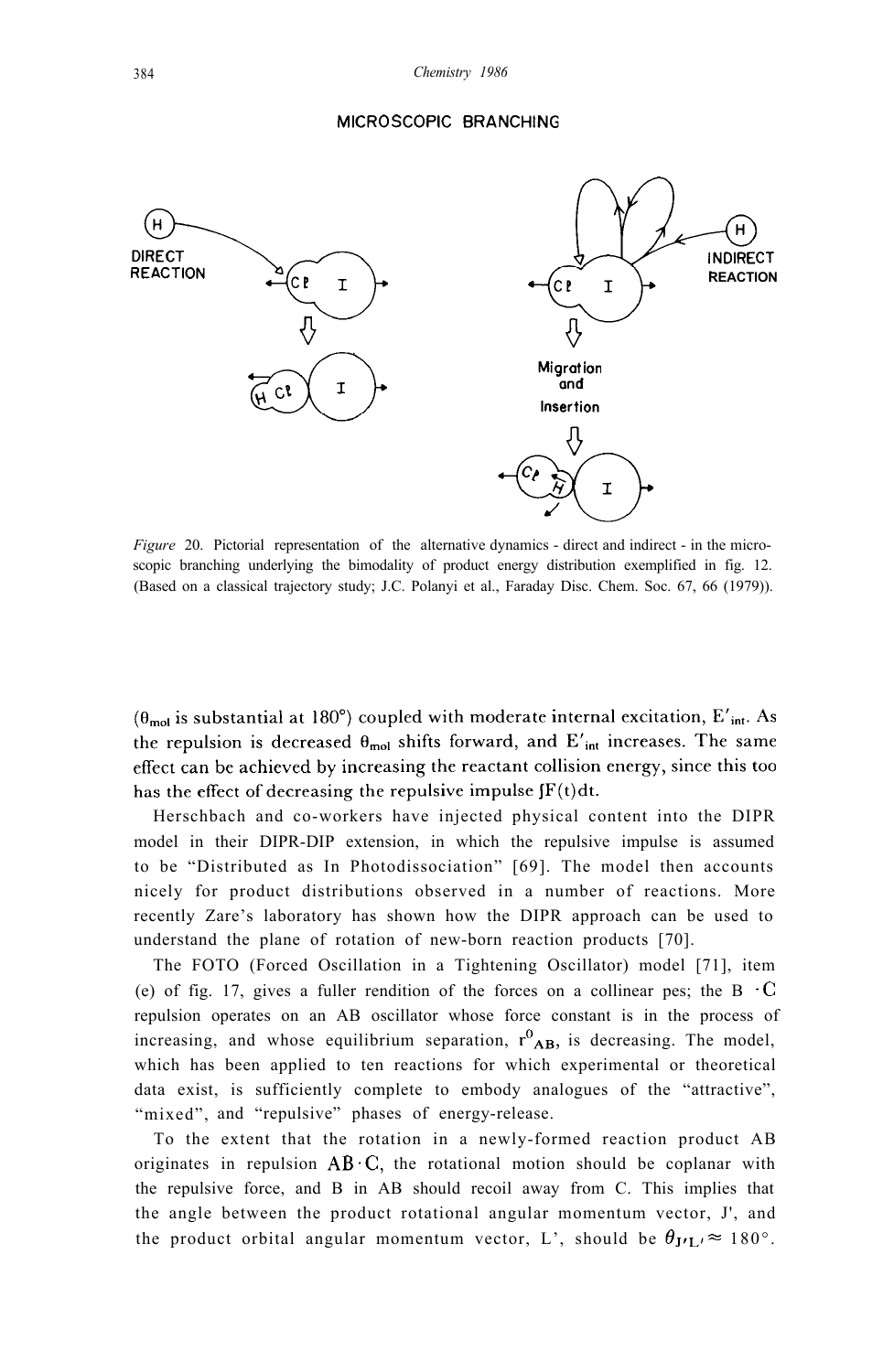

Figure 21. Effect of enhanced reagent collision energy on the product energy distribution, i.e. experimental k(V',R',T'), for  $H + Cl_2(v = 0) \rightarrow HCl(v'J') + Cl$ . Mean collision energy,  $\langle T \rangle \approx 10.6$  kcal/mole. Compare k(V',R',T') for room temperature reaction, in fig. 6. From A.M. Ding et al., Faraday Disc. Chem. Soc., 55, 252 (1973).

Analyses of product distributions from 3D trajectory studies [64,72] bear this out. Experimental studies of correlations between such vector attributes will add materially to the mosaic from which our picture of reaction dynamics is composed.

The richer the detail in the rate constants  $k(V', R', T')$ , the clearer the message. The striking bimodality in the product energy-distribution from  $H + CII \rightarrow HCI(v', J') + I$  recorded in fig. 12 can be ascribed to "microscopic branching"; two patterns of molecular dynamics result in the formation of the same reaction product (HCI in this example). The dynamics have been explored in 3D. They are shown schematically in fig 20. In the case of  $H + \text{CII}$  the migratory *microscopic* pathway (at the right of fig. 20) is thought to dominate. This is for the same reason that *macroscopic* branching favours formation of HI rather than HCl, namely the existence of a smaller energy barrier for approach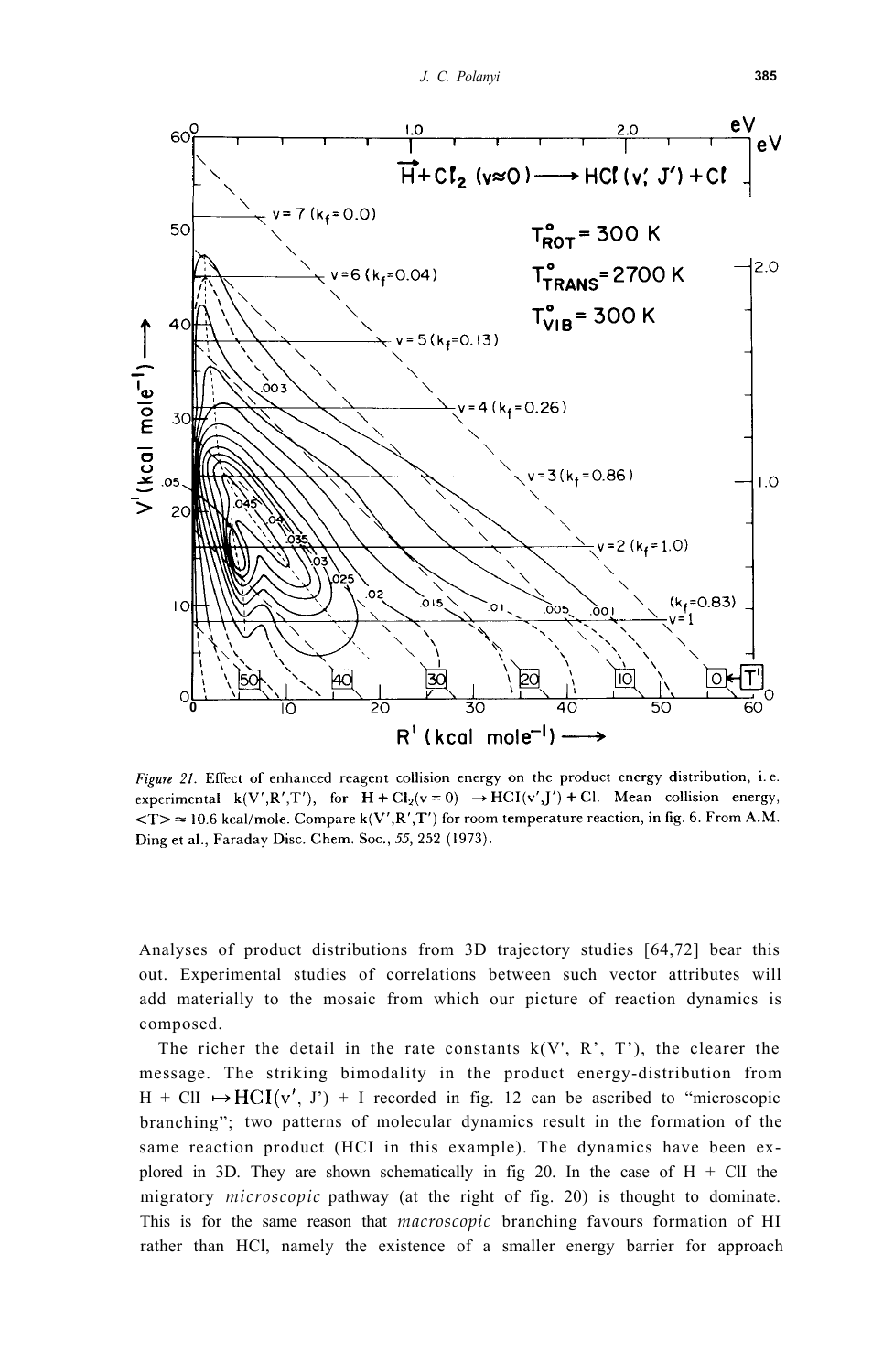from the I end of ICl (see [73] for the greater stability of ClIH than HClI). In collisions of H with the I end of ICl that fails to yield HI, the H atom can migrate to the Cl end of the molecule to yield highly internally-excited HCl. The HCl product with low internal excitation comes from H that have reacted directly at the Cl end of CII. Since the barrier to this mode of reaction is higher, the yield (at normal reagent energies) is lower. It is evident that the relative yields of HCl and HI in *macroscopic* branching are linked to the yields of low E' and high E' HCl by way of *microscopic* branching.

Microscopic branching is thought to constitute more than merely an interesting curiosity, since it can contribute to the dynamics in any case where macroscopic branching is possible - a large class of reactions. As would be expected, the importance of microscopic branching, in common with macroscopic branching, depends sensitively on the reagent energy [49, 50, 74].

### 3. CHANNELLING REAGENT ENERGY INTO PRODUCTS

#### *3.1 Experiment*

In the experiments that will now be briefly described reagent translational, vibrational, and rotational energies were altered by simple means in order to explore the effect on the product energy-distribution. To increase the collision energy we formed the atomic reagent (Cl for Cl + Hl [75], F for F + HCl [50] or F + H<sub>2</sub> [50,67], and H for H + Cl<sub>2</sub> [50]) by pyrolysis, rather than using room temperature atoms as in the work described in the previous section. The effect is shown for  $H + Cl$ , in the triangle plot of fig. 2 1. Comparison with the earlier 300K triangle plot (fig. 6) shows marked changes. The *additional* reagent translation,  $\Delta T$ , in excess of the barrier to reaction, has been channelled principally into additional product translation.

A second repository for this additional reagent energy was product rotation. (It was interesting to observe in both Cl + HI [75] and H + Cl, [50] that this enhanced product rotation was associated with the appearance of a second maximum in the product rotational distribution,  $k(J')_{v1}$ , as if enhanced collision energy had led to *induced microscopic branching).* The general finding regarding the disposition of additional reagent translation could be summarised as,

$$
\Delta T \to \Delta T' + \Delta R'
$$
 (4)

This describes the average behaviour; the breadth of the product energy distribution increased markedly over V', R', and T'.

By heating the molecular species under attack and recording the change in product energy distribution (see fig. 22), we found evidence of a similiar adiabaticity, on the average, in regard to the conversion of reagent vibration into product excitation,

$$
\Delta V \to \Delta V' \tag{5}
$$

where the symbol  $\triangle$  denotes energy in excess of that required for barrier crossing. As before, the breadths of the product energy distributions increased, that over V' appearing to be bimodal.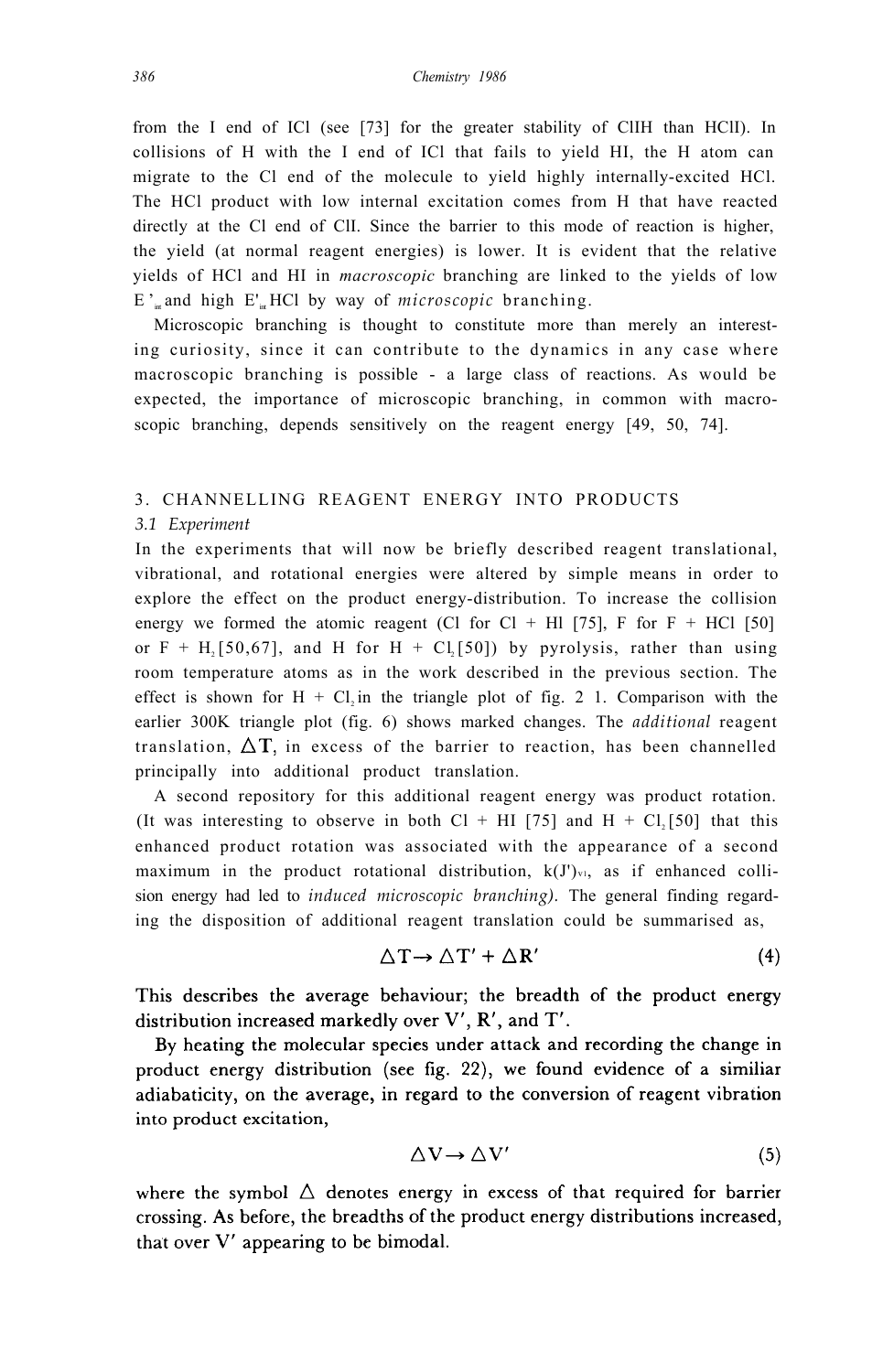

Figure 22. Effect of enhanced reagent internal energy on the product energy distribution, i.e., experimental k(V',R',T'), for H + Cl<sub>2</sub>(v $\geq$ 1)  $\rightarrow$  HCl(v', J') + Cl. This result is approximate since it was obtained by subtracting the detailed rate constants for  $H + Cl_2(v \approx 0) \rightarrow HCl + Cl$  from  $H + Cl<sub>2</sub>(v \ge 0) \rightarrow HCl + Cl$ . Mean vibrational energy,  $\langle V \rangle \approx 3.3$  kcal/mole. Compare with fig. 6. From A.M.G. Ding et al, Faraday Disc. Chem. Soc. 55, 252 (1973).

A more stringent test of this tendency toward vibrational adiabaticity was obtained using the method of ir chemiluminescence depletion (CD; section 4.1 below) and ir emission. Vibrationally excited reagent,  $OH(v)$ , was formed in a selected "pre-reaction". Pulses of a further reagent - Cl in the present case were introduced, and a record was made of the depletion of chemiluminescence (at the pulsing frequency) in  $OH(v)$ , as well as of the appearance of chemiluminescence in reaction product HCl(v'). The reaction responsible for both emissions was

$$
Cl + OH(v) \rightarrow HCl(v') + 0
$$
 (6)

Using two different pre-reactions (see caption fig. 23) the reagent vibrational energy could be given mean values of  $\langle V \rangle = 72.1$  kcal/mole or 20.5 kcal/ mole. For these high vibrational energies over 90% of the reagent vibration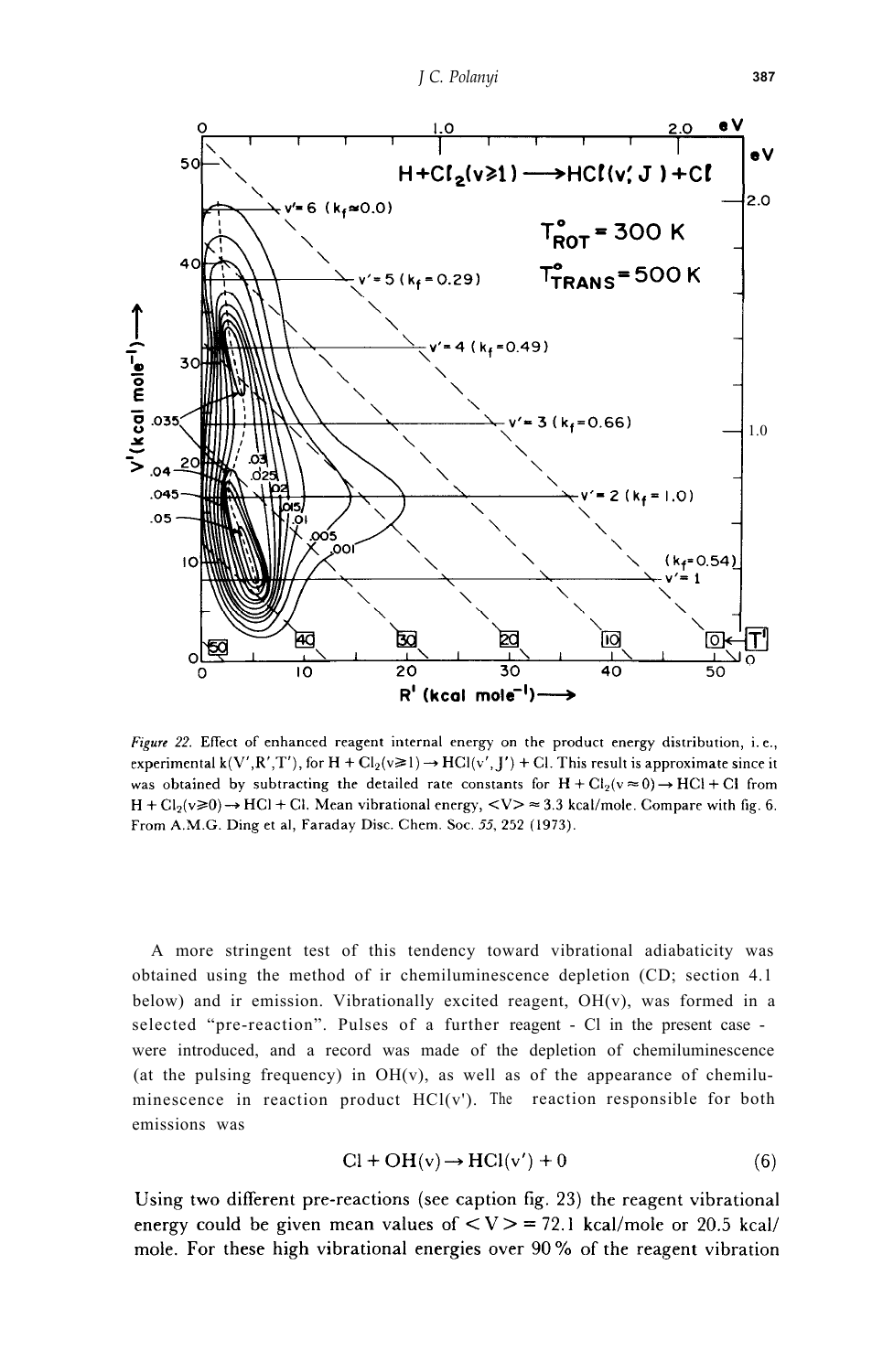

Figure 23. Experimental evidence for the conversion of high reagent vibrational excitation into the corresponding degree of freedom of the product in the reaction Cl + OH(vJ)  $\rightarrow$  HCI(v'J') + O. The curves at the left show the *decrease* in population of each OH vibrotational level resulting from the introduction of Cl atoms; the curves at the right were taken from a concurrent record of the amount of HCl formed in each vibrotational level. In experiment 1 (top of figure), the OH was formed in  $v = 6-9$  by the pre-reaction  $H + O<sub>1</sub>$ . In experiment 2 (lower part of figure), the OH was formed in  $v = 1-3$  by the pre-reaction  $H + NO<sub>2</sub>$ . The numbers in the boxes at the left give the relative fractional depletions of each OH v-level (summed over J), and those at the right give the corresponding information for the product HCI. From B.A. Blackwell et al., Chem. Phys. 24, 25 (1977).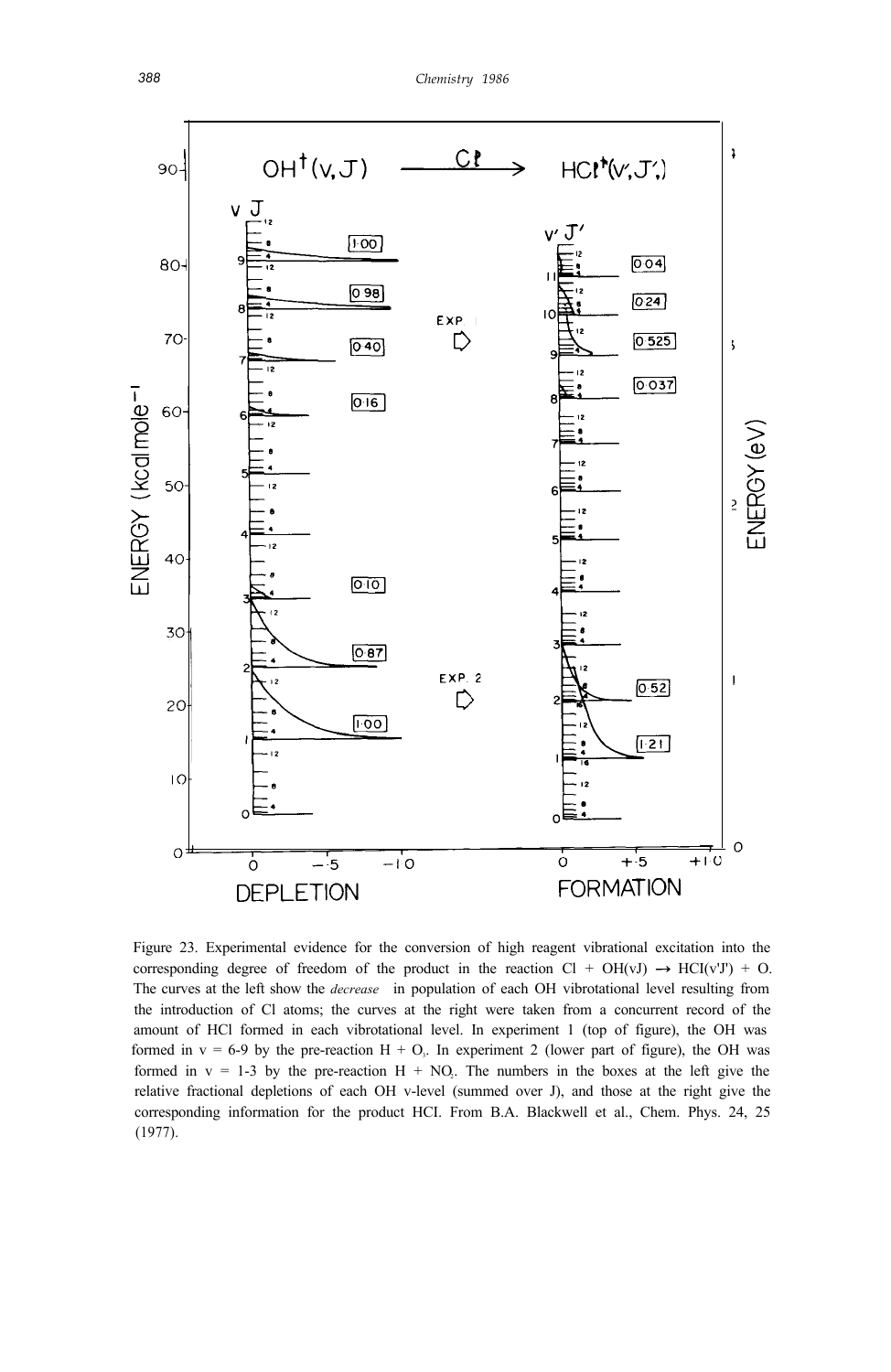i n



Figure 24. Computed triangle plots for the  $H + F_2$  reaction. In (a) the reagents were Monte Carlo selected from a 300K Boltzmann distribution. In (b) the  $F_2$  reagent vibrational excitation, V, was increased to  $v = 4$  (reagent collision energy 2.0 kcal/mole), and in (c) the reagent relative translational energy, T, was increased to 11.43 kcal/mole (reagent vibrational energy corresponded to v = 0). From J.C. Polanyi et al., Chem. Phys, 9, 403 (1975).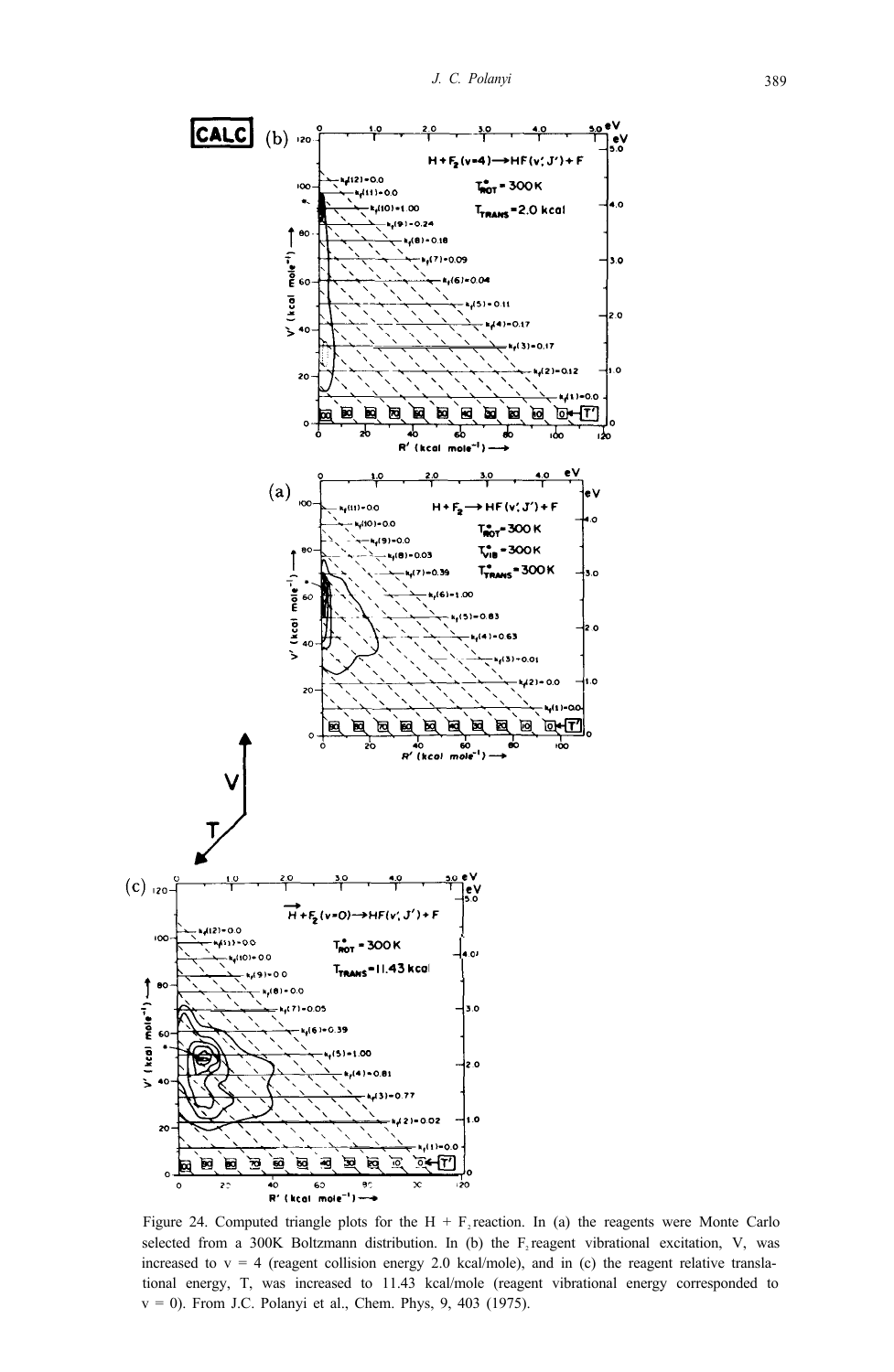was found to be channelled into product vibration. Once again  $\Delta V \rightarrow \Delta V'$  $[76]$ .

Evidence regarding the fate of reagent rotation was more fragmentary, coming from studies of the reaction  $F + H<sub>1</sub>(J)$  with J varied systematically from  $0 \rightarrow 1 \rightarrow 2$  [77]. A small but significant decrease was observed in the fraction of the total energy entering product vibration when  $J = 0 \rightarrow 1$ , followed by an increase in this fraction as  $J = 1 \rightarrow 2$ . This finding was in accord with an earlier less detailed study by Coombe and Pimentel [78]. As is often the case at present with the effects of reagent rotation (see 4.2 below), detailed understanding is lacking.

### 3.2 *Theory*

The nature and the origins of the approximate adiabaticity relations (4) and (5) have been discussed in a number of places [49,50,54,61,67,79-82]. The success of the 3D classical trajectory method in describing the types of change in detailed rate constant observed experimentally (see figs. 21 and 22) can be judged from fig. 24 [81]. This figure shows a computed triangle plot for the 300K H +  $\Gamma_2 \rightarrow \text{HF}(vJ')$  + F reaction at the centre (see fig. 7 for the experimental counterpart), and the predictions for enhanced reagent translation (ref. [82] fig. 3 has the experimental counterpart) and vibration, below and above respectively. It is evident from inspection of fig. 24 that  $\Delta T \rightarrow AT' + AR'$ , and  $\Delta V \rightarrow \Delta V'$ . In addition the increased breadths of product energy distributions over T' and R' in the former case, and over V' in the latter are apparent, as also is the bimodality over V' resulting from enhanced V. (See [50] for comparable trajectory studies using parameters chosen for  $H + Cl<sub>2</sub>$ .

The origin of this adiabaticity is evident from an inspection of trajectories with and without the additional reagent energy. The effect of enhanced translation is to shift the characteristic pathway across the collinear pes (used as a diagnostic of 3D behaviour) toward more-compressed configurations - the sliding mass impelled by its enhanced momentum along  $r_{\rm s}$  caroms into the corner of the pes in the region of  $\odot$  in fig. 25. The compressed intermediate  $A \cdot B \cdot C$  if collinear then flies apart to give translation in  $AB + C$ , and if bent to give enhanced rotation in AB. For enhanced reagent vibration the most common paths to product are shifted to the region  $\overline{2}$  in fig. 25; the effect is to favour a more stretched intermediate A-B-C that pulls together along  $r_{AB}$  to give  $AB(v \ge 0) + C$ . The opposite phase of vibration to that pictured in fig. 25, drives the intermediate into region  $\Omega$  giving rise to the low V' peak in the product distribution. Since energy released along  $r_{\text{bc}}$  has been characterised as repulsive and that along  $r_{AB}$  as attractive, we have termed these changes in dynamics *induced repulsive energy-release* in the first case, and *induced attractive energy-release* in the second. For a strongly exothermic reaction such as  $H + F$ , (fig. 24), these shifts affect not only the channelling of the additional reagent energy, but also the channelling of the exothermicity into product excitation, so that  $(\Delta T' + \Delta R') / \Delta T$  and  $\Delta V' / \Delta V$  exceed unity [81].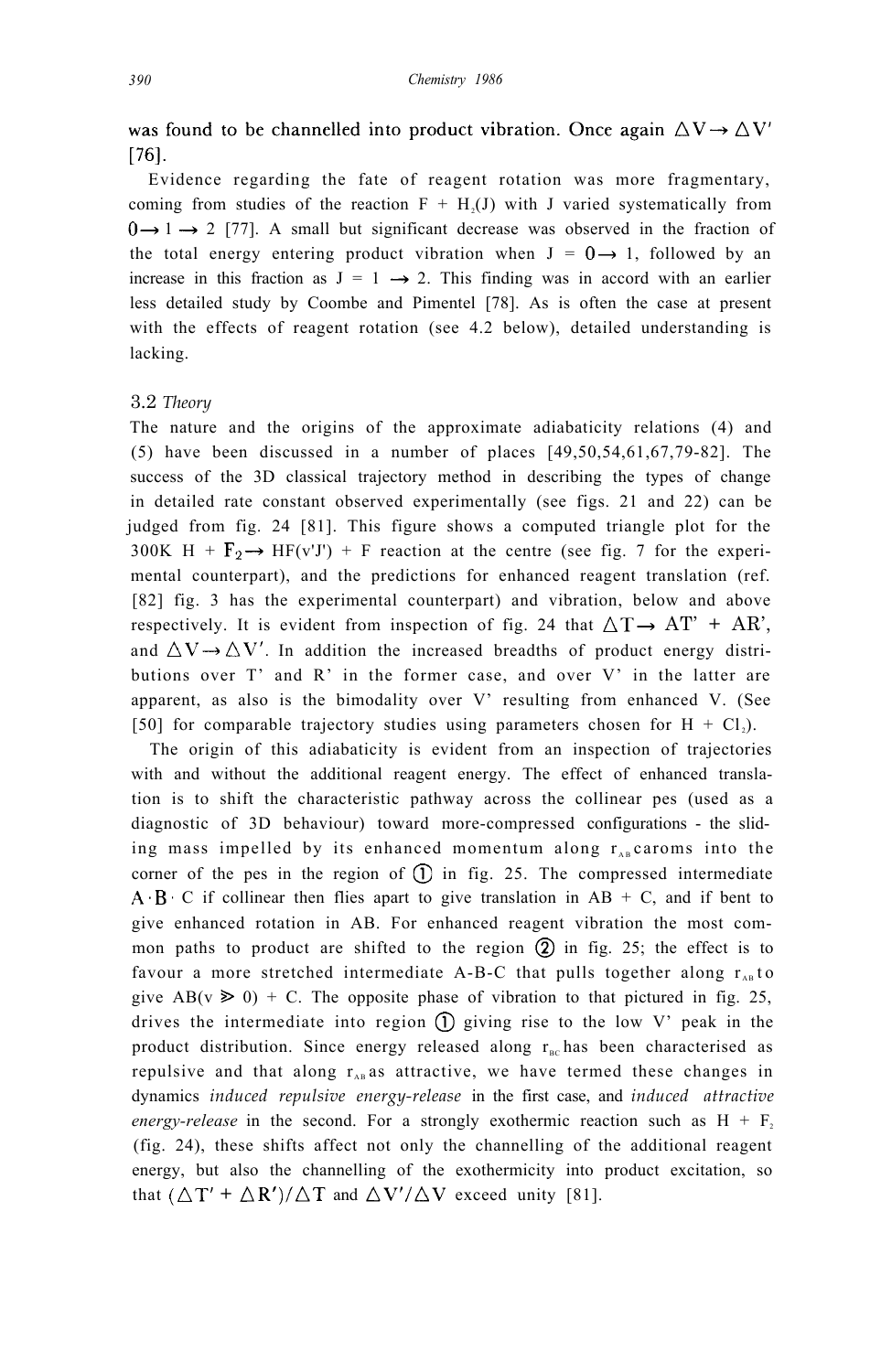

Figure 25. Schematic representation (on a typical collinear exothermic pes) of the mechanism (1) by which "additional" reagent translation ( $\Delta T \times E_c$ , where  $E_c$  is the barrier height) is channelled into "additional" product translation  $(\Delta T')$ , and also (2) the mechanism by which "additional" reagent vibration ( $\Delta V$  » E<sub>c</sub>) becomes "additional" product vibration ( $\Delta V'$ ). (These are not actual trajectories since they show neither the exothermic energy-release nor the effect on that energyrelease of changing reagent energy; the intention, which is artificial, is to show the effect of  $\Delta T$  and  $\Delta V$  in isolation). From A.M.G. Ding et al., Faraday Disc. Chem. Soc. 55, 252 (1973).

# 4. SURMOUNTING THE ENERGY BARRIER

# *4.1 Experiment*

The most detailed information regarding the relative efficiency of various types of reagent motions in surmounting an energy barrier, comes from the application of microscopic reversibility to detailed rate constants for forward reaction, kf(V',R',T')[83]. Detailed rate constants for the reverse reaction obtained in this way,  $k(N', R', T')$ , are recorded in the triangle plot of fig. 26, where V',R',T', are now the vibrational, rotational and translational energies of the *reagents* for the endothermic reaction  $HF(v'J') + H \rightarrow F + H[84]$ . The total energy available for distribution is fixed by the nature of the experiment, being equal to the energy made available by the forward exothermic reaction; 34.7 kcal/mole in the case illustrated. This approach has been tested numerically by applying it to a case where  $k$ ,  $(V', R', T')$  could be obtained directly from 3D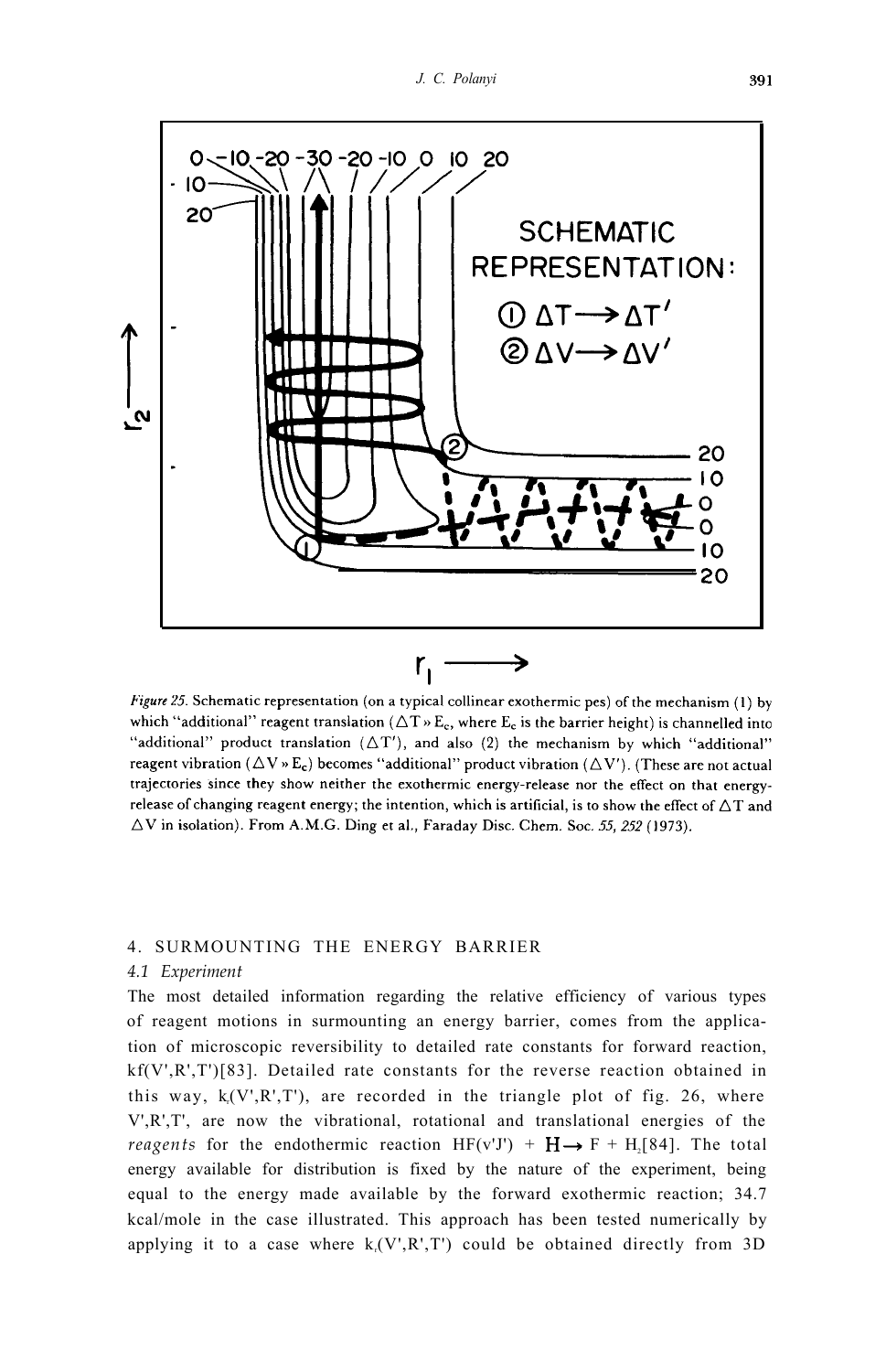

*Figure 26.* Contours represent values of *reagent* vibrational, rotational, and translational energies for the endothermic reaction HF(v'J') + H  $\rightarrow$  F + H, which correspond to equal  $k_r (\equiv k_{\text{endo}})$ . The data were obtained by application of microscopic reversibility to the  $k_f (\equiv k_{\text{exo}})$  given in fig. 8. From J.C. Polanyi and D.C Tardy, J. Chem. Phys. 51, 5717 (1969).

trajectories or by application of microscopic reversibility; the procedures agreed with one another to approx. 10% [85].

Inspection of fig. 26 indicates that a redistribution of 30 kcal/mole from T' into V' has the dramatic effect of increasing by  $\sim 10^{3}x$  the rate of reaction in the endothermic direction [58,84]. Endothermic triangle plots of this type are to be found in, for example, references [67,83,84]. In a few cases, in other laboratories, direct measurement has been made of the relative efficiency of vibration and translation in surmounting an energy barrier ([86-88]); in one of these cases [88] the barrier corresponded to "substantially" [67] endothermic reaction: the reaction was HE (v') + K  $\rightarrow$  H + KF (17 kcal/mole endothermic) and the effect of transferring 11 kcal/mole from reagent translation to vibration was to give  $> 10<sup>2</sup>x$  increase in reaction rate.

The infrared "chemiluminescence depletion" (CD) method, already alluded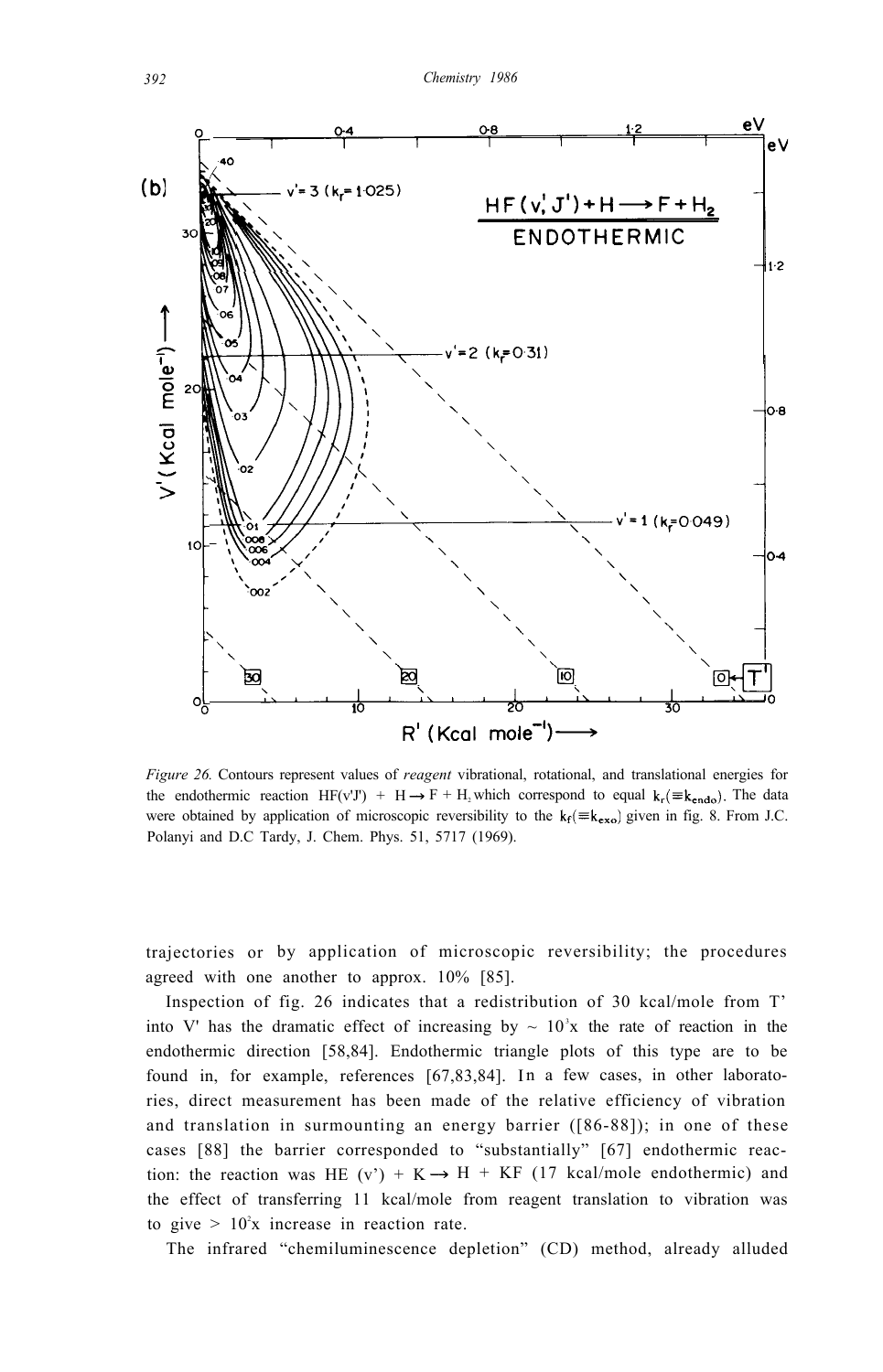

Figure 27. Endothermicities of three reactions  $HX + Y \rightarrow X + HY$ ; showing kcal/mole at left, eV at right, and the vibrational spacing of the relevant HX within the figure. Energy profiles are schematic. From D.J. Douglas et al., Chem. Phys. 13, 15 (1976).



*Figure 28.* A portion (one fifth) of the spectrum recorded in an ir chemiluminescence depletion (CD) study of the endothermic reaction HCl(v' = 1-4) +  $B_r \rightarrow Cl$  + HBr. At the top (labelled N) is the emission from the HCl(v' = l-4) formed in a pre-raction. Below  $(\Delta N)$  is the concurrent record of the depletion, due to pulses of Br (trace enlarged 2.5x). The fraction  $\Delta N(v')/N(v')>0$  for  $v'\geq 2$ . (Excursions of  $\Delta N$  above the baseline can be identified with product emission (HBr(v=1,2) rather than reagent depletion.) From DJ. Douglas et al., J. Chem. Phys.. 59, 6679 (1973).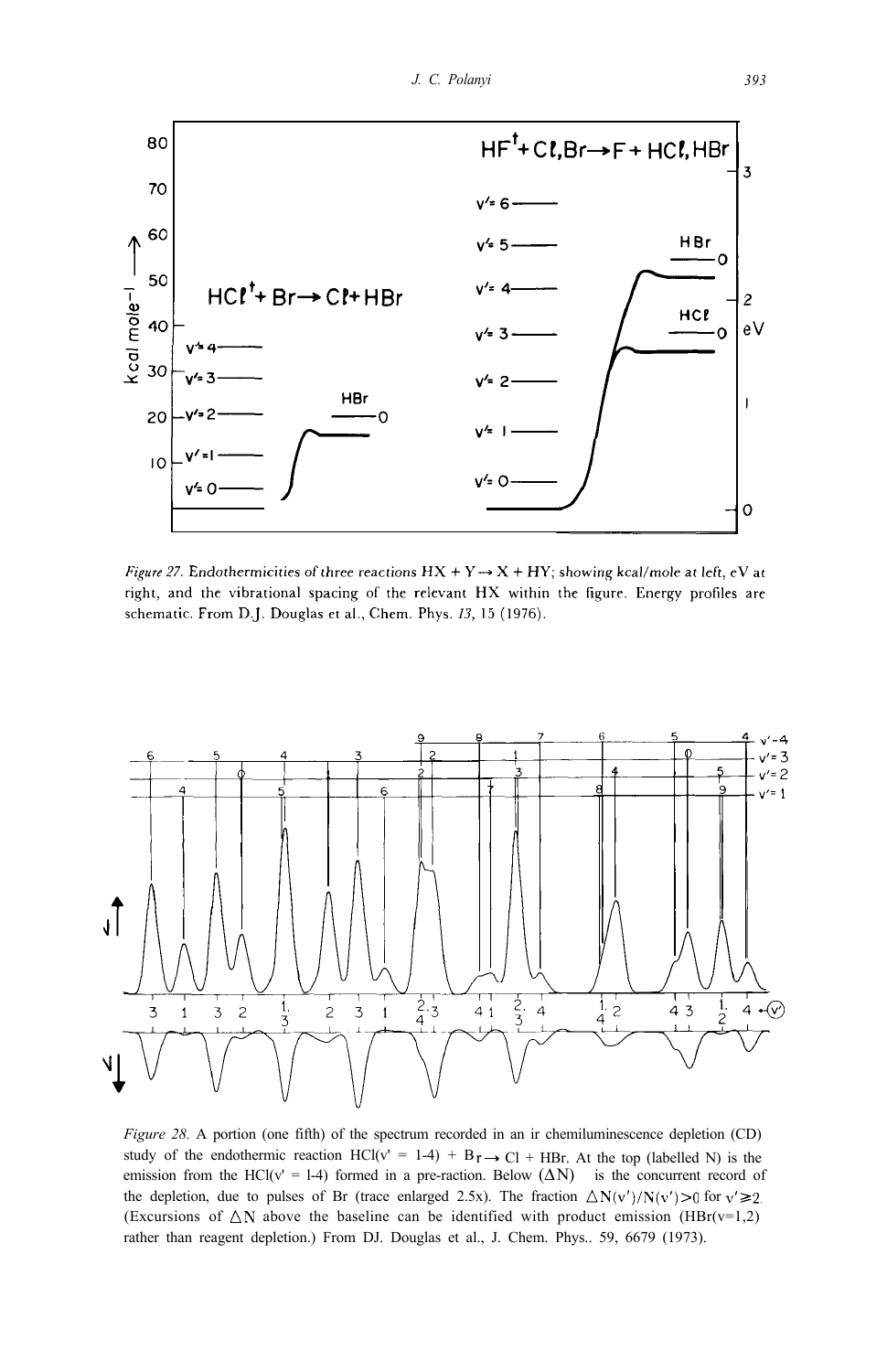

Figure 29. Endothermic rate constant  $k_{endo}(f_Q\ddagger); f_Q\ddagger$  is the reagent vibrational energy expressed as a fraction of the endothermicity  $Q\ddagger$  for reactions (1)-(3). From D.J. Douglas et al., Chem. Phys. 13, 15 (1976).

to in section 3.1, was used to obtain a measure of the efficiency of a high degree of vibrational excitation in promoting endothermic reaction. In contrast to the microscopic reversibility procedure outlined above, by CD the vibrational energy could be varied independently of the collision energy and could be made much larger than the endothermic barrier height. The energies of one family of endothermic reactions investigated in this fashion is shown in fig. 27;  $H X^{\dagger} + Y \rightarrow X + HY$ , where  $X = Cl$  or F,  $Y = Br$  or Cl and the dagger indi-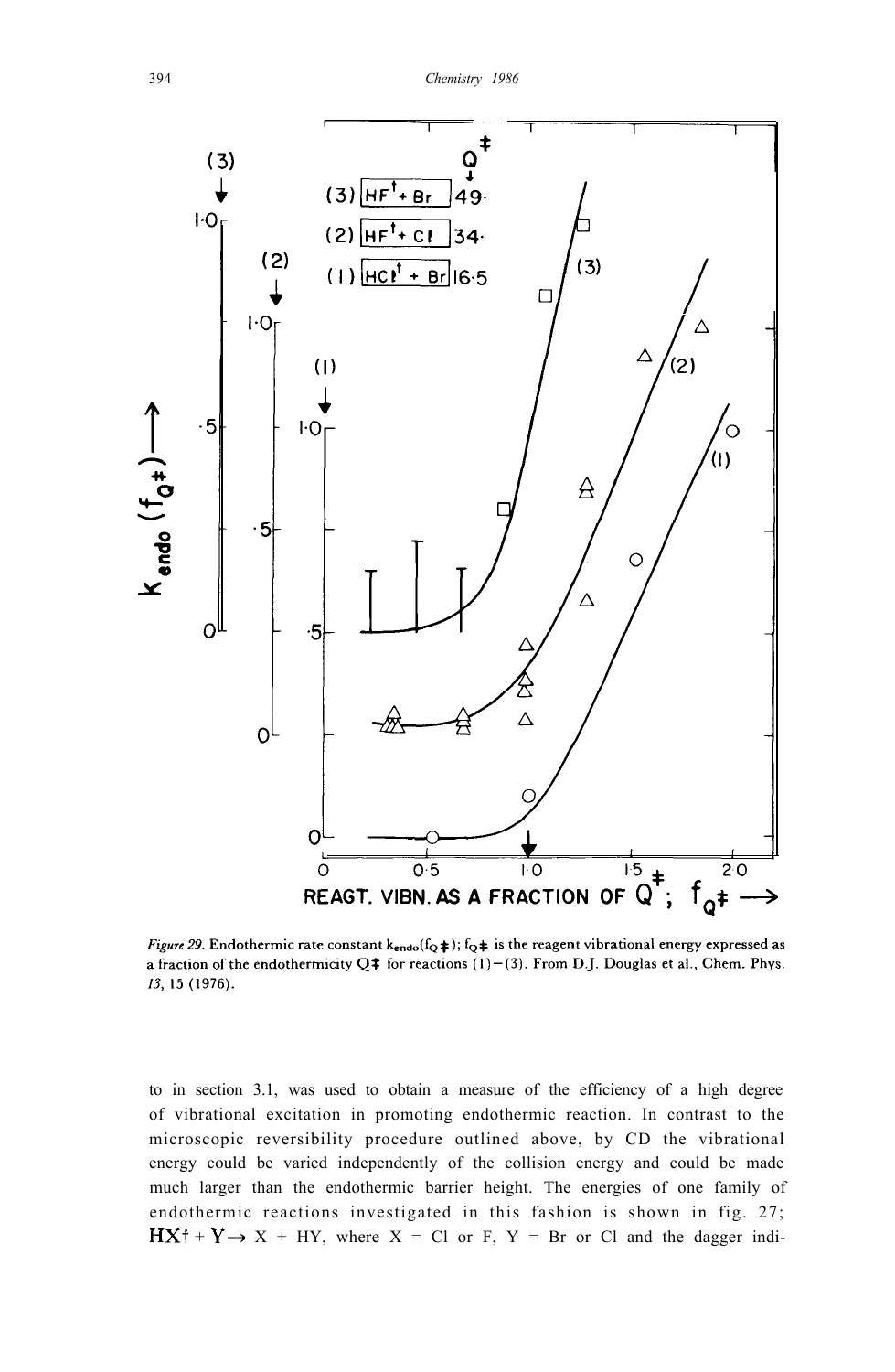

*Figure* 30. Fractional depletions of individual J states of  $v = 2-4$  in a CD study of the endothermic reaction  $HF^+$  + Na. From B.A. Blackwell et al., Chem. Phys. 30, 299 (1978).

cates vibrational excitation [89]. An analogous study has been made of the endothermic reactions  $HX^+ + Na \rightarrow H + NaX$ ,  $X = Cl,F[90]$ . For CD experiments, the vibrationally excited reagent  $HX$ <sup>+</sup> was formed in a variety of prereactions or in a variety of partially-relaxed vibrational distributions from single prereaction. The atomic reagent, Y or Na, was pulsed and a concurrent record was made of the ir chemiluminescence from  $H X^{\dagger}$  (cw) and of the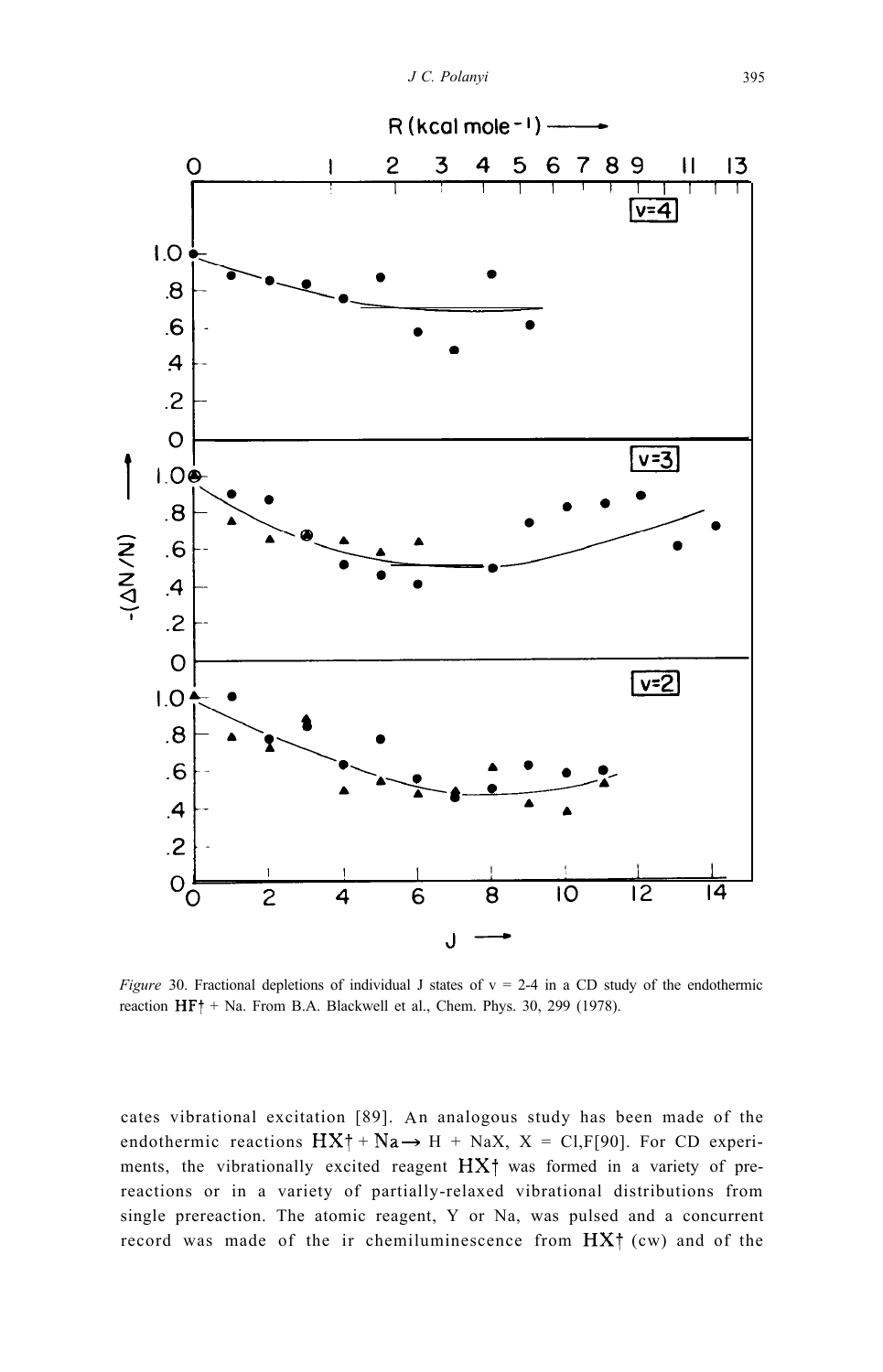depletion (CD was measured on an amplifier locked to the pulsing frequency of the Y or Na beam).

A small portion of the concurrent spectral traces from an experiment on  $HCl(v'J')$  + Br [89] is given in fig. 28. The fractional depletions  $(aN(v'J'))$  $N(v'J')$ , which should be independent of  $N(v'J')$ , gave a measure of the endothermic rate constant,  $k_{\text{end}}(v'J')$ . Values of  $k_{\text{end}}(v')$  (summed over J') are shown plotted against the reagent energy expressed as a fraction of the endothermic barrier height, Q # in fig. 29 [89]. The onset of  $k_{m0}$  is marked for each reaction by a threshold at the expected  $Q \# (Q#= 16.5, 34$  and 49 kcal/ mole for the reactions indicated in the figure). The reagent translation energy corresponded to 300K; it follows that approx. 95% of the reagent energy was present as vibration. Calibrations showed that the reactive cross section for high v', exceeded  $1\AA^2$ , i.e. the collision efficiencies for reaction approached -0.1. With an analogous preponderance of vibration in the reagents of  $H X^{\dagger} + Na$ , the collision efficiences approached unity [90]. We conclude that vibrational excitation is highly efficient in carrying these reactions over their endothermic energy-barriers.

The CD approach was also used to map out the dependence of reaction rate on reagent rotational excitation. The results shown in fig. 30 for the endothermic processes  $HX(I)_v + Na \rightarrow H + NaX$  are typical of the findings from CD. Comparable results were obtained (by a cruder approach) for the exothermic reaction  $F + HCI(J)_v$  [50]. There is an initial decline in reaction probability with increasing J, followed by a rise in reaction probability. Similar behaviour has been noted in crossed beam experiments [92,93]. Nonetheless our knowledge of k(J) leaves much to be desired.

#### 4.1 *Theory*

We have found it useful and revealing to link the preferred type of reagent energy-distribution to the location of the energy-barrier on the collinear pes (termed a "diagnostic cut" through the full hypersurface which gives the 3D dynamics). In the first approximation we have looked for a correlation between the dynamics of barrier-crossing and the location of the barrier crest relative to the point at which the entry and exit valleys of the pes may be said to meet on the collinear pes, namely the equal-stretch configuration,  $\mathbf{0}^*$ , for which  $r_{AB}$  $r^{o}$ <sub>AB</sub>= $r_{BC}$ - $r^{o}$ <sub>BC</sub> [94]. Duff and Truhlar [95] have examined an alternative definition of the point where entry and exit valleys meet, namely the point of maximum curvature, C\*, of the minimum-energy path across the collinear pes (a concept pre-figure in work of Hofacker and Levine [96]). Since the two bonds change length with minimum expenditure of energy at their maximum extension, it is understandable that  $\varrho^* \approx C^*$  [97].

Figure 31 shows the dynamics characteristic of equal masses reacting across a pes with "early barrier" (surface I), at the left, and "late barrier" (surface II) at the right [94]. The barrier crest was located approx. 0.03 Å ahead of  $Q^*$  on surface I, and 0.03 Å beyond  $\Omega$  on II (these surfaces are designated + I and + II in fig. 31. since the labels -I and -II were used for potential hollows similarly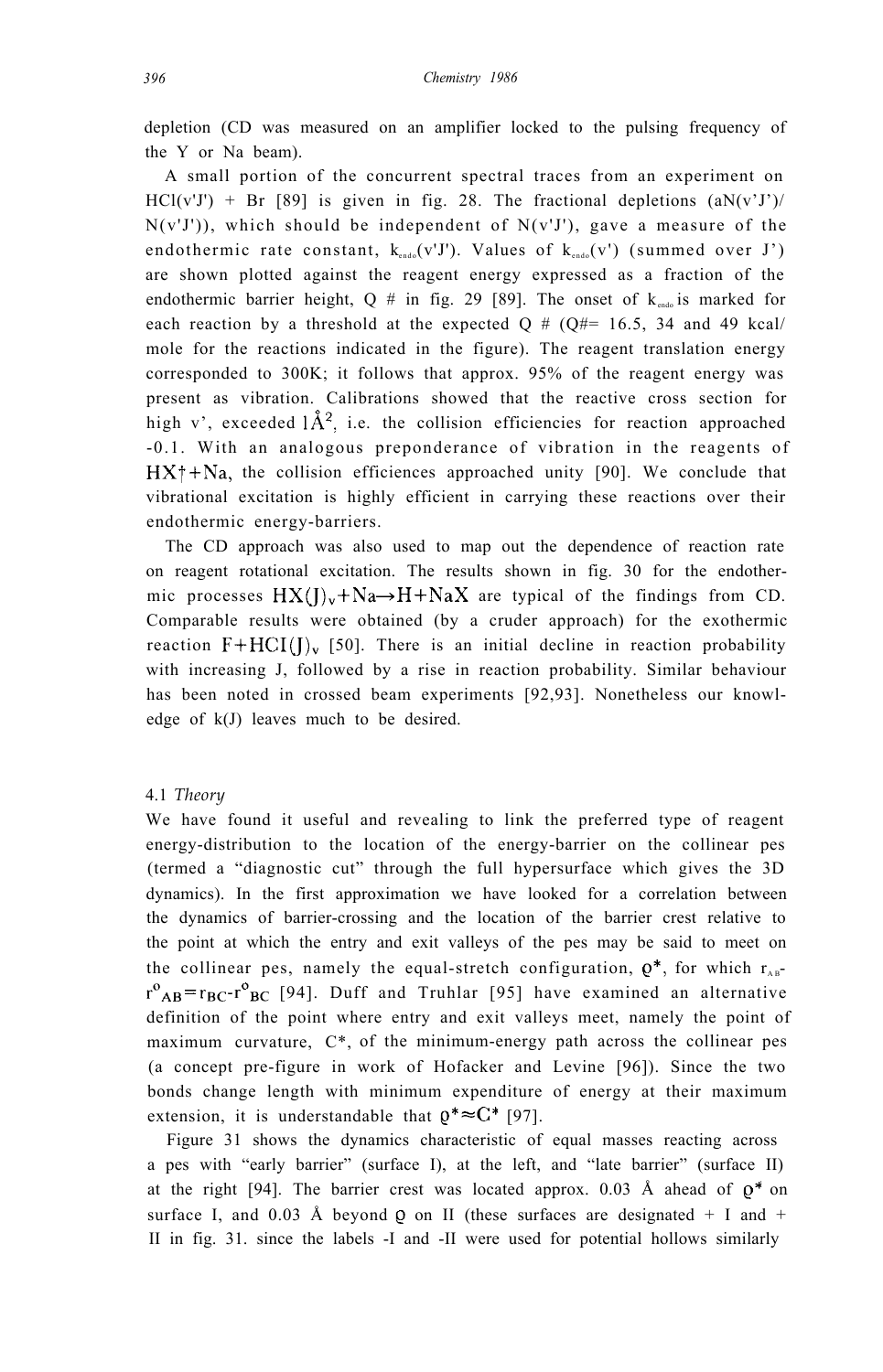

*Figure 31.* At the left (a) and (b) show specimen trajectories with (a) largely reagent translation  $(T = 9, V = 0)$  and (b) largely reagent vibration  $(T = 1.5$  and  $V = 14.5)$  on an "early barrier" surface, i. e., type I. At the right (c) and (d) show trajectories with (c) largely reagent vibration  $(T = 1.5$  and  $V = 7.5$ ) and (d) largely reagent translation  $(T = 16.0, V = 0)$ . All energies are kcal/ mole; reagent vibration relative to  $E(v=0)$ . Three equal masses,  $m<sub>a</sub> = m<sub>n</sub> = m<sub>c</sub>$ . Positive and negative vibrational phases in solid and broken lines. Barrier heights on both surfaces I and II are 7 kcal/mole; contours are labelled in kcal/mole. From J.C. Polanyi and W H. Wong, J. Chem. Phys. *51,* 1439 (1969).

displaced from  $\rho$ <sup>\*</sup> [58]). The effect of these displacements of the barrier crest upon the preferred mode of motion in the reagents was dramatic. As illustrated in fig. 32, on surface I a reagent translational energy only slightly in excess of the 7 kcal/mole barrier height gave a calculable cross section, whereas a reagent vibrational energy double the barrier height gave a reactive cross section too small to be computed in our study. The converse behaviour is seen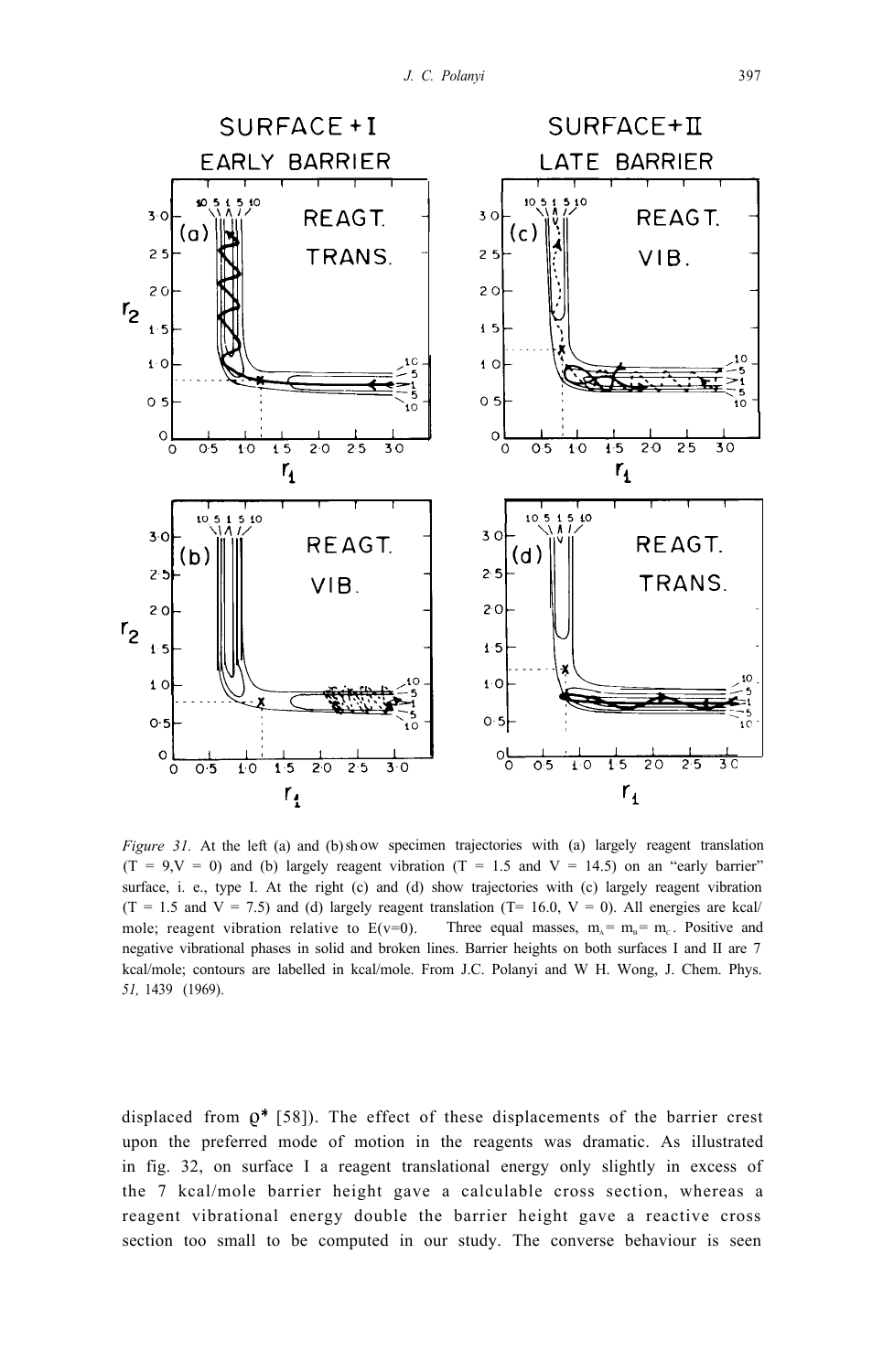

*Figure* 32. (a) Reactive cross-sections  $S^T$  (reagent energy in translation)  $S^V$  (reagent energy in vibration, + 1.5 kcal/mole of translation) on the "early barrier" surface depicted at the left of fig. 31. (b) Reactive cross-sections S<sup>T</sup> and S<sup>V</sup> on the "late barrier" surface shown at the right of fig. 31. Three equal masses. From J.C. Polanyi and W.H. Wong, J. Chem. Phys., *51,* 1439 (1969).

to apply to surface II, fig. 32; reagent vibrational energy (with a small amount of translation to bring the reagents together) was highly effective in giving reaction, whereas translation was without effect.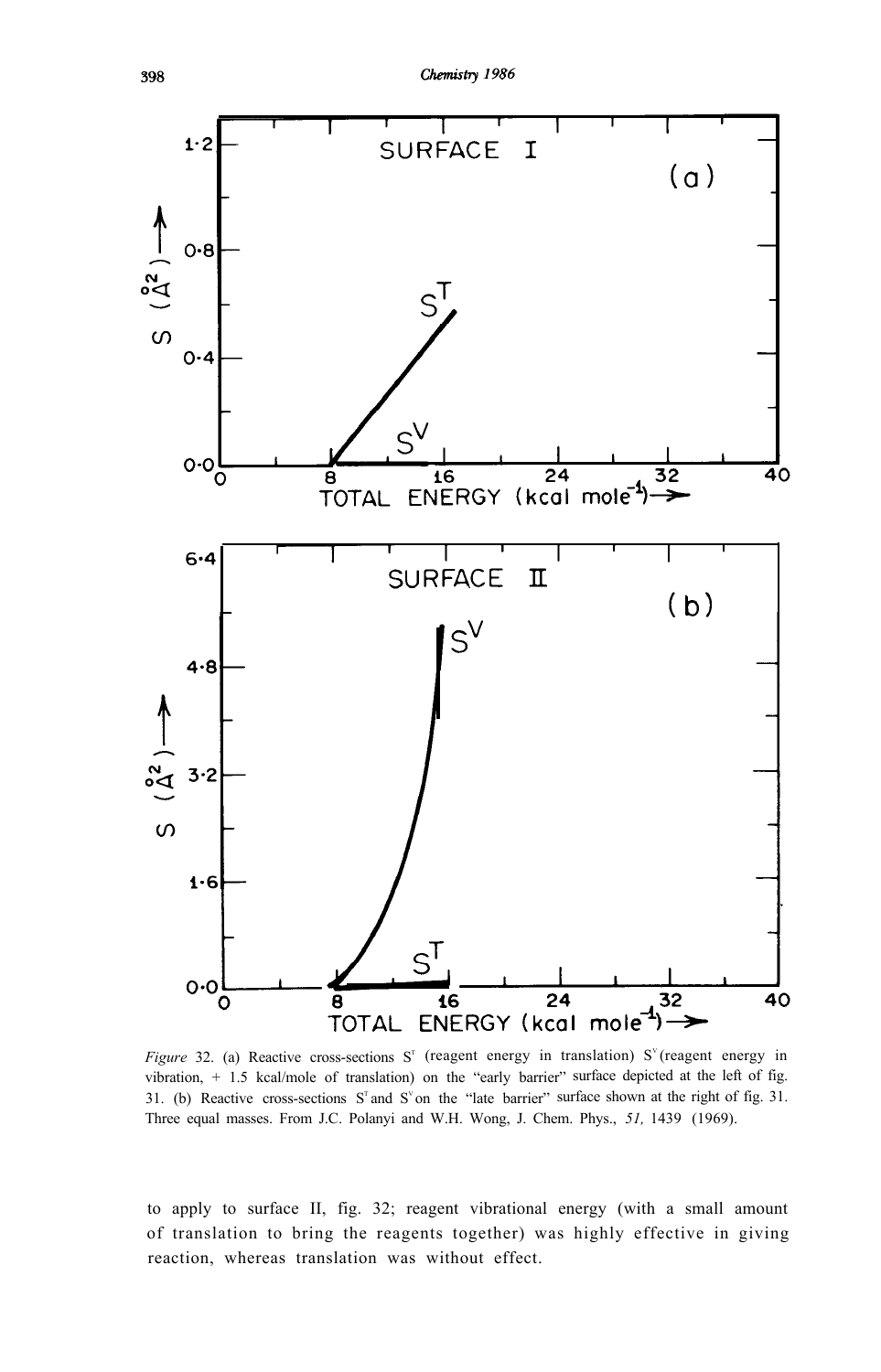As we have remarked, these correlations are of more than empirical value; by focussing attention on certain simple attributes of the pes, we can shed light upon dominant features of the dynamics. In terms of the dynamics of the reaction  $A + BC$  the correlations noted in the preceding paragraph reduce to the proposition that a barrier predominantly along the coordinate of approach,  $r_{AB}$ , is best traversed by motion in that same coordinate, namely reagent translation, whereas a barrier predominantly along the coordinate of separation,  $r_{\text{BC}}$  is best traversed by motion in that coordinate, i.e., vibration in the bond under attack. The trajectories in fig. 31 (obtained by solution of the equatons of motion, but capable of being pictured as the motion of a sliding mass across the pes) illustrate this; the reactive cases are (a) and (c) (early and late barriers), the nonreactive are (b) and (d) (early and late barriers once more). The effect illustrated is sufficiently striking that it may also have relevance to the dynamics of reactions involving many atoms (cf. [99]), provided that these occur by a direct pathway.

The interest of these correlations is greatly increased if we can link the form of the pes to the nature of the chemical reaction. Though unrecognised by reaction dynamicists, Hammond's postulate [100] that for endothermic reactions the transition state resembles reaction products might have pointed the way to the desired connection.

Instead a systematic study of a considerable number of exchange reactions  $A + BC \rightarrow AB + C$  in terms of both the London, Eyring, Polanyi, Sato (LEPS), and the Bond-Energy Bond-Order (BEBO) methods led to the conclusion that for substantially exothermic reactions the barrier-crest is located in the entrance valley ("early barrier") of the pes, and for substantially endothermic reactions it is in the exit valley ("late barrier") [55]. From this, and the dynamical study of early and late barriers, it followed (as previously surmised [101]) that the favoured degree of freedom for barrier-crossing in substantially exothermic reactions would be translation, whereas reagent vibration would be most effective in giving rise to substantially endothermic reaction. (In the BEBO approximation "substantially" has the meaning  $\geq 10$  kcal/mole [67]).

Behaviour of the type illustrated in fig. 32(a), computed for the well-studied exothermic reaction  $F + H_2 \rightarrow HF + H$  is shown in ref. [64]. Behaviour of the type illustrate in fig. 32(b) is in accord with the evidence of section 4.1 above. There is, nonetheless, a clear need for comparisons of what we have termed (fig. 32)  $S<sup>T</sup>$  with  $S<sup>V</sup>$  for a range of reactions, and within related series of reactions.

If barrier location is to be made to any degree a quantitative index of the relative efficacy of translation and vibration in bring about barrier-crossing, the location of the barrier must be considered as it appears on a surface skewed and scaled for the appropriate masses  $m_A$ ,  $m_B$ , and  $m_C$ , so that a sliding mass will correctly solve the equations of (collinear) motion [98]. The mass combination **H** + **HL** accentuates surface I behaviour while diminishing the surface II effect, whereas  $L + HH$  has the converse effect. The qualitative behaviour noted above remains unaltered.

A further significant refinement in understanding the controlling features of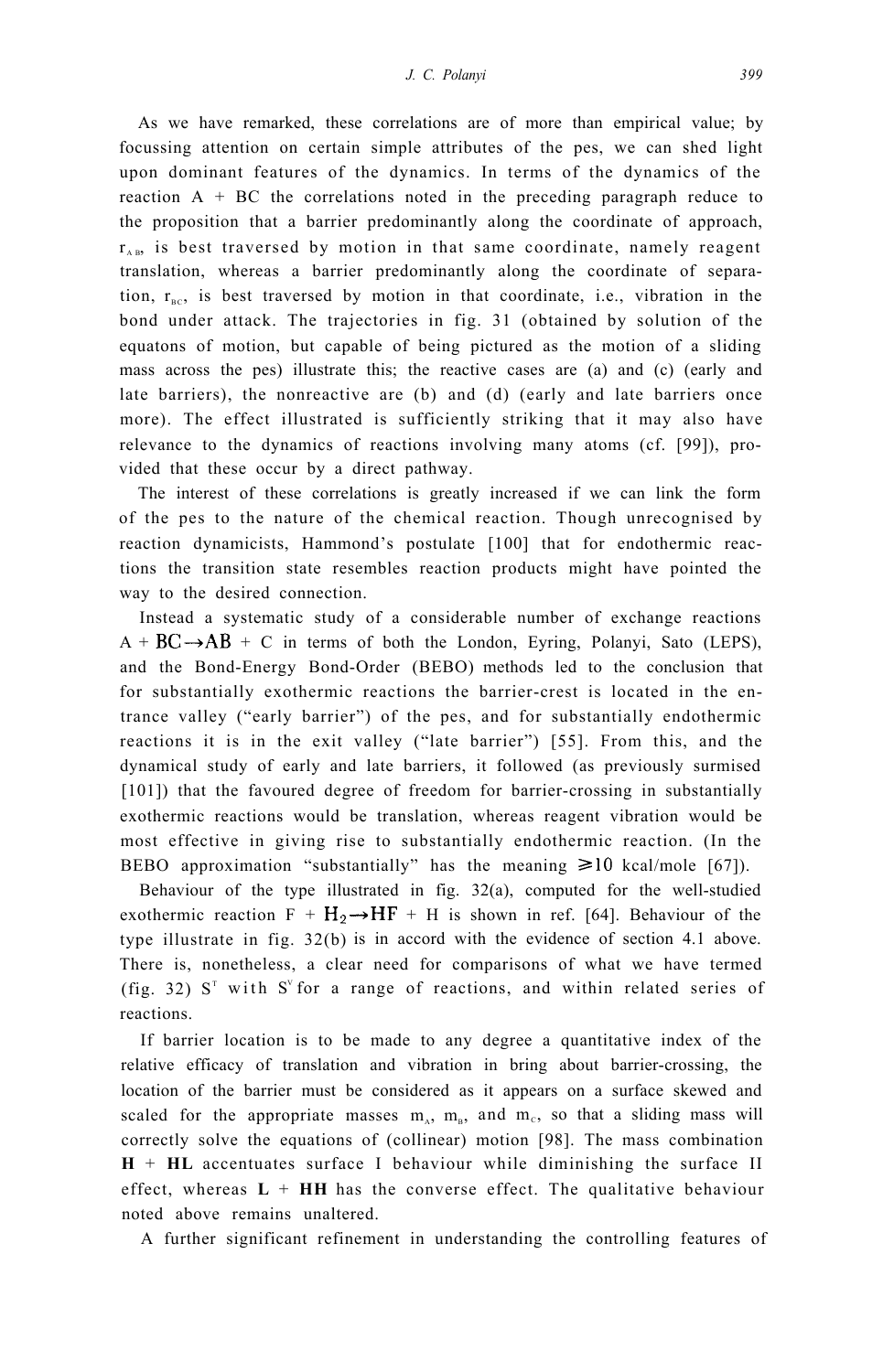the pes takes note of the fact that in the case of a late barrier-crest some part of the energy-barrier is located along the coordinate of approach. This further element was included in the picture by distinguishing between type "IIS" and "IIG" barriers, where S and G differentiate late-barriers approached by a Sudden or Gradual potential rise [97]. The gradual rise implies the existence of a significant fraction of the type II barrier in the coordinate of approach, with a corresponding requirement for a minimum reagent translational energy along with the (dominant) vibrational contribution.

A further dividend that accrues from the inclusion of this refinement is that it has the effect of tying in the considerations raised in this section regarding the favoured type of reagent energy for endothermic barrier crossing, with those described in section 2.2 in regard to the channelling of exothermic energy into product degrees of freedom. The portion of the (late) barrier to endothermic reaction that extends into the coordinate of approach for 'reverse' reaction, is the portion of the exothermic energy release that occurs in the coordinate of separation for 'forward' reaction; we are viewing the same hill from below and above. Similarly the reagent translational energy required for endothermic reaction is related to the translational energy derived from repulsive energyrelease in the corresponding exothermic reaction. Since the pes is a single whole, it is to be hoped that the various indices of reactive behaviour bear an evident relationship to one another.

The "indices of reactive behaviour" referred to in the previous paragraph (see 2.2, 3.2 and 4.2) make frequent use of the collinear "diagnostic" pes. Since this allows for neither reagent nor product angular momenta, it gives no insight into the sources of product rotation (section 2.2), nor into the channelling of reagent rotation into motion across the barrier.

The experimentally observed dependence of reaction probability on J can plausibly be explained as follows [91]. In the great majority of reactions there will be a preferred orientation for the required close-approach of the attacking atom to the molecule under attack. With increased J, the time that the system spends in this orientation will decrease, as will the detailed rate constant, k(J). With further increase in J, the preferred orientation will be recovered at short intervals during the approach of A to BC, resulting in a reversal of the downward trend in k(J). At high J, the attacking atom responds to an average interaction around BC;  $k(J)$  would be expected to level off. There is, however, a further contributing factor at J sufficiently high that the rotational energy is significant in terms of the energy required for barrier-crossing; this is the effect of rotation in carrying the system across the barrier to reaction. If the barrier is "late", this would be expected to occur largely through vibration-rotation interaction; if "early" through the component of force along  $r_{AB}$  as BC rotates into A (see [72b] for the geometry of this collision).

These scenarios are speculative. What can be said with assurance is that the ratio of time spent along the approach coordinate to the rotational period of the molecule under attack will play an important role in the outcome of a potentially-reactive encounter, in addition to the energy vested in rotation.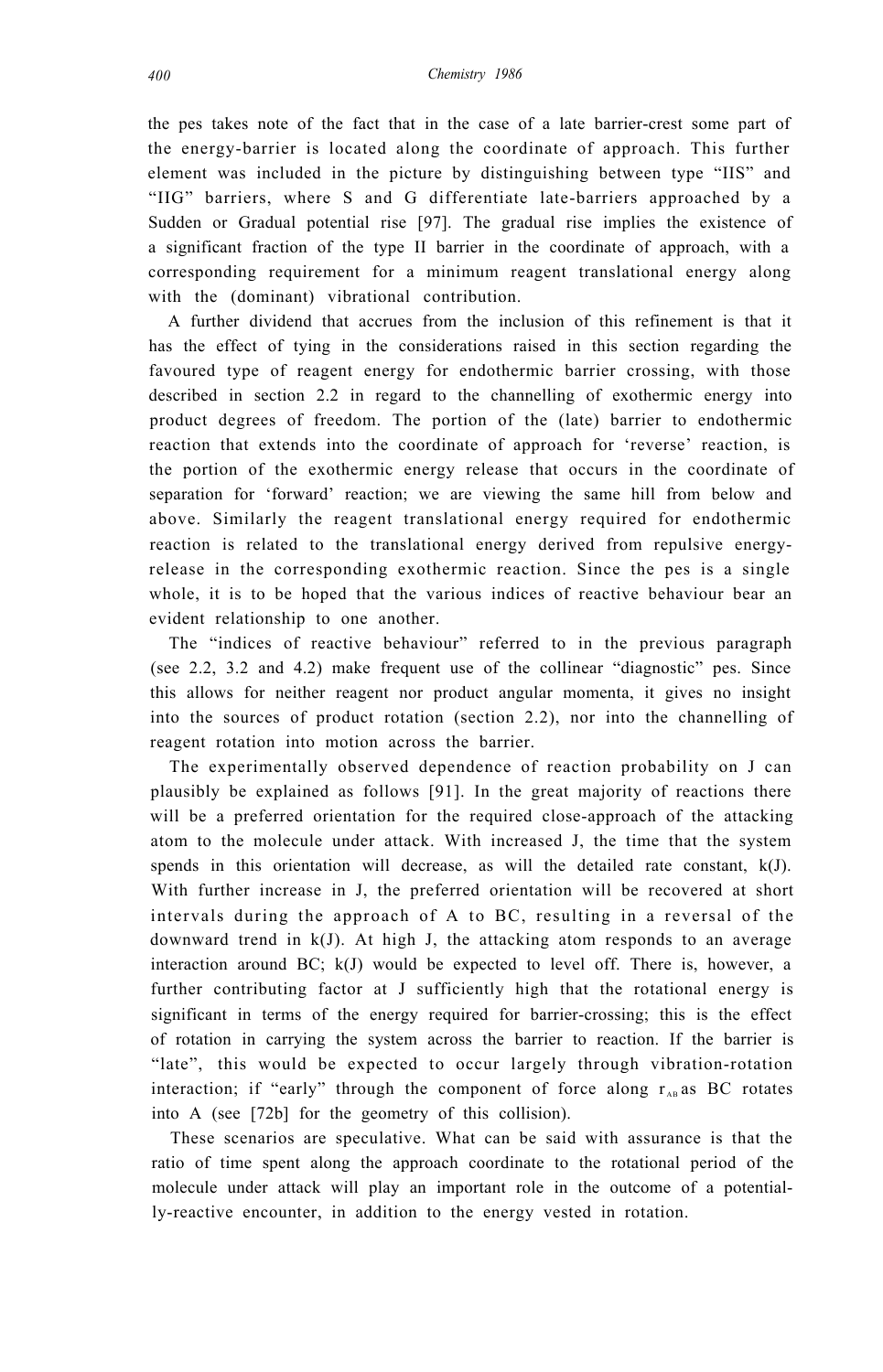### 5. FUTURE DIRECTIONS

This talk has described the development of one type of "state specified" chemistry, from which some simple lessons regarding reaction dynamics can be drawn. What we see obscurely today, we shall in the future see much more clearly through the more rigorous application of state-selection, an increase in the range of attributes being selected, and also an extension in the range of reactions amenable to study. All of this will add up to a maturation of the field of state-to-state chemistry.

In closing I mention two further approaches which could assist materially in the quest for understanding of the choreography of chemical reaction. In the first, attempts are being made to observe the molecular partners while they are, so to speak, on the stage, rather than immediately prior to and following the reactive dance. This we term "transition state spectroscopy" (TSS); it is a young but burgeoning field. In the second novel approach, the intention, stated a little grandiosely, is to have a hand in writing the script according to which the dynamics occurs; the reagents are aligned by the forces at a crystal surface and held in a fixed arrangement immediately prior to the initiation of the reaction by light, thus restricting the subsequent pattern of motion. This field of "surface aligned photochemistry" (SAP) has only very recently made its appearance. SAP may initiate reaction part way across the pes and hence is related to TSS, since the adsorbed reactants can be held together in configurations that locate them at the outset part way up the reactive barrier. In the SAP experiments performed till now the forces holding the reactants to the surface have been physisorptive.

These two approaches, TSS and SAP, will be briefly reviewed.

The impetus for transition state spectroscopy, TSS, came from a series of theoretical studies of the effect of laser fields on reactive encounters [102]. A variety of intriguing alterations in dynamics were predicted, exemplifying in the reactive domain the effects being explored at that date for non-reactive encounters under the heading of "laser assisted collisions". However, the laser powers thought to be required lay in the gigawatt to terawatt range (powers associated with the electrical breakdown of gases) so that the outlook for success appeared bleak.

It was pointed out that a simple alternative would be to look for emission from electronically-excited transition-state configurations ( $ABC$ <sup>\*\*</sup>) [103]. (In reaction rate theory "transition states" are sets of intermediate configurations variously defined; in the spectroscopic context we use the term to denote the full range of configurations intermediate between reactants  $A + BC$  and products  $AB + C$ ). An example is shown in fig. 33. In collisional line-broadening of  $Na^*$  + NaX the wings of the atomic line emission would be due to the approach of Na\* to NaX (moving from right to left in the figure) followed by emission of frequency  $v_{\text{em}}$ . In TSS comparable wings should be observed due to the fact that every Na\* is formed by separation from NaX (moving from left to right in the figure); separation can be preceded by emission at frequency  $V_{em}$ . A simple calculation showed that the emission intensity at a  $v_{em}$ , of -1 cm-' bandwidth, would total  $\sim 10^{-6}x$  the chemiluminescent intensity of Na\*, and that this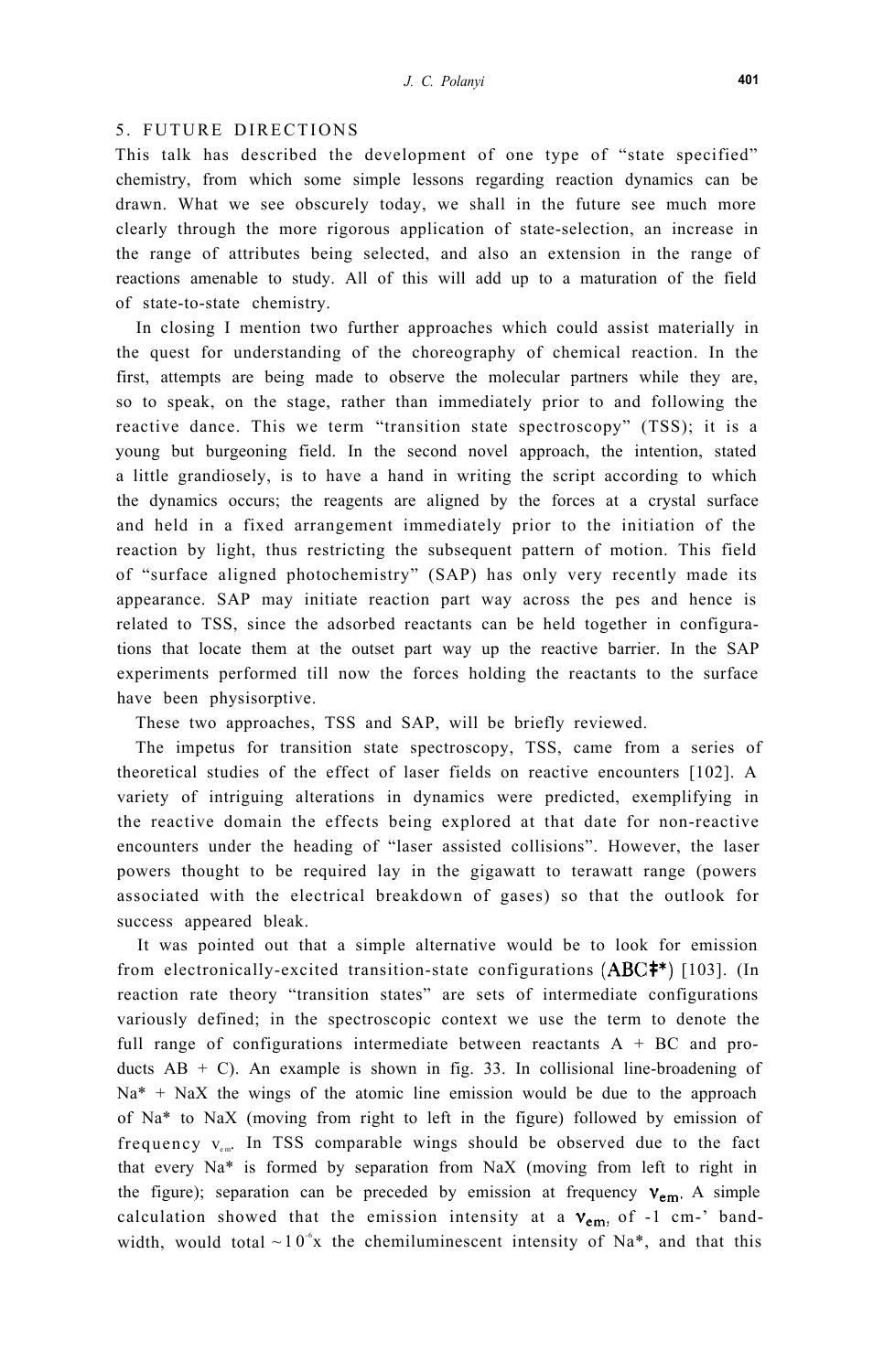

*Figure* 33. Illustration of transition state emission and absorption spectroscopy, in analogy to collisional line-broadening. The reaction is  $X + Na_2 \rightarrow NaX + Na(*)$  (X = halogen). Reaction on the upper surface, u, leads to emission as the products separate ( $v_{em}$  constitutes a red-shifted "wing" on the D-line at v<sub>1</sub>). Reaction on the lower surface, 1, may be detected by laser absorption as products separate  $(v_L < v_0$  in the illustration); absorption at  $v_L$  may be evidenced by subsequent emission of Na\* at  $v_n$ , or by laser ionization of Na\* using a second laser tuned to  $v_i$ . From J.C. Polanyi, Faraday Disc. Chem. Soc., 67, 129 (1979).

should be measurable. Observation of wings of this intensity, having the appropriate kinetics, followed shortly thereafter [104]. Preliminary reports of similar measurements in absorption [105-107] have led to more definitive successes [108] at increasing levels of spectroscopic detail [109].

The relative intensity of the TSS at various  $v_{\infty}$  or  $v_{\in}$  (corrected for changing transition moment, where warranted) will yield information concerning the relative times that the absorber,  $ABC\ddagger$ , spends at successive configurations en *route* from reagents to products [110-112]. This is precisely the information that reaction dynamicists have sought to infer from a knowledge of reagent and product motions. The more direct approach of TSS suffers from the drawback that it is a spectroscopy of two pes rather than one, namely the reactive pes and the optically-linked pes (preferably a bound state) to which emission or absorption *occurs.* This complication need no *more* be fatal to TSS than it was to the study of stable molecules by electronic emission or absorption spectroscopy in decades past. It does however mean that as soon as our experimental virtuosity permits, we should turn our attention to the TSS of the simplest reactive systems, such as that involving only hydrogen atoms  $(H + H_2 \rightarrow$  $H_3^{\ddagger} \rightarrow H_2 + H$  [111,112].

In regard to SAP (Surface Aligned Photochemistry), we can be brief. In the experiments performed to date [113], a submonolayer of H2S was adsorbed in ultrahigh vacuum (UHV) on a single crystal of LiF(001), and was irradiated with ultraviolet ( $UV$ ) at 193 and 222 nm coming from an excimer laser ( $5mJ$ ) pulse). At low coverage (-0.01 monolayers) fastmoving H photofragments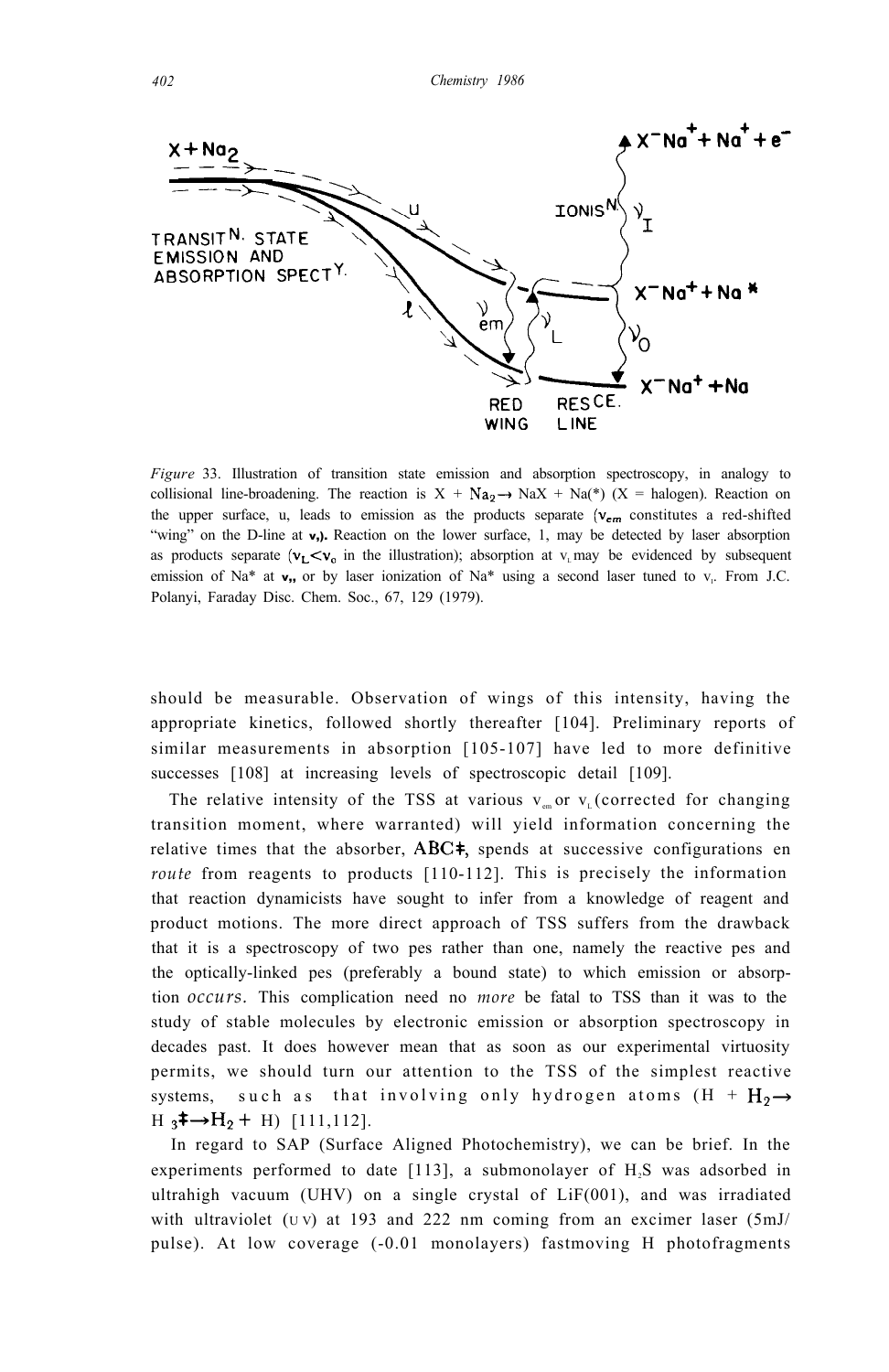were observed to leave the surface. From their energy and angular distribution these were clearly due to the uv photolysis of H2S still held at the surface at the instant of photofragmentation. With increasing coverage  $(\geq 0.1 \text{ monolayers})$ the photoproducts included fast-moving H, formed in the reaction  $H + H_2S \rightarrow H_2$  + HS. The yield of H<sub>2</sub> increased with coverage at a rate and to an extent that could only be explained by the reaction of photorecoiling H with *adsorbed* H<sub>2</sub>S; accordingly the reaction is ascribed to SAP. The H<sub>2</sub> product is fast and directional.

This is a small first step along the way to inducing reactions under conditions where the range of reagent angles-of-approach and impact parameters is restricted by surface alignment and (by choice of crystal, crystal face and coverage) is controllable. A trajectory study [113] illustrates the simplified link between product attributes and reactive geometries that applies under these more disciplined conditions.

Even in the world of molecules the civilising influence of modest restraints is a cause for rejoicing.

#### A C K N O W L E D G M E N T S

The research described here in so far as it relates to the work of my laboratory was performed over a thirty year period at the University of Toronto. It is a pleasure to express my indebtedness to my colleagues at this University - most especially to the late Prof. D.J. LeRoy who fostered this work from its inception - and to my students and postdoctoral associates whose talents, generosity and friendship have made this undertaking possible under fulfilling.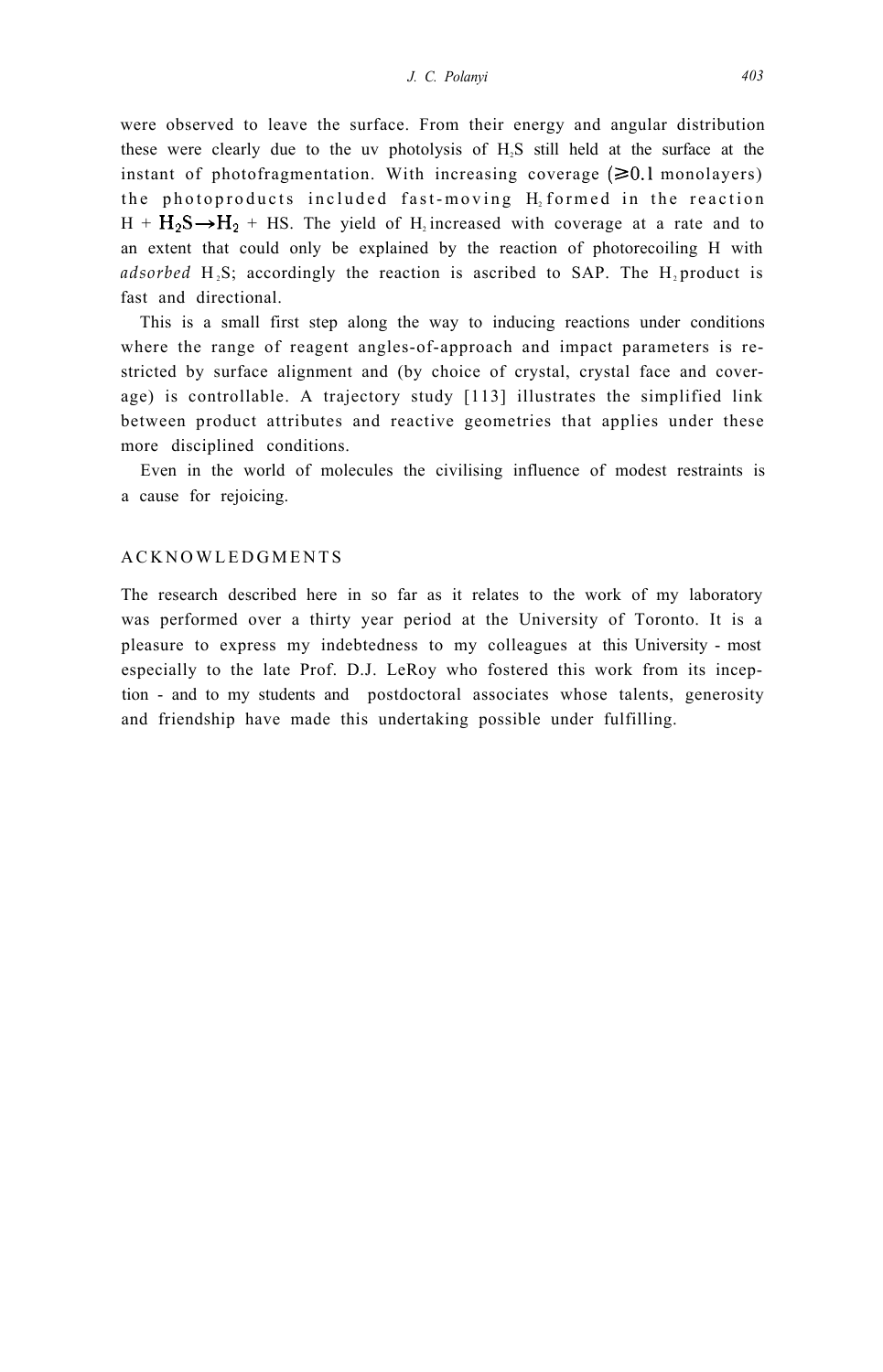#### REFERENCES

- 1. M. Beutler and M. Polanyi, Z. Phys. Chem B1, 3 (1928); St. v. Bogdandy and M. Polanyi ibid. *1,* 21 (1928); M. Polanyi and G. Schay, ibid. *1, 30* (1928).
- 2. D.R. Bates and M. Nicolet, J. Geophys. Res. 55, 301 (1950).
- 3. G. Herzberg, J. Roy. Astron. Soc. Canada 4.5, 100 (1951).
- 4. J.D. McKinley, D. Garvin and M. Boudart, J. Chem. Phys. 23, 784 (1955); T.M. Cawthorn and J.D. McKinley, ibid. 2.5, 583 (1956).
- 5. F.J. Lipscomb, R.G.W. Norrish and B.A. Thrush, Proc. Roy. Soc. A 233, 455 (1956).
- 6. J.K. Cashion and J.C. Polanyi, J. Chem. Phys. 29, 455 (1958).
- 7. J.K. Cashion and J.C. Polanyi, J. Chem. Phys., 30, 1097 (1959); same authors Proc. Roy. Soc. (London) *A258, 529, 564,570* (1960).
- 8. A.L. Schawlow and C.H. Townes, Phys. Rev. *112* 1940 (1958); A.M. Prokhorov, Zh. Eksptl. i. Teor. Fiz. 34 1658 (1958) and Sov. Phys.-JETP 7, 1140 (1958).
- 9. J.C. Polanyi, Proc. Roy. Soc. (Canada) 54(C), 25 (1960); J. Chem. Phys. 34, 347 (1.961).
- 10. J.C. Polanyi, Applied Optics Supplement 2, 109 (1965).
- 11. C.K.N. Patel, W.L Faust, and R.A. McFarlane, Bull. Am. Phys. Soc. *119, 500* (1964); C.K.N. Pate1 and R.J. Kerl, Appl. Phys. Letts. *5,* 81 (1964); C.K. N. Patel, Phys. Rev. Letts. *12. 588* (1964).
- 12. J.V.V. Kasper and G.C. Pimentel, Phys. Rev. Lett., *14,352* (1965); G.C. Pimentel, Sci. Am., 214, 32 (1966).
- 13. P.E. Charters and J.C. Poianyi, Disc. Faraday. Soc 33. 107 (1962).
- 14. H.O. Pritchard, Trans. Faraday Soc., 33, 278 (1962).
- 15. J.C. Polanyi, Trans. Faraday Soc., 33, 279 (1962).
- 16. K.G. Anlauf, P.J. Kuntz, D.H. Maylotte, P.D. Pacey and J.C. Polanyi, Disc. Faraday Soc. 44, 183 (1967).
- 17. P.D. Pacey and J.C. Polanyi, J. Applied Optics, *JO,* 1725 (1971).
- 18. D.H. Maylotte, J.C. Polanyi and K.B. Woodall, J. Chem. Phys. 57, 1547 (1972).
- 19. K.G. Anlauf, D.S. Horne, R.G. Macdonald, J.C. Polanyi and K.B. Woodall, J. Chem. Phys. 57 1561 (1972).
- 20. J.D. Polanyi and K.B. Woodall, J, Chem. Phys. 57, 1574 (1972).
- 21. J.C. Polanyi and J.J. Sloan, J. Chem. Phys. 57, 4988 (1972).
- 22. F. London, *Problem der Modernen Physik* (Sommerfeld Festschrift) p. 104 (1928); Z. Elektrochem. 35, 552 (1924).
- 23. H. Eyring and M. Polanyi, Z. Physik. Chem. *B12, 279* (1931).
- 24. J.O. Hirschfelder and E. Wigner, J. Chem. Phys. 7, 616 (1929).
- 25. F.T. Wall, L.A. Hiller, and J. Mazur, J. Chem. Phys. 29,255 (1958).; ibid. 35, 1284 (1961).
- 26. N.C. Blais and D.L. Bunker, J. Chem. Phys., *37,* 2713 (1962); ibid. 39, 315 (1962).
- 27. J.C. Polanyi in *Transfert d'Energie dans les Gaz,* Ed. R. Stoops, p. 177-182, 526- 528, Interscience Publishers, N.Y. (1962); J.C. Polanyi and S.D. Rosner, J. Chem. Phys. 38, 1028 (1963).
- 28. M.G. Evans and M. Polanyi, Trans. Faraday Soc., 35, 178 (1939).
- 29. For a review see B.S. Agrawala and D.W. Setser in *'Gas Phase Chemiluminescence and Chemi-ionization',* Ed. A. Fontijn, p. 157, Elsevier (1985).
- 30. B.M. Berquist, J.W. Bozzelli, L.S. Dzelzkalns, L.G. Piper and F. Kaufman, J. Chem. Phys. 76, 2976 (1982); B.M. Berquist, L.S. Dzelzkalns, F. Kaufman, ibid. 76, 2984 (1982); L.S. Dzelzkalns, and F. Kaufman, ibid. 77, 3508 (1982); L.S. Dzelzkalns and F. Kaufman, ibid. 79, 3836 (1983).
- 31. J.C. Weisshaar, T.S. Zwier and S.R. Leone, J. Chem. Phys. *75,* 4873 (1981); for a review see C.E. Hamilton and S.R. Leone in *'Gas Phase Chemiluminescence and Chemiionization' ,* Ed. A. Fontijn, p. 139, Elsevier (1985).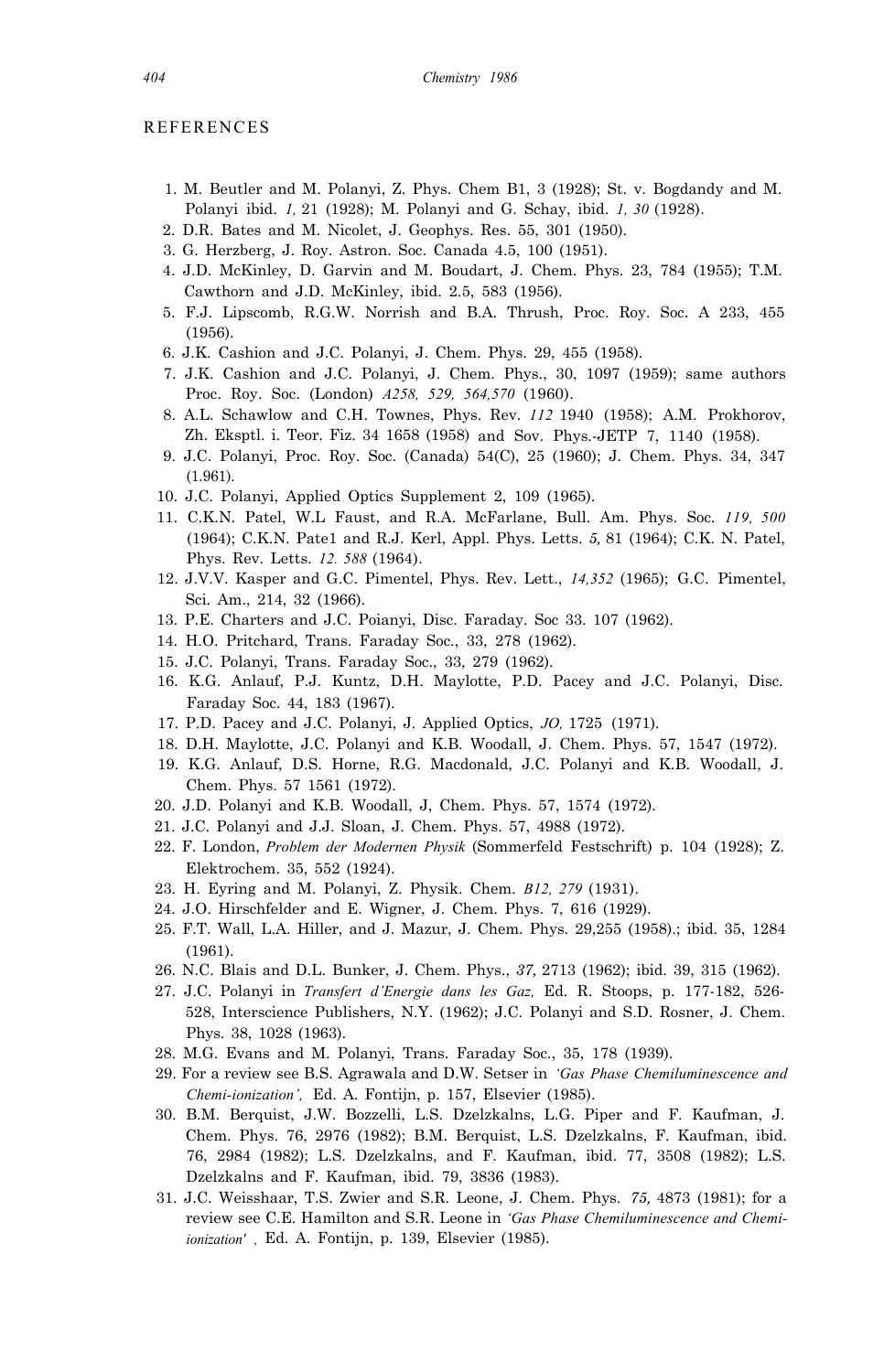- 32. H.L. Welsh, C. Cumming, and E.J. Stansbury. J. Opt. Soc. Am. 41, 712 (1951); H.L. Welsh, E.J. Stansbury, J. Romanko, and T. Feldman, J. Opt. Soc. Am. 45, 338 (1955).
- 33. P.E. Charters, R.G. Macdonald, and J.C. Polanyi, Appl. Optics, IO, 1747 (1971).
- 34. N. Jonathan, C.M. Melliar-Smith, and D.H. Slater, Mol. Phys. 20, 93 (1971); N. Jonathan, C.M. Melliar-Smith, S. Okuda, D.M. Slater, and D. Timlin, Mol. Phys. 22, 561 (1971).
- 35. H.W. Chang and D.W. Setser, J. Chem. Phys. 58, 2298 (1973); D.J. Bogan and D.W. Setser, ibid. 64, 586 (1976).
- 36. J.C. Moehlmann and J.D. McDonald, J. Chem. Phys. 62, 3061 (1975); J.W. Hudgens and J.D. McDonald, ibid. 67, 3401 (1977).
- 37. P.M. Aker, D.J. Donaldson, and J.J. Sloan, J. Phys. Chem., 40, 3110 (1986).
- 38. D. Brandt, L.W. Dickson, L.N.Y. Kwan, and J.C. Polanyi, Chem. Phys. 39, 189 (1979); L.W. Dickson, Ph.D Thesis, Univ. of Toronto, 1982.
- 39. J.C. Polanyi and K.B. Woodall, J. Chem. Phys. 56, 1563 (1872).
- 40. J.H. Parker and G.C. Pimentel, J. Chem. Phys. *51,* 91 (1969); R.D. Coombe and G.C. Pimentel, ibid. 59, 251, 1535 (1973); M.J. Berry, ibid. 59, 6229 (1973).
- 41. K.G. Anlauf, J.C. Polanyi, W.H. Wong, and K.B. Woodall, J. Chem. Phys., 49, 5189 (1968).
- 42. D.M. Neumark, A.M. Wodtke, G.N. Robinson, C.C. Hayden, and Y.T. Lee, J. Chem. Phys. 82, 3045 (1985); D.M. Neumark, A.M. Wodtke, G.N. Robinson, C.C. Hayden, K. Shobotake, R.K. Sparks, T.P. Schaefer, and Y.T. Lee, J. Chem. Phys. 82, 3967 (1985).
- 43. R.B. Bernstein and R.D. Levine, J. Chem. Phys. 57, 434 (1972); R.B. Bernstein and R.D. Levine 'Advances in Atomic and Molecular Physics', Vol. 11 (Academic Press, New York, 1975); R.B. Bernstein and R.D. Levine in 'Modern Theoretical Chemistry', Vol. 3, Dynamics of Molecular Collisions, Part B, Ed. W.H. Miller (Plenum Press, New York, 1976) Chapter 7.
- 44. R.N. Zare and P.J. Dagdigian, Science, 185, 739 (1974).
- 45. "Multiphoton Spectroscopy of Molecules", by S.H. Lin, Y. Fujimura, H.J. Neusser, and E.W. Schlag (Academic Press, 1984).
- 46. P.M. Aker and J.J. Sloan, J. Chem. Phys. 85, 1412 (1986); P.M. Aker, J.J. Sloan, and J.S. Wright, Chem. Phys., In press (1986).
- 47. D.S. Perry and J.C. Polanyi, Chem. Phys. 12, 419 (1976).
- 48. K.G. Anlauf, P.E. Charters, D.S. Horne, R.G. Macdonald, D.H. Maylotte, J.C. Polanyi, W.J. Skrlac, D.C. Tardy, and K.B. Woodall, J. Chem. Phys. 53, 4091 (1970); H. Heydtmann and J.C. Polanyi, J. Appl. Optics, *10, 2738 (1971);* M.A. Nazar, J.C. Polanyi, and WJ. Skrlac, Chem. Phys. Letts. 29, 473 (1974); J.C. Polanyi and W.J. Skrlac, Chem. Phys. 23, 167 (1977); D. Brandt and J.C. Polanyi, Chem. Phys. 35, 23 (1978); ibid. 45, 65 (1980).
- 49. L.T. Cowley, D.S. Horne, and J.C. Polanyi, Chem. Phys. Letts., 12, 144 (1971).
- 50. A.M.G. Ding. L.J. Kirsch, D.S. Perry, J.C. Polanyi, and J.L. Schreiber, Faraday Disc. Chem. Soc., 55, 252 (1973).
- 51. J.C. Polanyi, J.L. Schreiber, and W.J. Skrlac, Faraday Disc. Chem. Soc. 67, 66 (1979).
- 52. J.C. Polanyi, J. Quant. Spectrosc. Radiat. Transfer 3, 471 (1963).
- 53. P.J. Kuntz, E.M. Nemeth, J.C. Polanyi, S.D. Rosner, and C.E. Young, J. Chem. Phys. 44, 1168 (1966).
- 54. D.S. Perry, J.C. Polanyi, and C. Woodrow Wilson Jr., Chem. Phys. 3. 317 (1974).
- 55. M.H. Mok and J.C. Polanyi, J. Chem. Phys. 52, 1451 (1969).
- 56. T.H. Dunning Jr, J. Phys. Chem. 88. 2469 (1984).
- 57. J.C. Polanyi, Disc Faraday Soc. 44, 293 (1967).
- 58. For a review see: J.C. Polanyi, Accounts, Chem. Res. 5, 161 (1972).
- 59. For a review see: J.C. Polanyi and J.L. Schreiber, Physical Chemistry An Advanced Treatise, Vol. VIA. *Kinetics of Gas Reactions,* Eds., H. Eyring, W. Jost and D. Henderson (Academic Press, New York, 1974) Chap. 6, p. 383.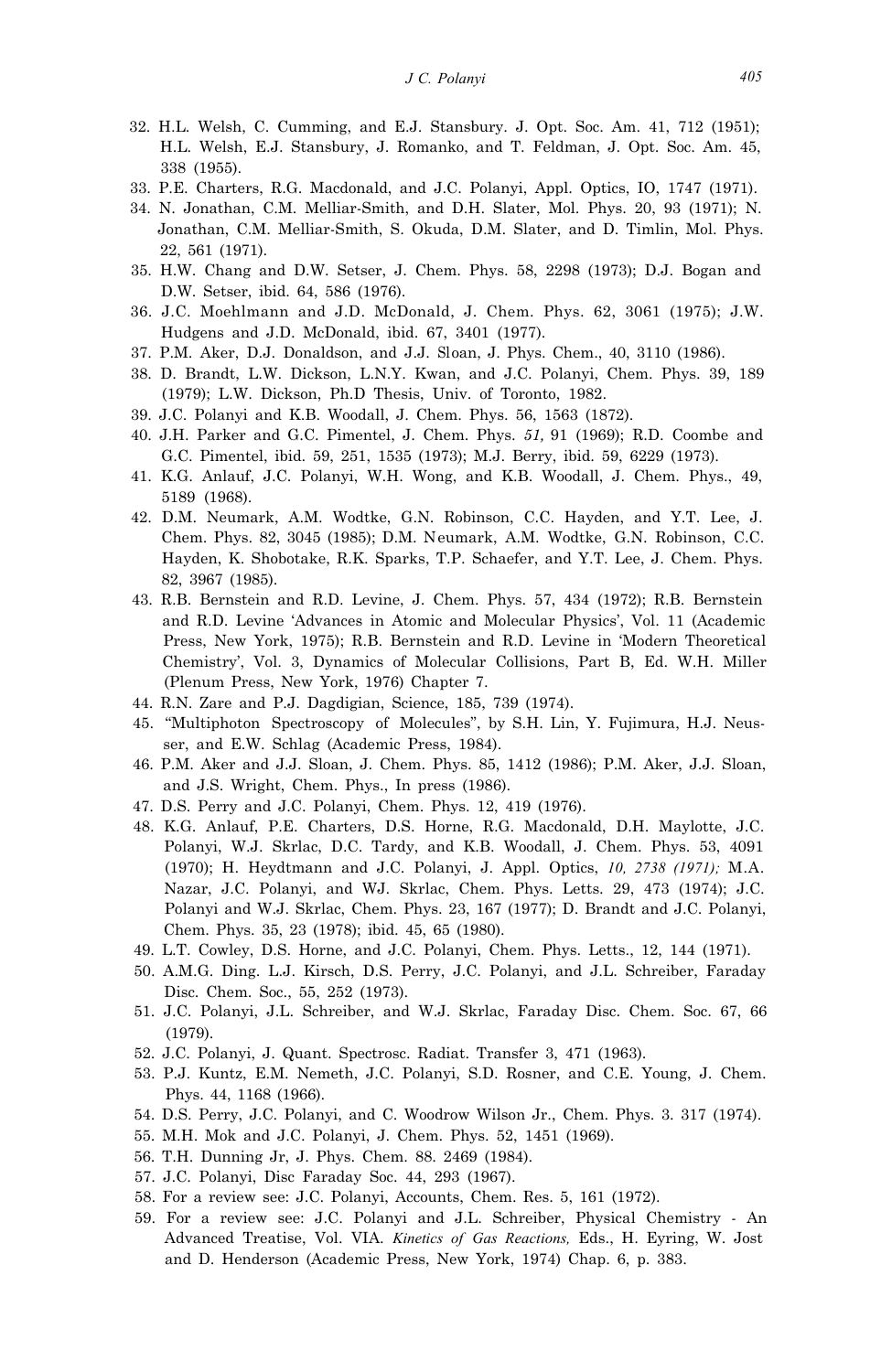- 60. P.J. Kuntz, E.M. Nemeth, and J.C. Polanyi, J. Chem. Phys. *50,* 4607 (1969).
- 61. C.A. Parr, J.C. Polanyi, and W.H. Wong, J. Chem. Phys. 585 (1973).
- 62. J.T. Muckerman, J. Chem. Phys. 54, 1155 (1971); ibid. 56, 2997 (1972); ibid. 57, *3388* (1972).
- 63. J.C. Polanyi and J.L. Schreiber, Chem. Phys. Letts. 29, 319 (1974).
- 64. J.C. Polanyi and J.L. Schreiber, Faraday Disc. Chem. Soc. 62, 267 (1977).
- 65. C.F. Bender, S.V. O'Neill, P.K. Pearson, and H.F. Schaefer III, Science 176, 1412 (1972).
- 66. H.F. Schaefer III, J. Phys. Chem. 89, 5336 (1985).
- 67. D.S. Perry and J.C. Polanyi, Chem. Phys. 12, 419 (1976).
- 68. P.J. Kuntz, M.H. Mok, and J.C. Polanyi, J. Chem. Phys. 50,4623 (1969).
- 69. D.R. Herschbach, Faraday Disc. Chem. Soc., 55,233 (1973).
- 70. M.G. Prisant, C.T. Rettner, and R.N. Zare, J. Chem. Phys. *81, 2699 (1984).*
- *71.* M.D. Pattengill and J.C. Polanyi, Chem. Phys. 3, 1 (1974).
- 72. (a) N.H. Hijazi and J.C. Polanyi, J. Chem. Phys. 63, 2249 (1975); (b) N.H. Hijazi and J.C. Polanyi, Chem. Phys. *11,* 1 (1975).
- 73. J.J. Valentini, M.J. Coggiola, and Y.T. Lee, J. Am. Chem. Soc. 98, 853 (1976); Faraday Disc., Chem. Soc., 62, 232 (1977).
- 74. J.W. Hudgens and J.D. McDonald, J. Chem. Phys. 67, 3401 (1977).
- 75. L.T. Cowley, D.S. Horne, and J.C. Polanyi, Chem. Phys. Letts. *12,* 144 (1971).
- 76. B.A. Blackwell, J.C. Polanyi, and J.J. Sloan, Chem. Phys. 24, 25 (1977).
- 77. D.J. Douglas and J.C. Polanyi, Chem. Phys. *16,* 1 (1976).
- 78. R.D. Coombe and G.C. Pimentel, J. Chem. Phys. 59, 1535 (1973).
- 79. D.L. Thompson, J. Chem. Phys. 56, 3570 (1972).
- 80. J.C. Polanyi, Faraday Disc. Chem. Soc. 55, 389 (1973).
- 81. J.C. Polanyi, J.L. Schreiber, and J.J. Sloan, Chem. Phys. 9, 403 (1975).
- 82. J.C. Polanyi, J.J. Sloan, and J. Wanner, Chem. Phys. 13, 1 (1976).
- 83. K.G. Anlauf, D.H. Maylotte, J.C. Polanyi, and R.B. Bernstein, J. Chem. Phys. *51,* 5716 (1969).
- 84. J.C. Polanyi, and D.C. Tardy, J. Chem. Phys. *51,* 5717 (1969).
- 85. D.S. Perry, J.C. Polanyi and C. Woodrow Wilson Jr., Chem. Phys. Letts. 24, 484 (1974).
- 86. T.J. Odiorne, P.R. Brooks, and J.V.V. Kasper, J. Chem. Phys. 55, 1980 (1971; J.G. Pruett, F.R. Grabiner, and P.R. Brooks, ibid. 63, 3335 (1974); J.G. Pruett, F.R. Grabiner, and P.R. Brooks, ibid. 63, 1173 (1975).
- 87. A Gupta, D.S. Perry, and R.N. Zare, J. Chem. Phys. 72, 6237, 6250 (1980).
- 88. F. Heismann and H.J. Loesch, Chem. Phys. *64,* 43 (1982).
- 89. D.J. Douglas, J.C. Polanyi, and J.J. Sloan, J. Chem. Phys. 59, 6679 (1973).
- 90. F.E. Bartozek, B.A. Blackwell, J.C. Polanyi, and J.J. Sloan, J. Chem. Phys 74 3400 (1981).
- 91. B.A. Blackwell, J.C. Polanyi, and J.J. Sloan, Chem. Phys. 30,299 (1978).
- 92. H.H. Dispert, M.W. Geis, and P.R. Brooks, J. Chem. Phys. 70, 5317 (1979).
- 93. M.Hoffmeister, L. Potthast, and H.J. Loesch, Book of Abstracts, XII International Conf. on the Physics of Elektronic and Atomic Collisions, Gatlinburg (1981).
- 94. J.C. Polanyi and W.H. Wong, J. Chem. Phys. *51,* 1439 (1969).
- 95. J.W. Duff and D.G. Truhlar, J. Chem. Phys. *62,* 2477 (1975).
- 96. G.L. Hofacker and R.D. Levine, Chem. Phys. Letts. *9,* 617 (1971).
- 97. J.C. Polanyi and N. Sathyamurthy, Chem. Phys. *33,* 287 (1978).
- 98. B.A. Hodgson and J.C. Polanyi, J. Chem. Phys. *55,* 4745 (1971).
- 99. M.H. Mok and J.C. Polanyi, J. Chem. Phys. *53,* 4588 (1970).
- 100. G.S. Hammond, J. Amer. Chem. Soc. 77, 334 (1955).
- 101. J. C. Polanyi, J. Phys. Chem. 31, 1338 (1959).
- 102. (a) T.F. George, J. Phys. Chem. *86,* 10 (1982) and references therein; (b) A.M.F. Lau, Phys. Rev. *A13,* 139 (1976); 14, 279 (1976); Phys. Rev. Lett. 43, 1009 (1978);